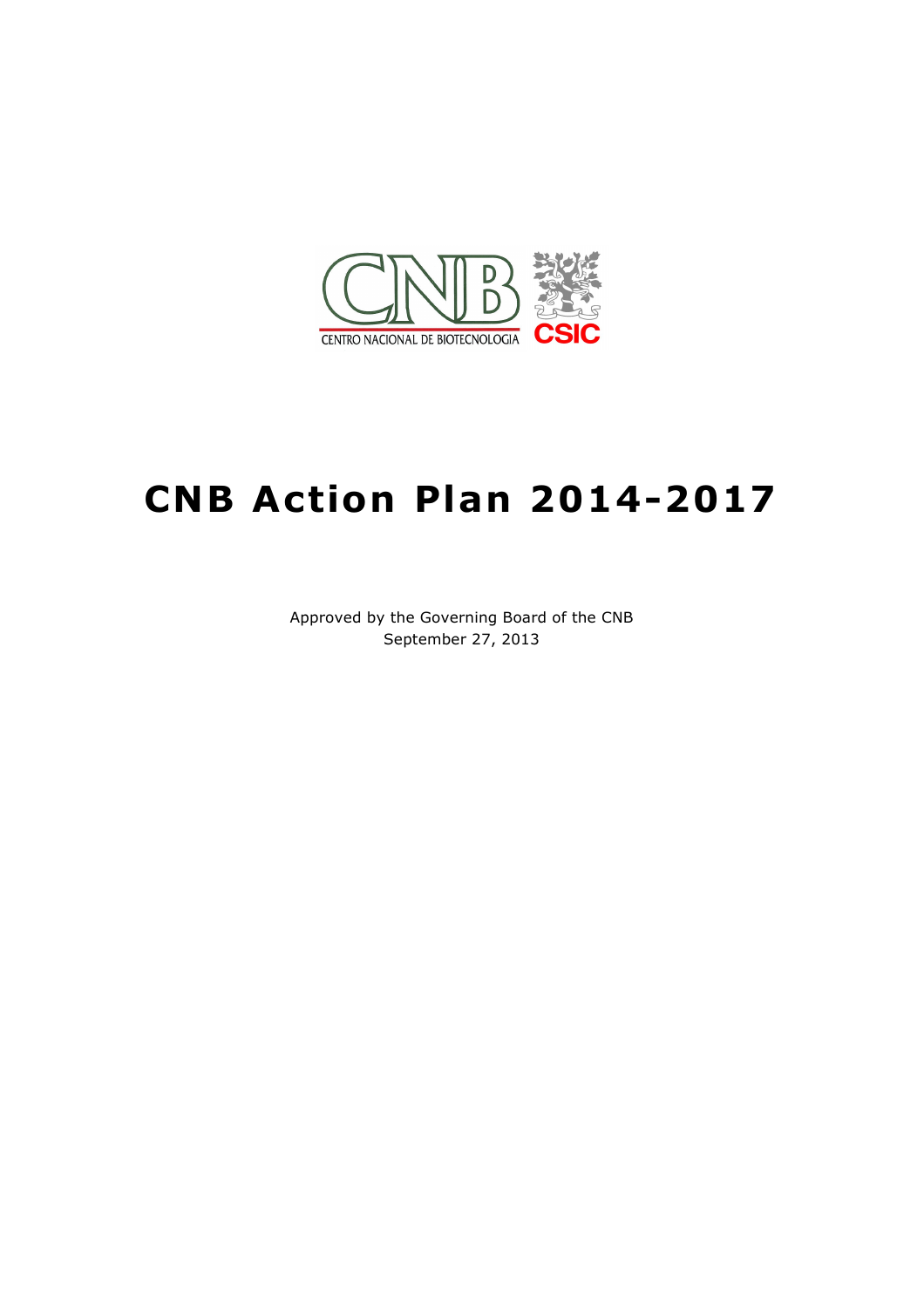# **General Information**

# **Origin**

| Foundation:      | Founded in January 1985, inaugurated in July 1992     |
|------------------|-------------------------------------------------------|
| Founding entity: | Spanish Government, Ministry of Science and Education |
| First Director:  | Michael Parkhouse (1987-1990)                         |

# **Objective**

The National Centre for Biotechnology (*Centro Nacional de Biotecnología*, CNB) was founded by the Spanish Government as a strategic research centre under the umbrella of the Spanish Research Council (*Consejo Superior de Investigaciones Científicas*, CSIC), Spain's largest research institution, with the vision to create a world-leading multidisciplinary research centre that engages in the most relevant areas of red and green Biotechnology.

# **Description**

The Centre was founded in January 1985, under the name "National Centre for Genetic Engineering and Biotechnology" (*Centro Nacional de Ingeniería Genética y Biotecnología*), with the aim to spearhead modern Biotechnology research in Spain. The building in the campus of the *Autónoma* University of Madrid that hosts the CNB today was inaugurated in July 1992 under its actual denomination "National Centre for Biotechnology" (*Centro Nacional de Biotecnología*, CNB.

The mission of the CNB is to generate excellent scientific knowledge and to apply it to solve health, environmental, and agricultural challenges, whilst collaborating with industry and ensuring the transfer of technology. The CNB is committed to the training of highly qualified personnel, offers Biotechnology-oriented counselling and services to the public and private sectors, and creates scientific awareness about modern Biotechnology by disseminating the results of its research and by educating the public and other stakeholders about advances, risks and benefits of contemporary Biotechnology.

Research at the CNB is guided by the ultimate goal to transform scientific advances into innovative tools, products and services that benefit society. The development of vaccines and antibiotics for humans and farm animals, phyto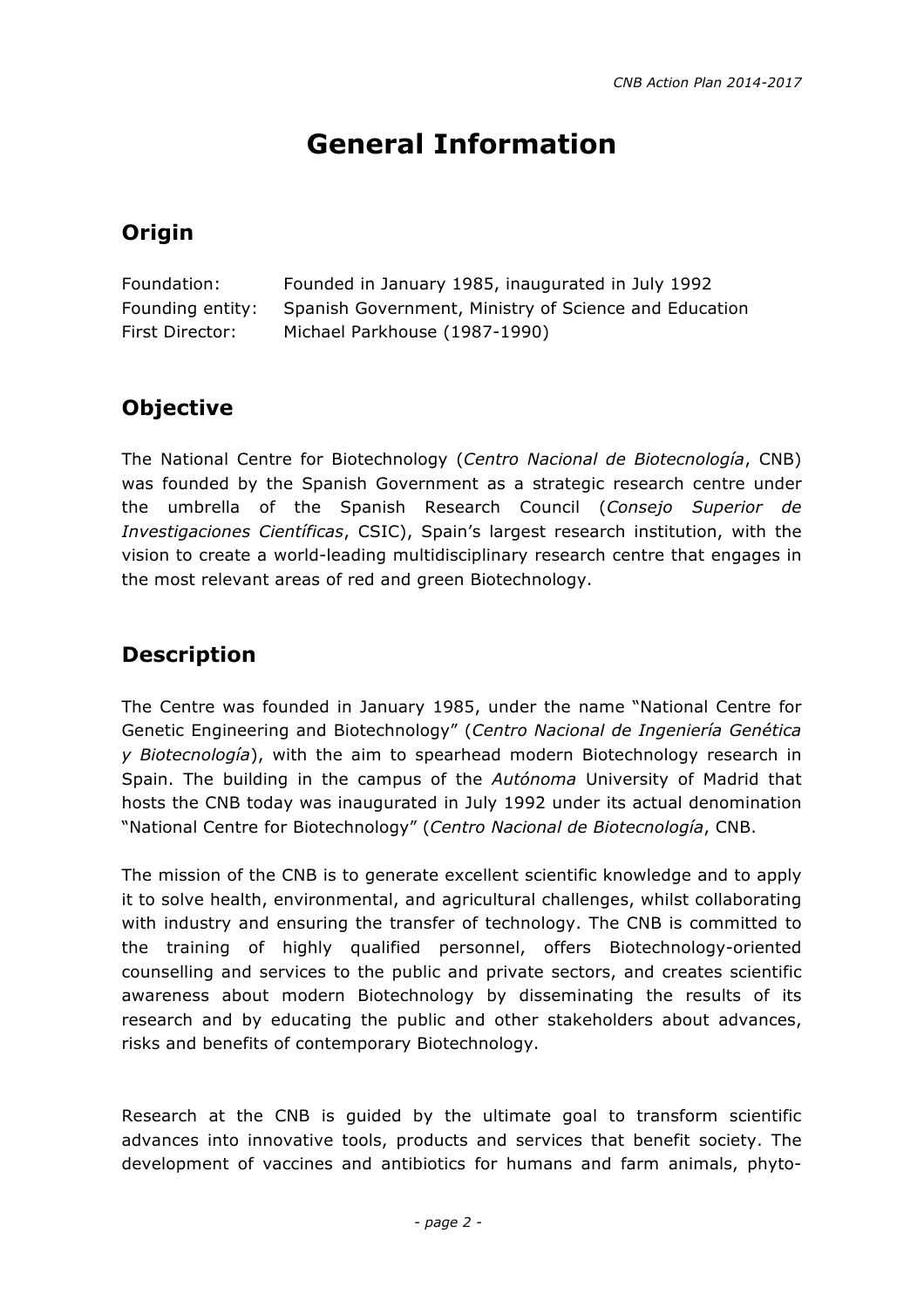and bioremediation strategies, tools to improve plant productivity and their resistance to environmental stress and pathogens, as well as biomarkers and therapeutic targets for chronic inflammatory, autoimmune, infectious and neoplastic diseases are just a few examples to illustrate the problem-oriented focus of the Centre's broad and multidisciplinary approach to tackle real-life challenges with excellent science.

Today, the CNB is one of the largest Spanish research centres, hosting 70 research groups and 20 scientific-technical services. By end of 2012, the Centre employed 347 scientists and 161 technicians and support personnel. The Centre's broad and multidisciplinary research programme covers the areas of Structural Biology, Virology, Microbiology, Plant Genetics, Immunology, Oncology and Systems Biology.

In 2013, the CNB occupies the 49<sup>th</sup> position in the world, and the 3<sup>rd</sup> position in Spain, in terms of quality of its scientific production, measured as the percentage of publications in the first quartile of top-ranked scientific journals in their respective field of knowledge (source: SciMago Institutions Ranking 2013).

#### **CNB Directors**

| Since 2013: | Carmen Castresana    |
|-------------|----------------------|
| 2007-2013:  | José María Valpuesta |
| 2003-2007:  | José Ramón Naranjo   |
| 1992-2003:  | Mariano Esteban      |
| 1990-1992:  | José L. Carrascosa   |
| 1987-1990:  | Michael Parkhouse    |
|             |                      |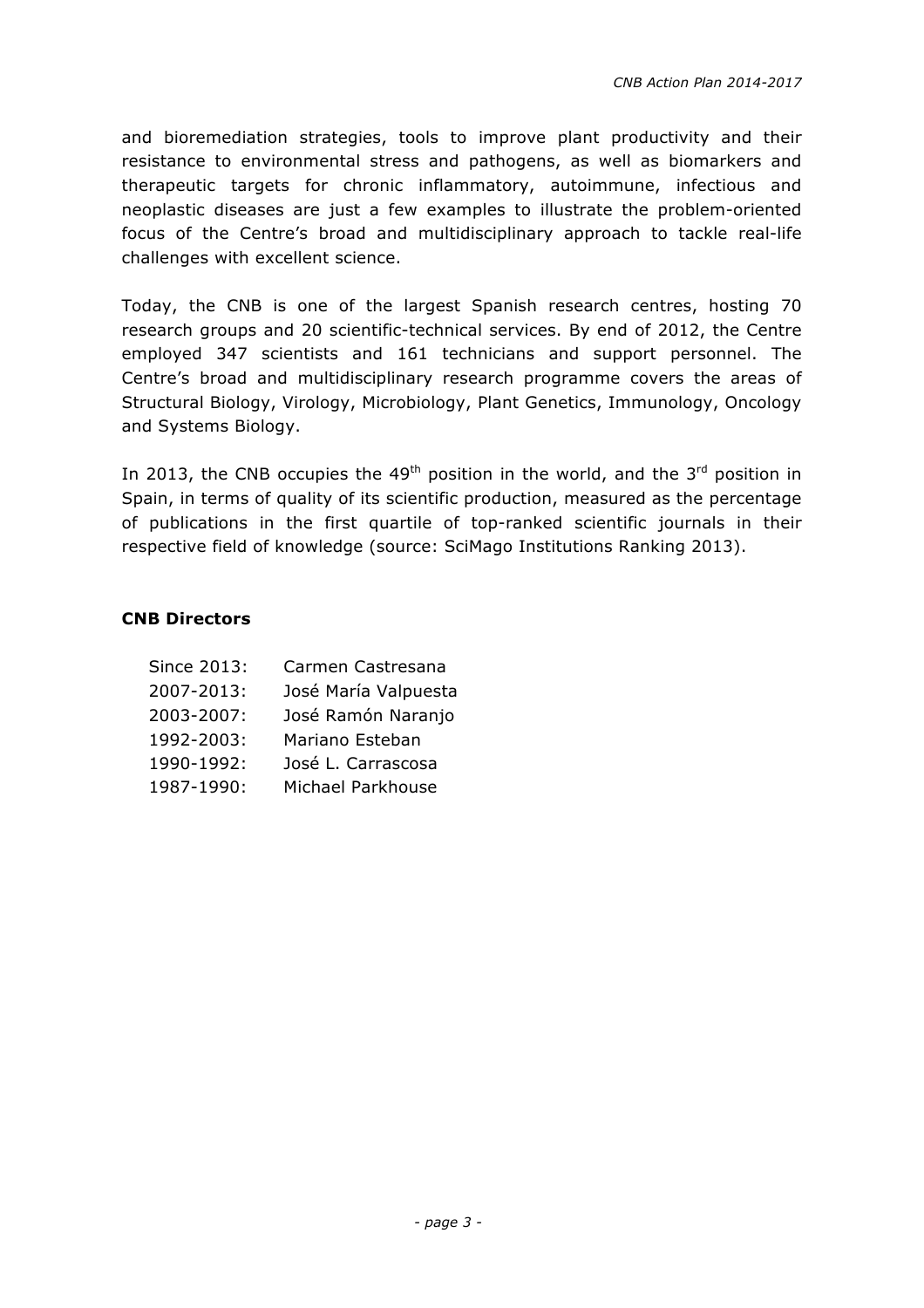# **Organisation, Scientific Advisory Board, Departmental Structure, Research Lines**

## **Research Departments**

#### **Department of Macromolecular Structures** (José María Valpuesta Moralejo)

The activity of this Department focuses on different aspects of the structure of macromolecules, their interactions and the molecular basis of their function. One of the main strengths in this Department is its ample experience and critical mass of research groups in 3D-Electron and X-Ray Microscopy, ranging from Cryoelectron Microscopy to three-dimensional Single Particle Reconstruction, Tomography and correlative methods. Groups focusing on X-Ray Crystallography, Functional Proteomics, Biophysics and Synthetic Molecular Biology complete the Department's ample coverage of key areas in Structural and Functional Biology.

- ⁃ Functional Proteomics (Juan Pablo Albar Ramírez)
- ⁃ Three-Dimensional Electron and X-Ray Microscopies: Image Processing Challenges (José María Carazo García)
- ⁃ Cell-Cell and Virus-Cell Interactions (José María Casasnovas Suelves)
- Structure of Macromolecular Assemblies (José López Carrascosa)
- ⁃ Viral Molecular Machines (José Ruiz Castón)
- ⁃ Computational Methods for 3D-Electron Microscopy (José Jesús Fernández Rodríguez)
- Viral Ultrastructure and Macromolecular Aggregates (Jaime Martín-Benito Romero)
- Molecular Biophysics of DNA Repair Nanomachines (Fernando Moreno Herrero)
- Functional Bioinformatics (Alberto Pascual Montano)
- Biophysics and Synthetic Molecular Biology (Víctor Muñoz van den Eynde)
- Cell Structure Lab (Cristina Risco Ortiz)
- Structural and Physical Determinants of Adenovirus Assembly (Carmen San Martín Pastrana)
- Structural Biology of Viral Fibres (Mark Johan Van Raaij)
- Structure and Function of Molecular Chaperones (José María Valpuesta Moralejo)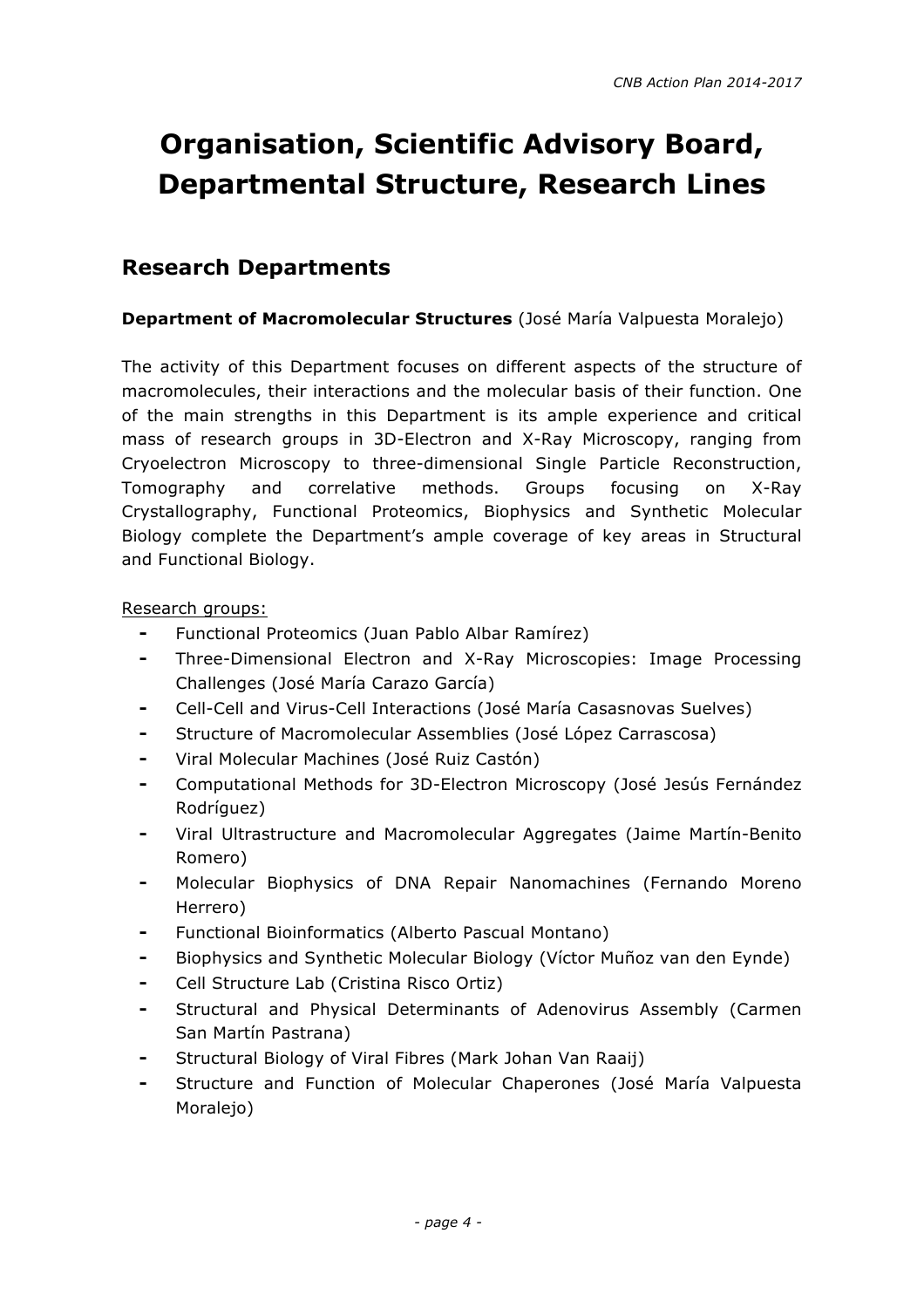#### **Department of Immunology and Oncology** (Ana Isabel Cuenda Méndez)

Research in this Department addresses various key aspects of innate and adaptive immunity, with special emphasis on characterising the molecular mechanisms that underlie inflammation, the processes that drive tissue-specific tumour development, as well as tumour immunology and the relationships among stem cells, inflammation and cancer. Scientific advances made by this Department contribute to the development of improved approaches for immune response modulation during infection and inflammatory reactions, as well as to the identification of novel targets for the prevention, diagnosis and treatment of cancer.

- Differentiation and Functional Specialisation of Dendritic Cells during Inflammatory, Infectious and Allergic Processes (Carlos Ardavín Castro)
- ⁃ Interplay of Activation, Apoptosis and Cell Cycle Regulators during Autoimmune T Cell Memory Responses and Inflammation (Dimitrios Balomenos)
- ⁃ Lymphocytes in Physiological and Pathological Processes: Autoimmune Inflammatory Diseases, Cancer Immunotherapy, and Nanobiomedicine (Domingo Barber Castaño)
- ⁃ B Cell Dynamics (Yolanda Rodríguez Carrasco)
- Functional Study of PI3K in Survival, Cell Division and Cancer (Ana Clara Carrera Ramírez)
- Role of Stress-Activated Protein Kinase p38MAPK in Human Diseases (Ana Isabel Cuenda Méndez)
- The Role of Epigenetics in Cancer (Mario Fraga Fernández)
- ⁃ Chemokine-Receptor Interactions in Physiopathological Processes (Leonor Kremer Barón)
- Signalling Networks in Inflammation and Cancer (Santos Mañes Broton)
- Stem Cells and Immunity (Carlos Martínez Alonso)
- Chemokine Receptors: New Targets for Therapeutic Intervention (Mario Mellado García)
- Role of Diacylglycerol Kinases in the Control of Immune Response and Cancer Progression (Isabel Mérida de San Román)
- ⁃ Function of the c-Myc Proto-Oncogene *in vivo* (Ignacio Moreno de Alborán Vierna)
- Function and Regulation of APRIL, a TNF Protein: Implications in Pathology (Lourdes Planelles Carazo)
- Receptor Ligand Interactions in Immune Responses to Cancer and Viruses (Hugh Thomson Reyburn)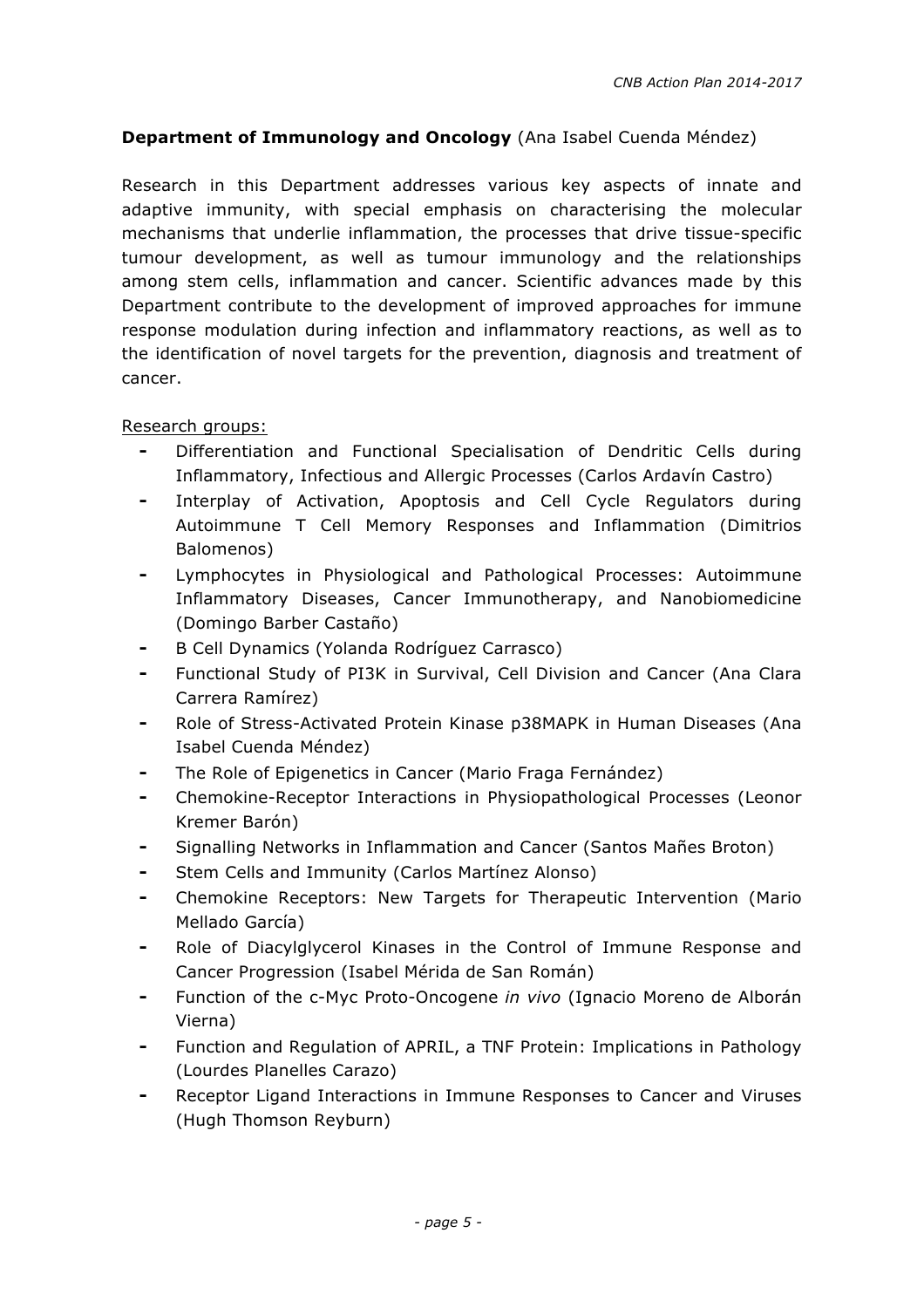- ⁃ T Cell Signalling in Autoimmune Diseases and Cancer (Jesús María Salvador Sánchez)
- Biochemical Characterisation of Ligands for the Immune Receptor NKG2D: Implications of Heterogeneity for Pathology and Therapy (María del Mar Valés Gómez)

#### **Department of Cellular and Molecular Biology** (Amelia Nieto Martín)

Research in this Department focuses, first, on the structural and functional characterisation of virus and cellular elements involved in the progression of infection and, second, on the molecular basis of mammalian gene expression and control of cell processes in normal and pathological conditions. The first area analyses the role of productive virus-host interactions of human and animal pathogens that are highly relevant for health, while the goal of the second area is the identification and exploitation of relevant diagnostic and therapeutic molecular targets.

- ⁃ Molecular Bases of Cytoskeletal Reorganisation: Role of Actin Polymerisation in Neuritogenesis, Inflammation and Metastasis (Inés Antón Gutiérrez)
- ⁃ Replication, Virus-Host Interactions, and Protection in Coronavirus (Luis Enjuanes Sánchez)
- Poxvirus and Vaccines (Mariano Esteban Rodríguez)
- Cellular Factors Involved in Hepatitis C Virus Infection and Pathogenesis (Pablo Gastaminza Landart)
- ⁃ Biological Noise (Francisco José Iborra Rodríguez)
- Animal Models by Genetic Manipulation (Lluís Montoliu José)
- Functional Analysis of the Transcriptional Repressor Dream (José Ramón Naranjo Orovio)
- ⁃ Cerebral Cortical Development (Marta Nieto López)
- Mechanisms of Interaction Between the Influenza Virus and the Infected Cell (Amelia Nieto Martín)
- ⁃ Transcription and Replication of Influenza Virus RNA (Juan Ortín Montón)
- Molecular Characterisation and Epidemiology of Torovirus (Dolores Rodríguez Aguirre)
- ⁃ Molecular Biology of Birnavirus (José Francisco Rodríguez Aguirre)
- ⁃ Embryonic Development and Differentiation in Vertebrates (Juan José Sanz Ezquerro)
- Cellular Immunobiology and Microbiology (Esteban Veiga Chacón)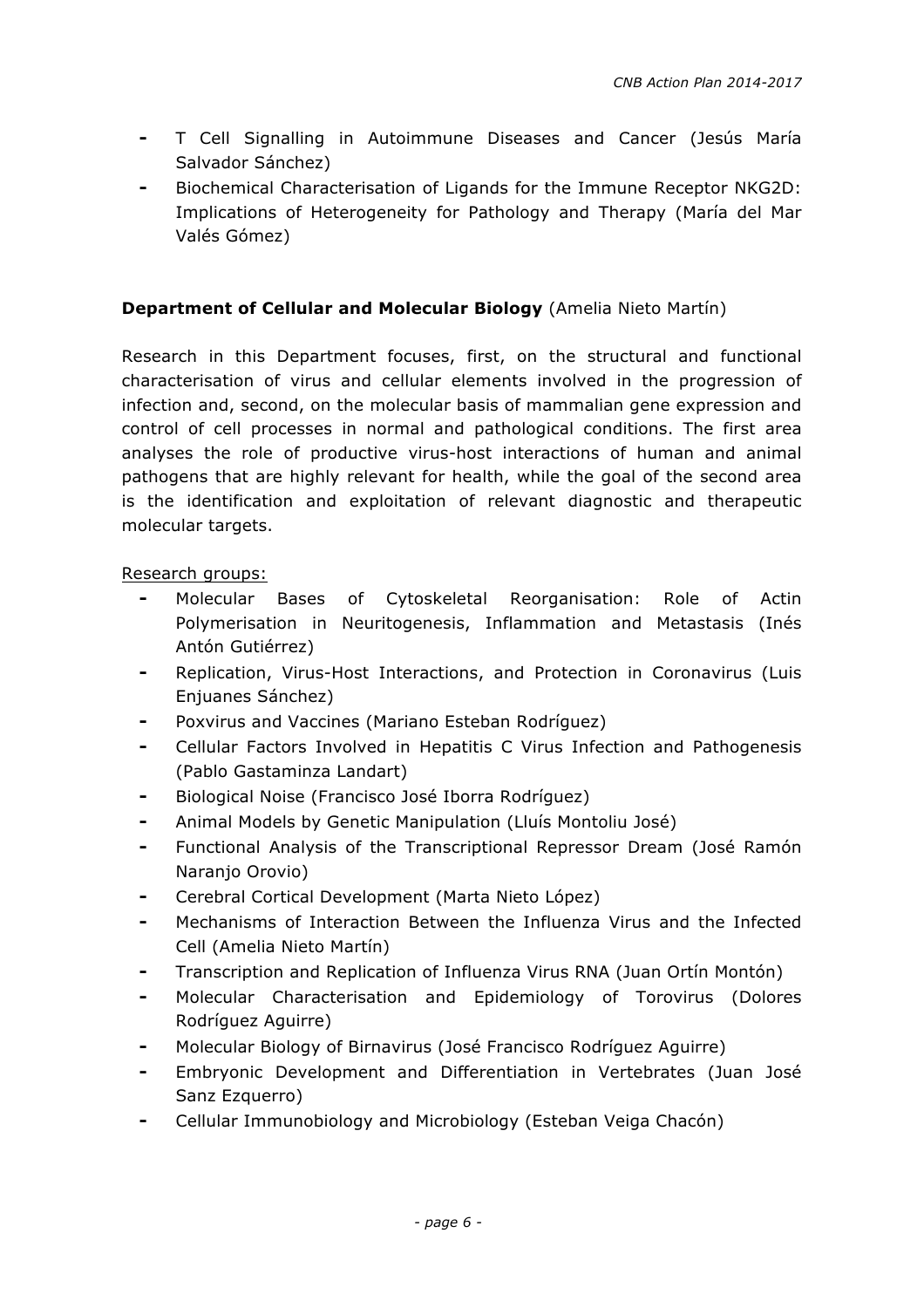#### **Department of Microbial Biotechnology** (José Luis Martínez Menéndez)

This Department integrates research to gain knowledge of key aspects of Microbial Biology with environmental, clinical or biotechnological relevance. The department hosts ten groups that focus on complementary aspects of Microbial Biology with approaches that include Molecular Genetics, Genomics, Proteomics and Metagenomics. The subjects studied include environmental microbiology, microbial responses to hostile environments, microbial pathogens, microbial engineering, microbial resistance to antibiotics and search for new antimicrobials.

Research groups:

- ⁃ Genetic Stability (Juan Carlos Alonso Navarro)
- ⁃ Recombination-Dependent DNA Replication (Silvia Ayora Hirsch)
- ⁃ Stress and Bacterial Evolution (Jesús Blázquez Gómez)
- ⁃ Cell Cycle, DNA Replication and Genome Stability in Eukaryotes (José Arturo Calzada García)
- ⁃ Protein Secretion and Antibody Expression (Luis Ángel Fernández Herrero)
- ⁃ Intracellular Bacterial Pathogens (Francisco García del Portillo)
- ⁃ Opportunistic Pathogens (José Luis Martínez Menéndez)
- ⁃ Heterologous Gene Expression and Secretion in Gram-Positive Bacteria of Industrial Application (Rafael Pérez Mellado)
- ⁃ Regulation of the Metabolism of Hydrocarbons in Bacteria (Fernando Rojo de Castro)
- ⁃ Genetic Control of the Cell Cycle (Miguel Vicente Muñoz)

#### **Department of Plant Molecular Genetics** (Juan Antonio García Álvarez)

Research in this Department focuses on signalling pathways involved in the main growth and adaptive responses of plants to environmental changes and pathogenic diseases. Besides the intrinsic fundamental interest in understanding key biological processes in plants, the ultimate goal is to develop new tools and methods to improve crop production and quality, selection of new varieties more resistant to pathogens or their modification to reduce fertiliser needs. Biotechnological applications such as the use of plants as biopharmaceutical factories or as tools to fight environmental problems arising from spillages and the accumulation of toxic substances are also being studied.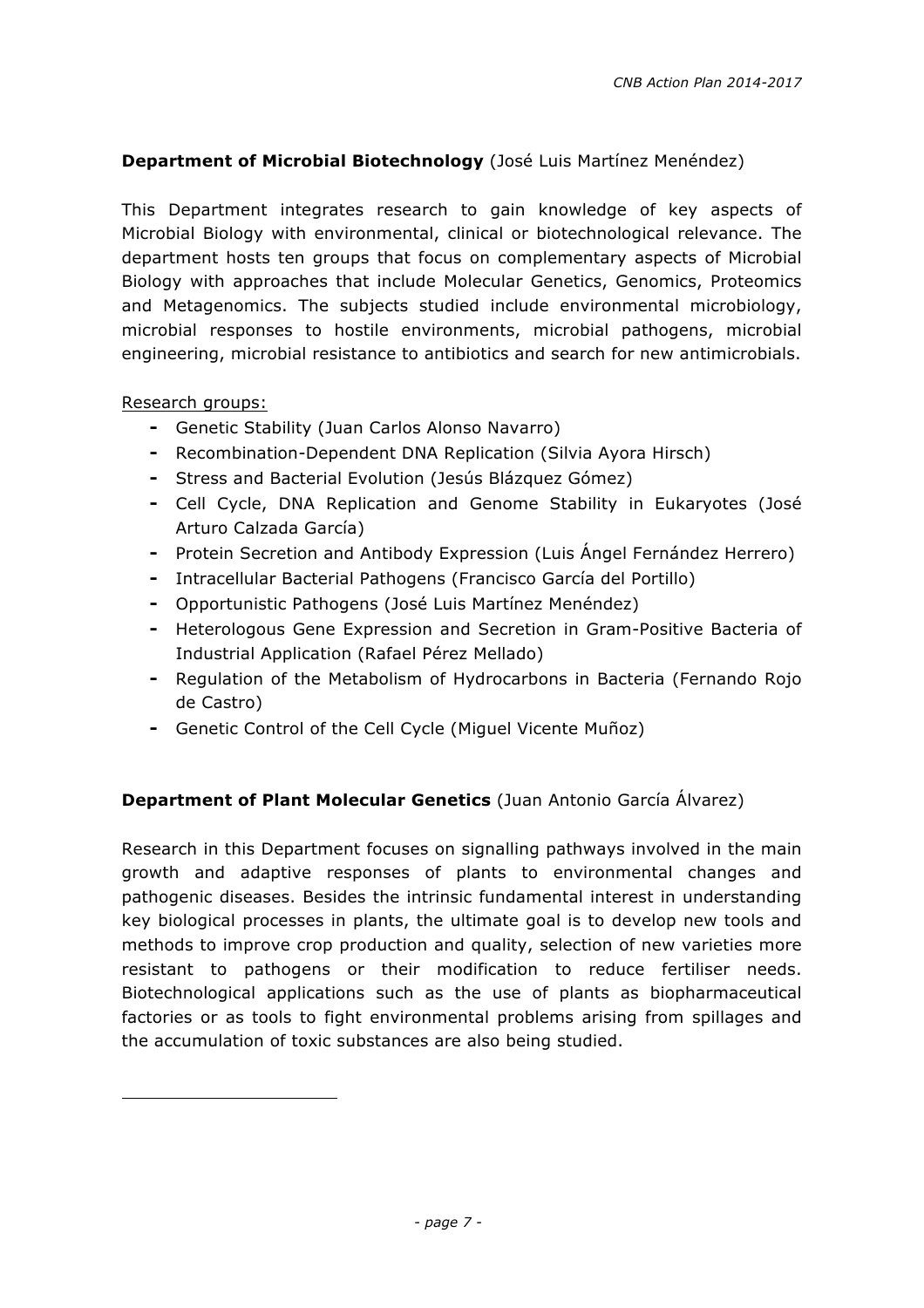Research groups:

- ⁃ Genetic and Molecular Basis of Naturally-Occurring Variation in Plant Development (Carlos Alonso Blanco)
- Plant Immunity Strategies Against Microbial Pathogen Infection (Carmen Castresana Fernández)
- Genetic Analysis of Axillary Meristem Development (Pilar Cubas Domínguez)
- Plant-Pathogen Interaction in Viral Infections (Juan Antonio García Álvarez & Carmen Simón Mateo)
- Molecular Mechanisms Underlying Root Architecture and Arsenic Phytoremediation (Antonio de Leyva Tejada)
- Regulation of Gene Activity in Plants: The Phosphate Starvation Rescue System (Javier Paz-Ares Rodríguez)
- Hormonal Control of Light Signalling (Salomé Prat Monguió)
- ⁃ Intracellular Trafficking in Plants (Enrique Rojo de la Viesca)
- Role of Ubiquitin in The Control of Plant Growth and Stress Tolerance (Vicente Rubio Muñoz)
- Signalling Networks in Plant Development and Defence Responses (José Juan Sánchez Serrano)
- ⁃ The Jasmonate Signalling Pathway in *Arabidopsis* (Roberto Solano Tavira)

# **Research Programmes**

#### **Systems Biology Programme** (Víctor de Lorenzo Prieto)

Research efforts in this still relatively young Research Programme, created in late 2008 in order to spearhead the implementation of Systems Biology approaches, attempt to understand how bacteria that inhabit natural niches sense and process multiple environmental signals into distinct transcriptional and posttranscriptional responses, both at the level of single cells and as a community. The biotechnological side of this biological question is the possibility of programming bacteria for deliberate environmental release, aimed at biodegradation of toxic pollutants or as biosensors to monitor the presence of given chemicals.

- ⁃ Molecular Environmental Microbiology (Víctor de Lorenzo Prieto)
- ⁃ Computational Systems Biology (Florencio Pazos Cabaleiro)
- ⁃ Logic of Genomic Systems (Juan Fernando Poyatos Adeva)
- ⁃ Microbial Community Modelling (Javier Tamames de la Huerta)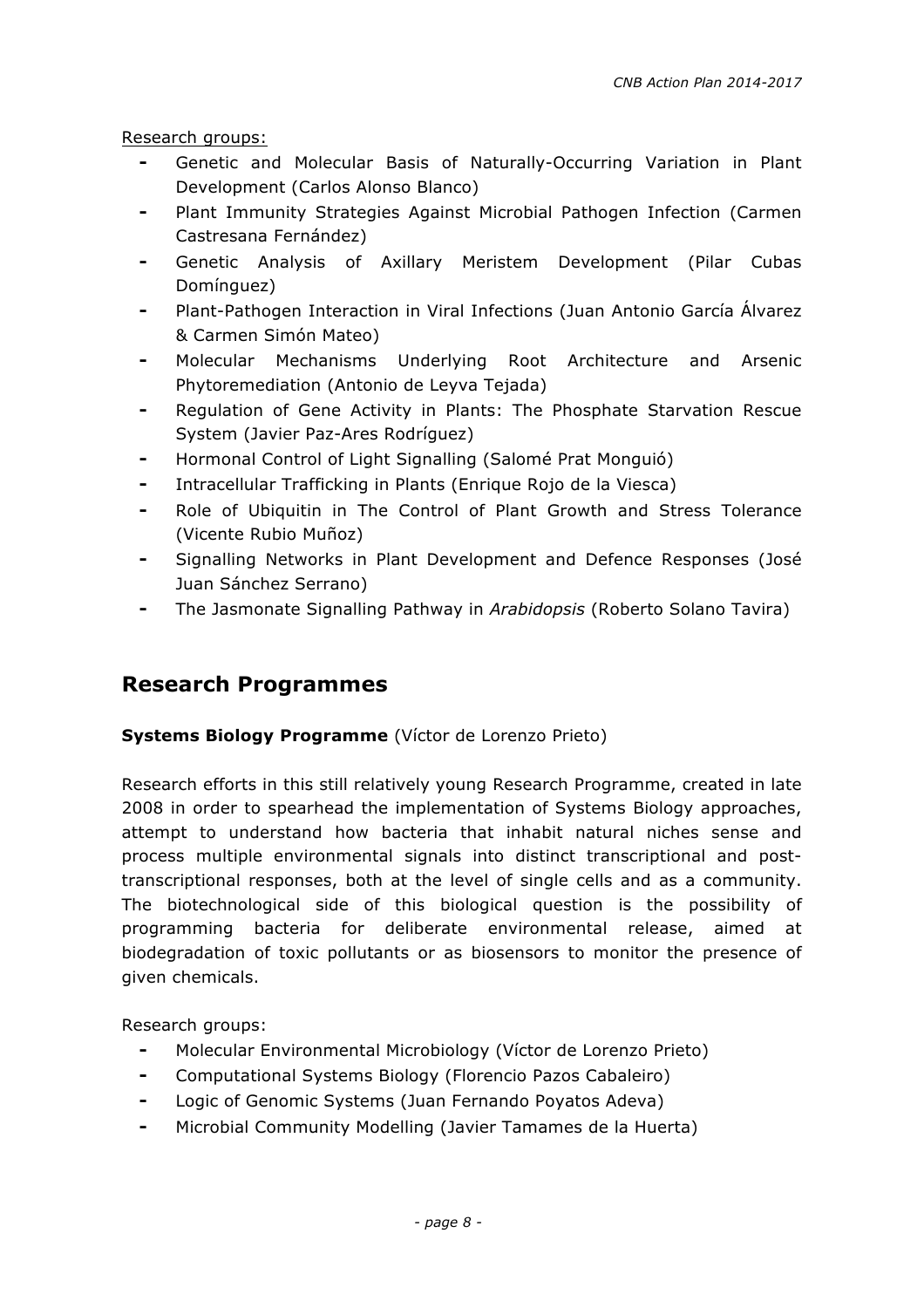# **Associated Units**

#### **Nanobiotechnoloy Unit** (José López Carrascosa)

Joint Nanobiotechnology research platform participated by the CNB and the IMDEA Nanoscience Foundation.

## **Research Support**

- Scientific Management (Peter Klatt Brückl)
- ⁃ Technology Transfer (Ana Sanz Herrero)
- ⁃ Outreach and Communication (Alfonso Mora Corral)

# **Scientific Services**

- ⁃ Electron Microscopy (Cristina Patiño Martín)
- ⁃ Confocal Microscopy (Sylvia Gutiérrez Erlandsson)
- Macromolecular X-Ray Crystallography (César Santiago Hernández)
- ⁃ Proteomics (Juan Pablo Albar Ramírez)
- ⁃ Protein Tools (Leonor Kremer Barón)
- ⁃ Genomics (José Manuel Franco Zorrilla)
- ⁃ Flow Cytometry (María del Carmen Moreno-Ortiz Navarro)
- ⁃ Greenhouse (Tomás Heras Gamo)
- ⁃ *In Vitro* Plant Culture (Raquel Piqueras Martín)
- ⁃ Animal Facility (Angel Naranjo Pino)
- ⁃ Mouse Embryo Cryopreservation (Lluís Montoliu José)
- ⁃ Transgenesis (María Belén Pintado Sanjuanbenito)
- ⁃ Histology (Lluís Montoliu José)
- ⁃ Bioinformatics Initiative (Alberto Pascual Montano)
	- Computational Genomics (Juan Carlos Oliveros Collazos)
	- Sequence Analysis and Structure Prediction (Mónica Chagoyen Quiles)
	- Scientific Computing (José Ramón Valverde Carrillo)
	- Computational Proteomics (Alberto Medina Auñon)
	- Functional Analysis (Alberto Pascual Montano)
	- Statistical Analysis (Carlos Óscar Sánchez Sorzano)
- Radiation Protection and Biological Safety (Fernando Usera Mena)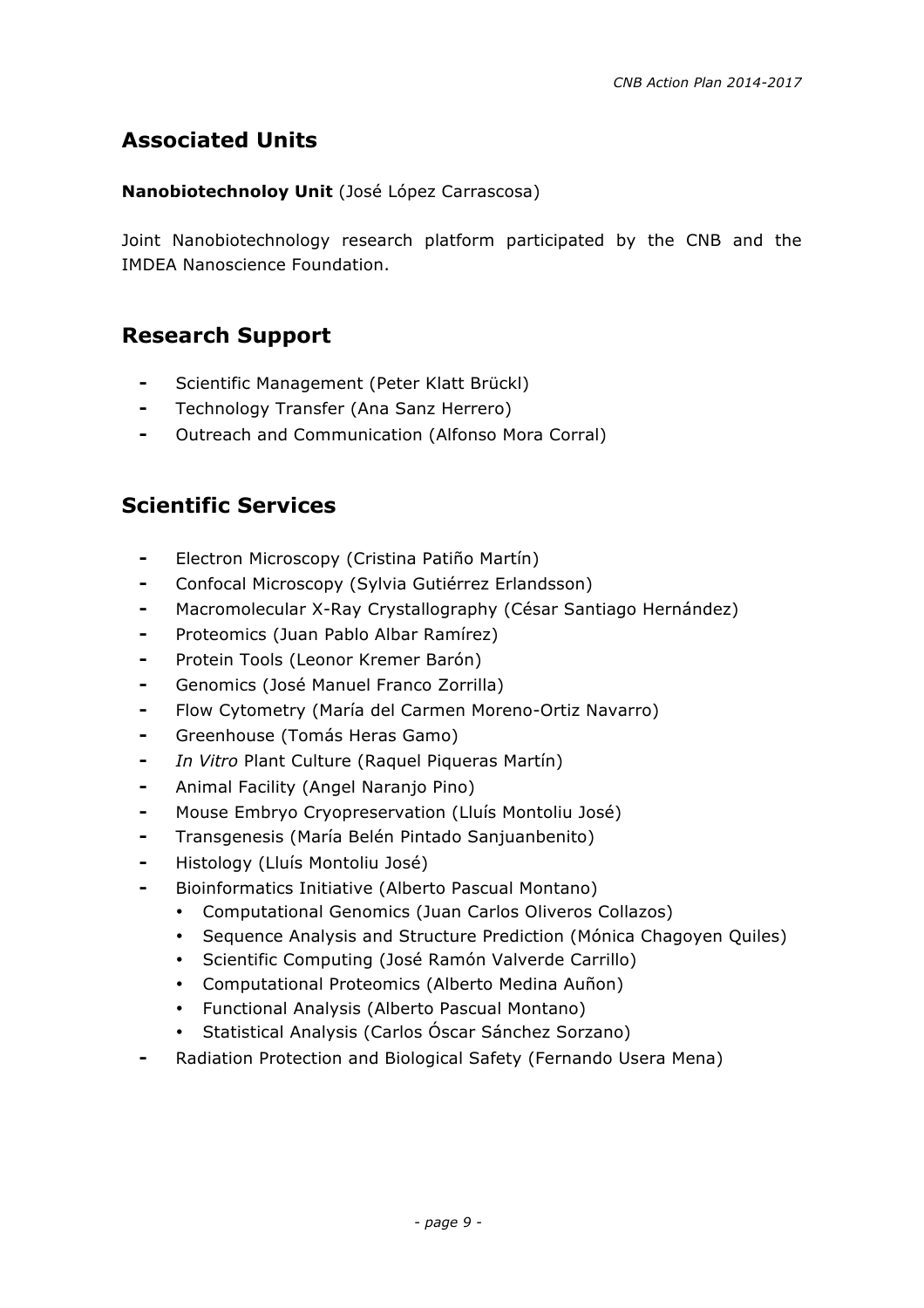# **Technical Support**

- ⁃ Library (María Dolores Aparicio Trujillo)
- ⁃ Information Technologies (Sonia de Diego Atance)
- Instrumentation (Ismael Gómez López)
- Workshop (Daniel Pastora Muñoz)
- Washing and Sterilisation (Rosa María Bravo Igual)
- ⁃ Maintenance (Antonio Dueñas Novillo)
- ⁃ General Services (Gabriel Sánchez de Lamadrid Herranz)
- Security (Sócrates Gutiérrez Monreal)

# **Administration**

- ⁃ Human Resources (Marina Hernando Bellido)
- ⁃ Project Management (Soraya Olmedilla María)
- ⁃ Economic Management (Mariano Muñoz Jiménez)
- Purchasing and Supplies (Ramon Serrano Coronado)

# **Governance**

The CNB is headed by an executive **Director** (Carmen Castresana Fernández) and two **Vice-Directors** (Isabel Mérida de San Román, Fernando Rojo de Castro). The administration of the CNB, including technical and administrative support units, are coordinated by the Centre's **General Manager** (Miguel Anchuelo Calzada).

The Director and Vice-Directors are elected every four years by the Centre's scientists in the assembly of the **General Board**, constituted by the academic staff (PhDs), presided by the Director, and with the General Manager as Secretary.

The CNB has a **Governing Board**, headed by the CNB Director and Vice-Directors, that includes the Heads of the Centre's six research areas, four representatives of the centre's personnel and the General Manager. The Board meets monthly to plan, discuss, implement and inform about decisions taken by the Centre's Direction.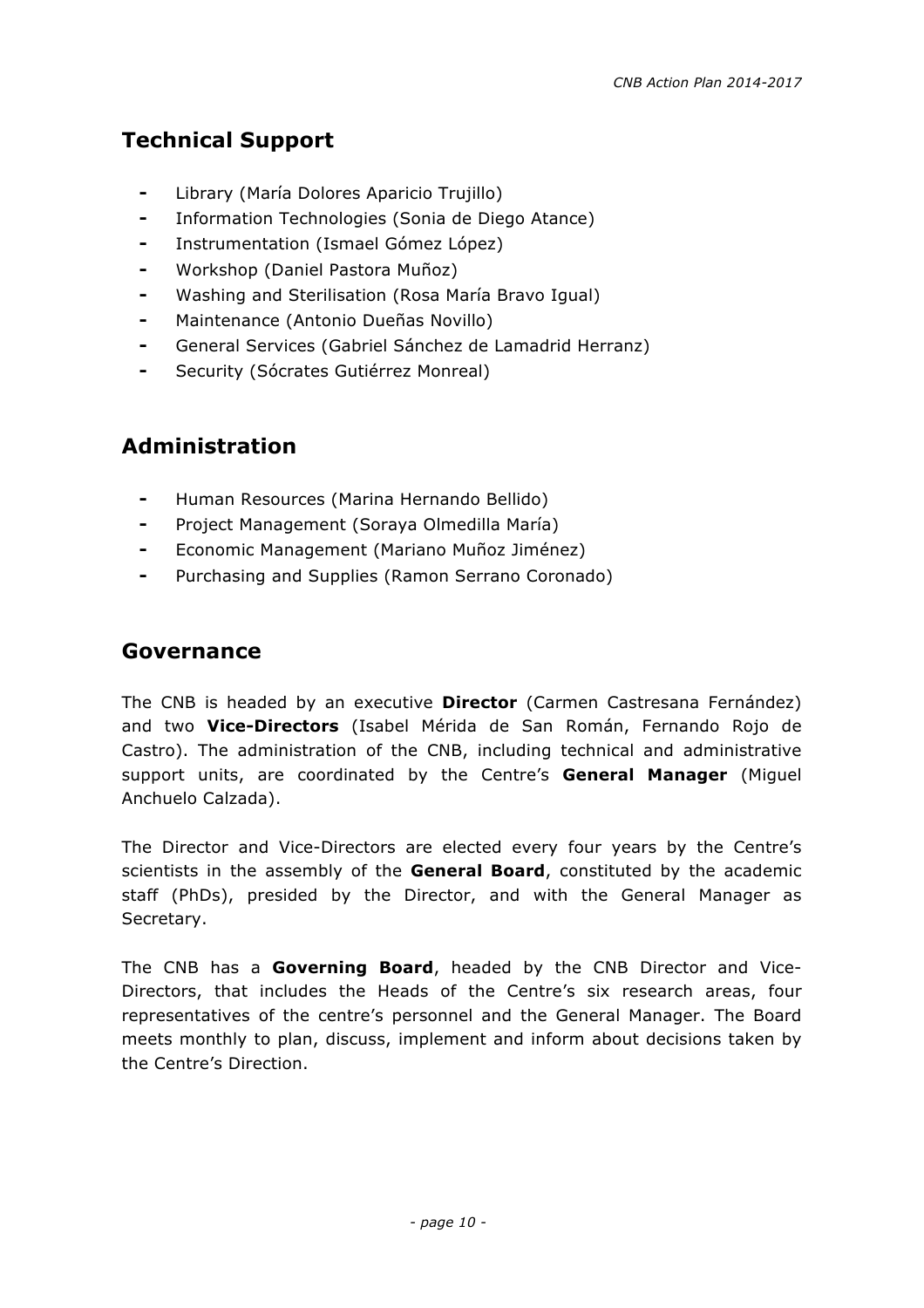An external **Scientific Advisory Board** closely monitors the Centre's scientific activities through periodic evaluations and acts as permanent advisory organ to the Director of the CNB. The board is composed by Anna Tramontano (Professor of Biochemistry at the University of Rome *La Sapienza*, Italy), Anne Ridley (Professor of Cell Biology at King's College London, United Kingdom), Inder Verma (Professor of Genetics at the Salk Institute for Biological Studies, La Jolla, CA, USA), Juan Luis Ramos (Professor of Molecular Biology at the CSIC research centre *Estación Experimental del Zaidín*, Granada, Spain), Maarten Koorneef (Director of the Plant Breeding & Genetics Department at the Max Planck Institute for Plant Breeding Research, Cologne, Germany) and Wolfgang Baumeister (Director of the Molecular Structural Biology Department at the Max Planck Institute for Biochemistry, Martinsried, Germany).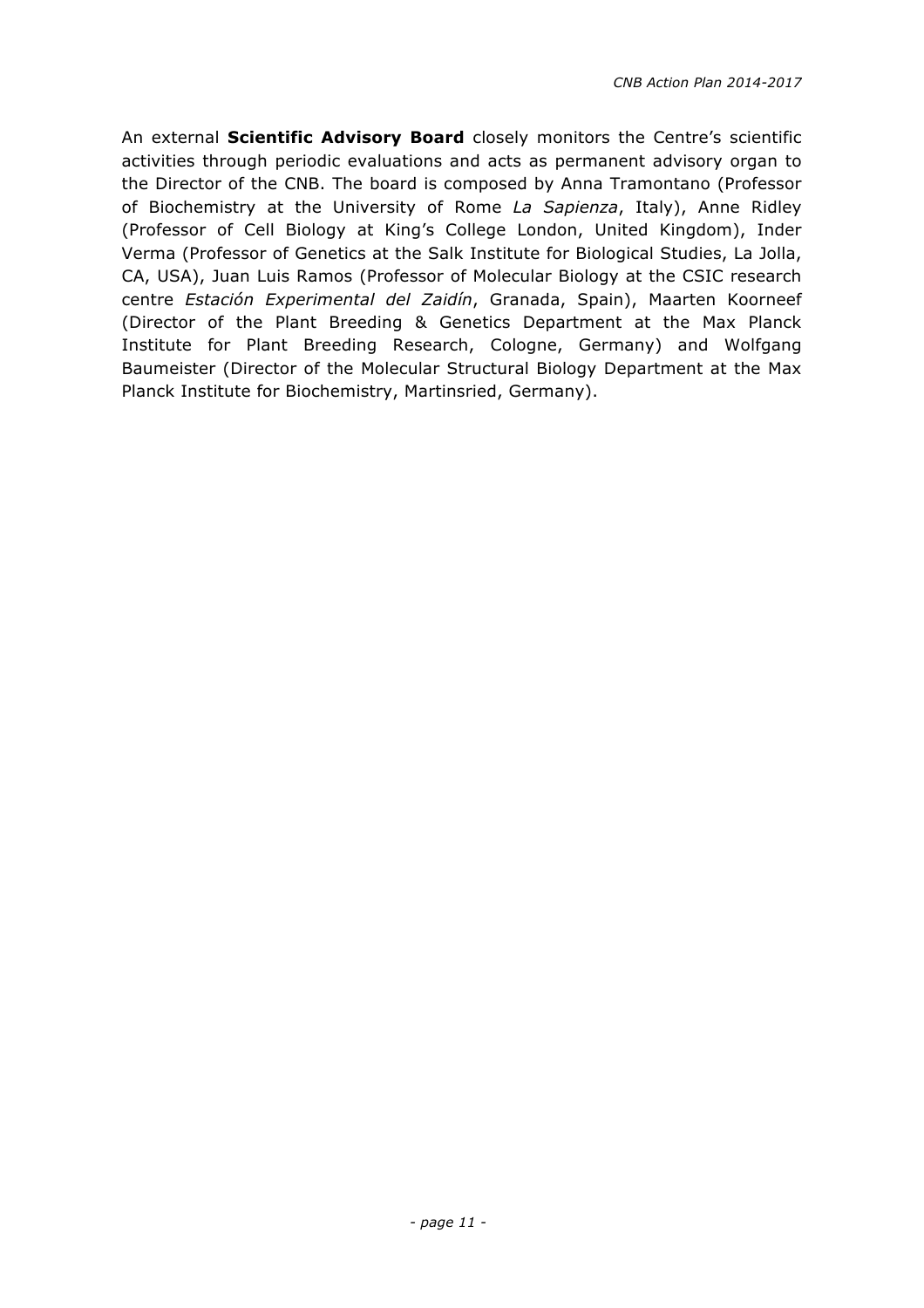# **Scientific Services**

#### **Electron Microscopy** (Cristina Patiño Martín)

The Electron Microscopy Service offers a variety of equipment and techniques for the preparation, processing and analysis of biological samples (cell and bacterial cultures, cell fractions, proteins, viruses, animal and plant tissues) by Transmission Electron Microscopy. The technical staff provides support to users in the correct use of equipment and methodologies. The Service offers regular training in the techniques and methods available. Services further include sample preparation, if required, as well as image acquisition, and support for data interpretation. Techniques offered include chemical fixation and inclusion in epoxy and acrylic resins, cryofixation (plunge freezing, high pressure freezing), freeze substitution and inclusion in low temperature resins, ultramicrotomy, negative staining, immunonegative staining, immunelabelling, *in situ* hybridisation, conventional transmission electron and low-dose electron microscopy.

Activity (2010-2012) Service users: 192 Trained users: 107

Economic impact (2010-2012) Internal users: 73.1 k€ Other CSIC centres: 2.7 k€ Universities: 4.2 k€ Enterprises: 1.2 k€ TOTAL: 81.2 k€

#### **Confocal Microscopy** (Sylvia Gutiérrez Erlandsson)

Confocal Microscopy imaging techniques use lasers and electronic systems of digital image capture to provide optical sections of the studied material. The presence of fluorescent markers in the sample allows location of cell components in single sections and various experimental approaches, involving single or multiple fluorescent labelling in fixed cells and tissues. The Confocal Microscopy Service provides infrastructure for fluorescence, confocal laser scanning microscopy and image processing tools, covering most light microscopy applications. The equipment and services are available to all CNB personnel as well as to researchers from the public and private sectors. The technical staff offers assistance and training about equipment use, available methods, and for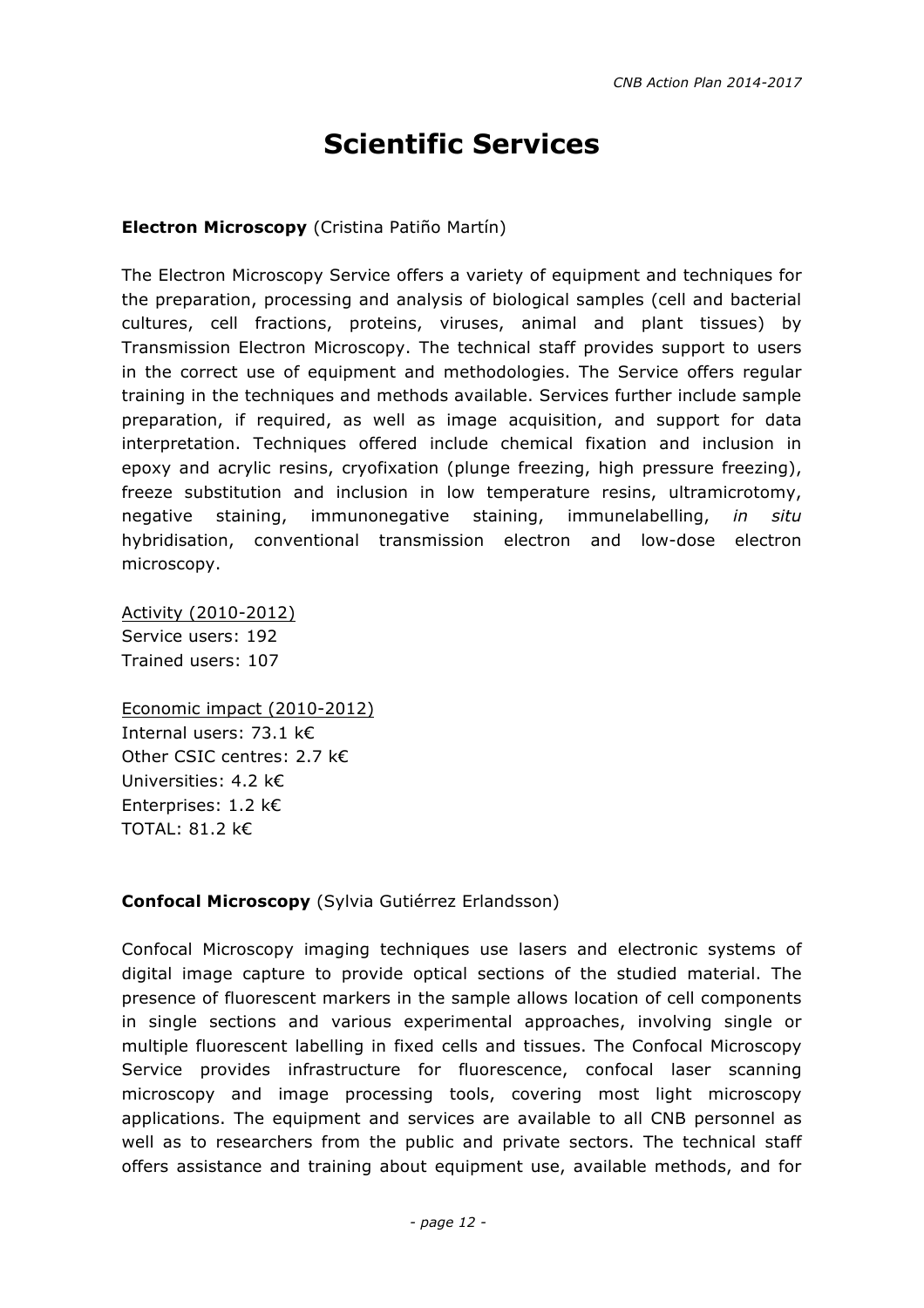image processing, quantification and analysis. Aliquots of secondary antibodies and probes with broad use in fluorescence microscopy applications are also provided.

The facility's equipment includes:

- Confocal multispectral Leica TCS SP5 system. Laser lines: 405, 458, 476, 488, 514, 561, 594 and 633 nm. Incubation system for *in vivo* studies
- ⁃ BioRad Radiance 2100 confocal system. Laser lines: 457, 476, 488, 514, 543 and 637 nm
- ⁃ Fluorescence microscope Leica DMI6000B with incubation system for *in vivo* studies and OrcaR2 monochrome digital camera for image detection
- Two epifluorescence microscopes (Leica DMRXA and Zeiss Axiophot) with colour digital cameras and one Leica stereomicroscope
- ⁃ The unit also provides offline computer workstations for fluorescence and confocal image processing and analysis (LAS AF, MetaMorph, Image J, Laser Pix, Huygens, Imaris)
- Auxiliary equipment: CO2 incubator, centrifuge, laminar flow chamber, freezer

Laser scanning confocal microscopy applications:

- ⁃ Multichannel confocal imaging + transmission imaging of living cells or fixed samples (2D, 3D, 4D imaging)
- ⁃ High speed confocal microscopy
- Multidimensional *in vivo* time-lapse experiments
- ⁃ FRET, FRAP, photoactivation, photoswitching, lambda scan, calcium imaging
- Subcellular co-localisation studies

Widefield applications:

- Multichannel fluorescence imaging + transmission imaging (BF, DIC, phase contrast)
- ⁃ Multidimensional *in vivo* time lapse experiments (wound healing, infection etc.)
- ⁃ Tile scan imaging

Activity (2010-2012) Service users: 44 Trained users: 40

Economic impact (2010-2012) Internal users: 59.8 k€ Other CSIC centres: 1.7 k€ Universities: 0.6 k€ TOTAL: 62.1 k€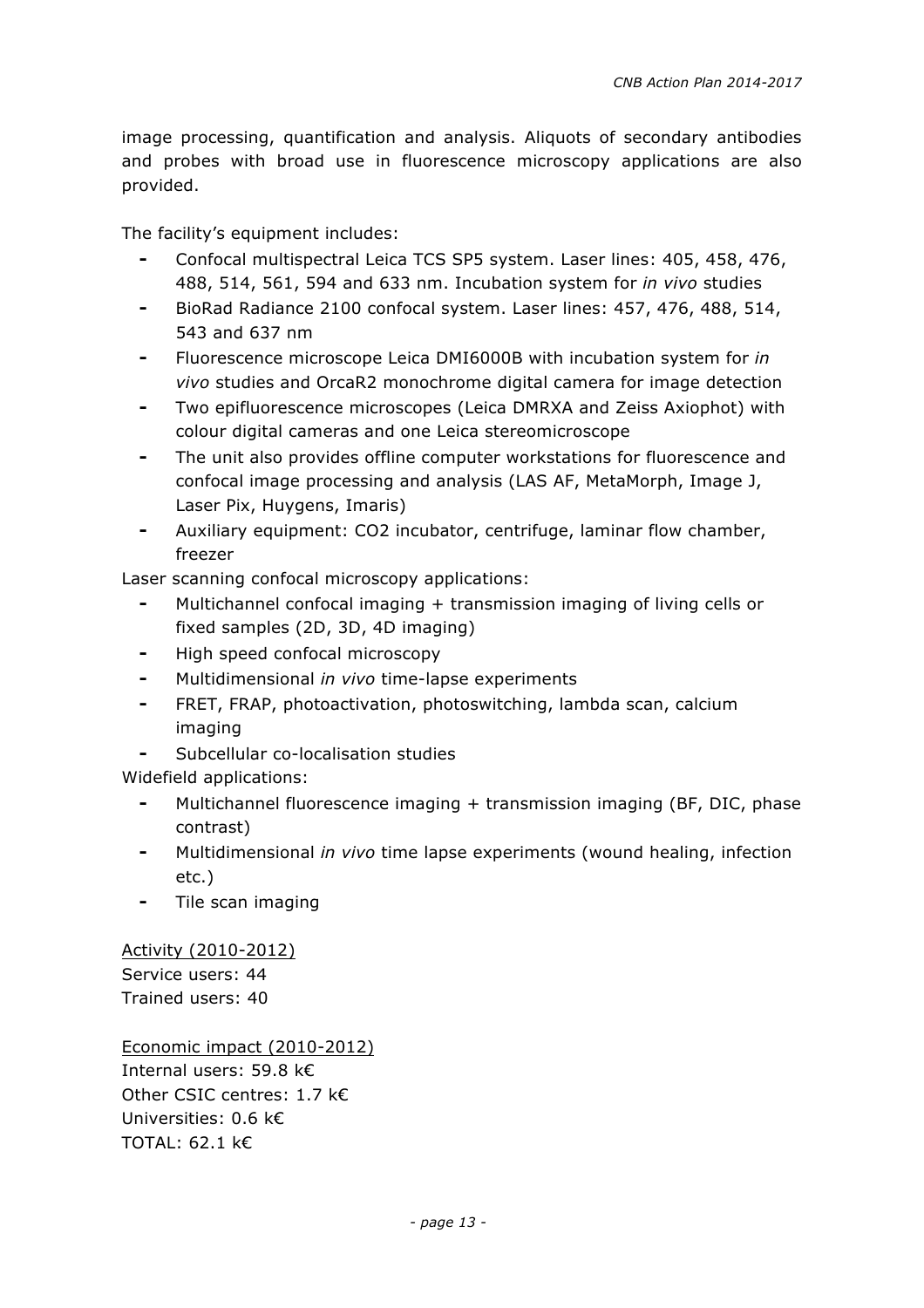#### **Macromolecular X-ray Crystallography** (César Santiago Hernández)

Protein X-Ray Crystallography is a high-resolution technique to study protein structure at the atomic level. This method provides a detailed view of protein function, ligand and protein interactions, supra-molecular organisation and mutants related to human diseases. Great improvements both in crystallisation techniques and in software for structure resolution and refinement have been achieved in the last decade, increasing the chances of solving a macromolecule structure.

Services:

- Advice and supervision on protein production, from cloning to expression in bacterial, yeast and eukaryotic systems
- Support and training on protein purification to obtain crystal-grade protein for crystallisation
- Automated macromolecular crystallisation
- ⁃ Crystallisation condition optimisation, applying standard and in-house techniques
- Crystal mounting, access to synchrotron beam time and X-ray diffraction data collection
- Data processing and structure resolution and analysis

Equipment:

- ⁃ Three temperature-controlled crystallisation rooms
- ⁃ Genesis RSP 150 workstation (Tecan Trading AG) nanodispenser robot
- Rigaku Desktop Minstrel system for automated crystallisation plate visualisation
- CrystalTrak database suite for crystallisation screening and improvement of positive trials

Activity (2010-2012) Service users: 19 Trained users: 23

Economic impact (2010-2012) Internal users: 3.0 k€ TOTAL: 3.0 k€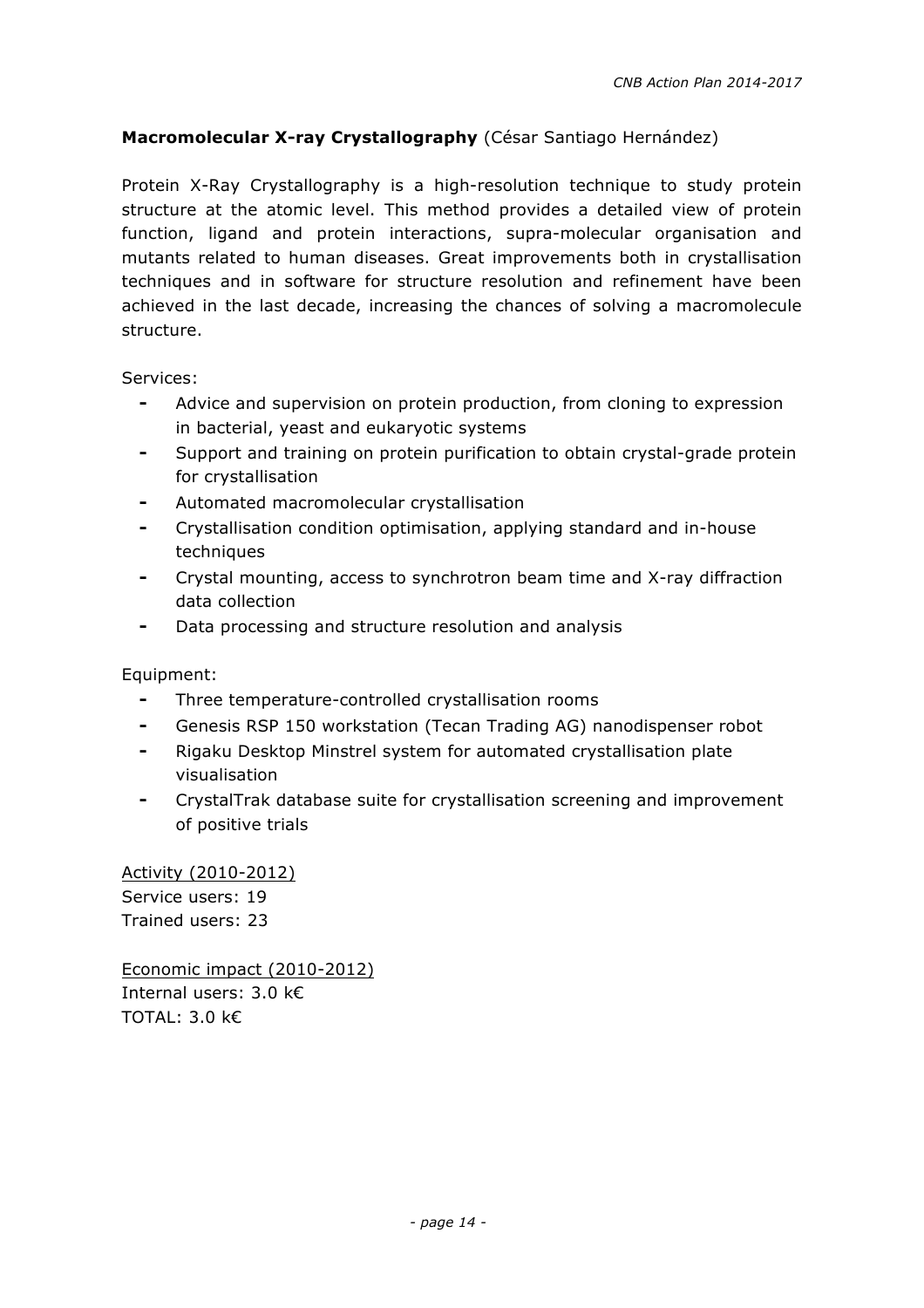#### **Proteomics** (Juan Pablo Albar Ramírez)

The CNB Proteomics Facility maintains a technological platform suitable for largescale protein identification and characterisation, offering its services to the CNB scientific community as well as to external researchers. Massive protein identification and characterisation is performed by multidimensional nano-HPLC chromatography coupled to a nano-electrospray ion trap mass spectrometer (MS), to a TripleQ-TOF MS, or to a MALDI TOF/TOF MS (LC-MS/MS). Differential proteomics (quantitative proteomics) is done by analysis of fluorescent-labelled samples and differential 2D-electrophoresis (2D-DIGE), as well as by stable isotope labelling (ICPL, SILAC, iTRAQ) in combination with LC-MS/MS. SELDI-ToF MS (surface enhanced laser desorption-ionisation-time of flight mass spectrometry) is used to obtain protein expression profiles. The Facility further offers targeted and quantitative protein analysis by selected/multiple reaction monitoring (S/MRM-MS). Prolamin detection and characterisation by ELISA, quantitative PCR and mass spectrometry form also part of the Facility's analysis portfolio. For educational purposes, the Facility staff organises practical courses on topics such as quantitative proteomics and bioinformatics. The Head of the CNB Proteomics facility, Juan Pablo Albar, is also the General Coordinator of ProteoRed-ISCIII (*Plataforma en Red de Proteómica-Carlos III*).

The Facility provides the following services:

- ⁃ Two-dimensional gel electrophoresis/differential proteomics (2D-DIGE)
- ⁃ Protein identification and characterisation by MALDI-TOF/ TOF, TripleQ-TOF, ProteinChip/SELDI-TOF and ESI MS/MS mass spectrometry
- Selected/multiple reaction monitoring (S/MRM-MS)
- ⁃ Protein profiling, purification and biomarker determination by SELDI-TOF MS
- Identification and characterisation of post-translational modifications
- ⁃ Peptide synthesis and membrane-bound peptide array design
- ⁃ Gluten analysis by ELISA, PCR and mass spectrometry

Activity (2010-2012) Service users: 136 Trained users: 12

Economic impact (2010-2012) Internal users: 104.2 k€ Other CSIC centres: 157.2 k€ Universities: 140.0 k€ Enterprises: 81.4 k€ TOTAL: 482.8 k€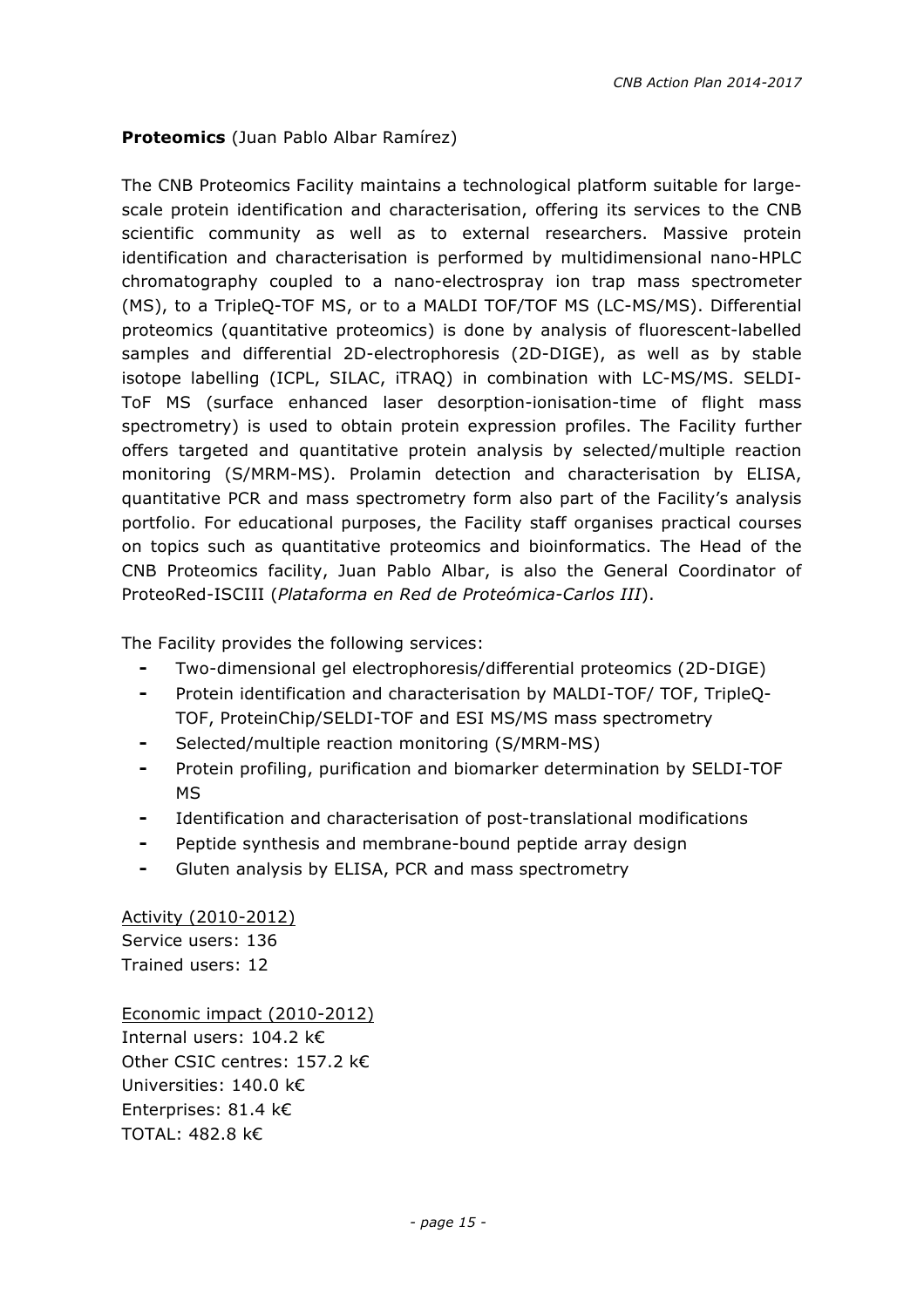#### **Protein Tools** (Leonor Kremer Barón)

The Protein Tools Unit focuses on the design, production and characterisation of custom monoclonal antibodies (mAb), immune response studies, development of specific immunoassays, protein labelling and biomolecular interactions analysis. A wide panel of mAbs against different types of antigens has been developed, including fluorescent proteins (GFP), blood proteins (coagulation Factor V), neurodegenerative disease-related proteins (TAU, beta amyloid peptides), membrane raft proteins (MYADM), chemokine receptors (CCR9), FERMcontaining proteins (Protein 4.1R) and nuclear proteins (Dido). The facility has a surface plasmon resonance biosensor for the characterisation of biomolecular interactions in real time and determination of kinetic and affinity constants. This technique is applied to a wide range of samples such as proteins, antibodies, nucleic acids, carbohydrates, lipids, low molecular weight compounds, liposomes and viruses. Research tools and services are provided to scientists from the CNB, other CSIC institutes, universities, public research organisations and private companies. The Facility offers expertise in Immunobiology and Immunochemistry, technical assistance, data analysis, training in specific techniques, implementation of new methodologies and advice. In addition, the Facility organises theoretical and practical training courses.

Equipment:

- ⁃ Biological safety cabinets (Nuaire 437-400E)
- ⁃ Centrifuges and microfuges (Hettich)
- ⁃ Inverted fluorescence microscope (Zeiss Axiovert 40 CFL)
- ⁃ CO2 incubators (Thermo Steri-Cult)
- ⁃ ÄKTAprime plus chromatography system (GE Healthcare)
- ⁃ SPR Biacore 3000 (GE Healthcare)
- ⁃ EnVision 2104 Multilabel Reader (Perkin Elmer)
- Thermal cycler (Eppendorf AG)
- Microplate reader (Bio-Rad 680)
- Protein gel electrophoresis and Western blotting systems (Mini- PROTEAN 3 and Mini Trans-blot cells)
- ⁃ Electrophoresis power supply units (Bio-Rad PowerPac Basic and Universal)

Activity (2010-2012) Service users: 32 Trained users: 46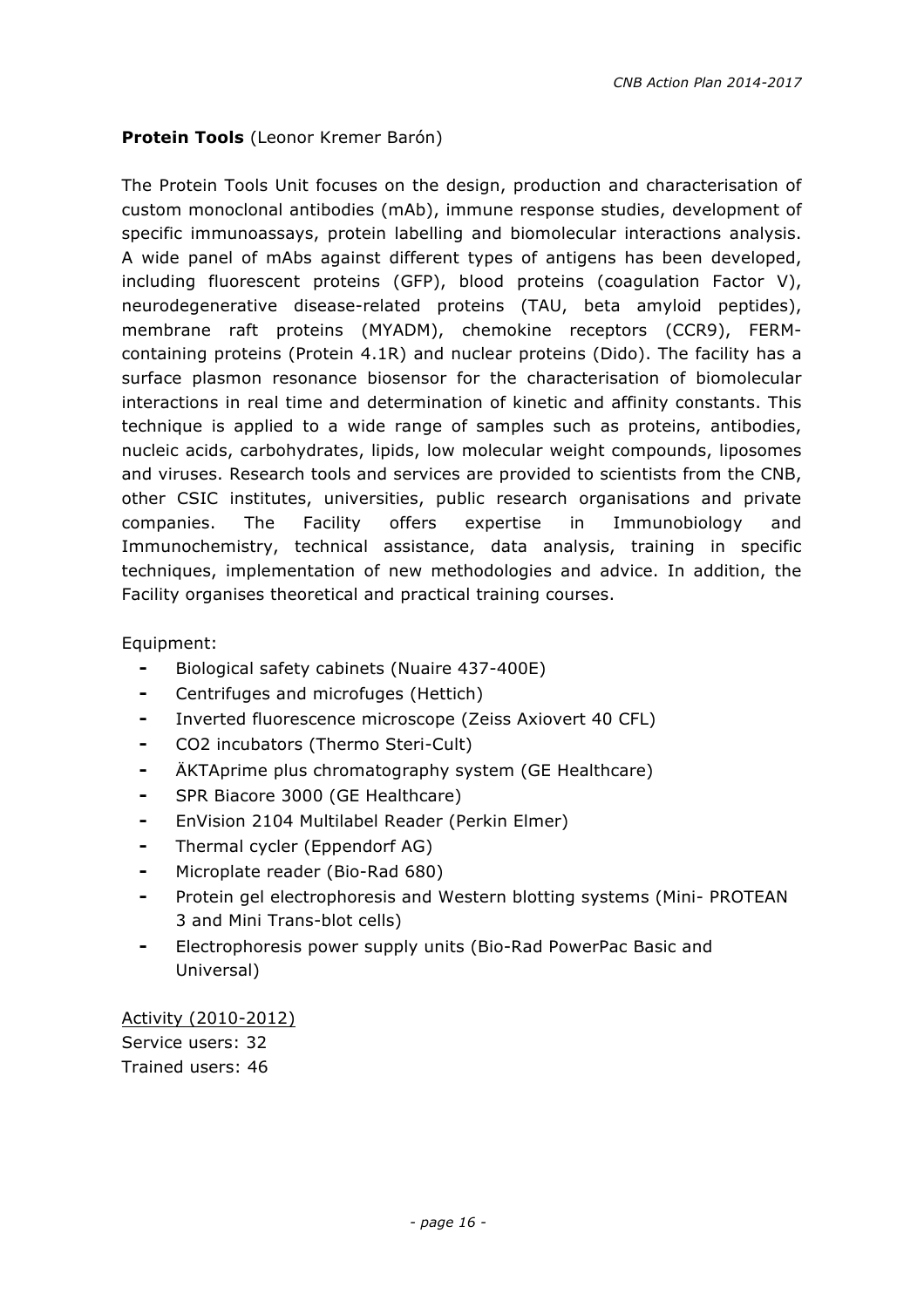Economic impact (2010-2012) Internal users: 54.0 k€ Other CSIC centres: 13.2 k€ Universities: 6.6 k€ Enterprises: 3.1 k€ TOTAL: 76.9 k€

**Genomics** (José Manuel Franco Zorrilla)

The Genomics Unit at the CNB focuses on gene expression analysis using microarrays (or DNA "chips"). This technology allows the study of gene expression from different biological samples, interrogating the activity of thousands of genes or complete genomes at once, which will help to elucidate the genetic basis of biological processes under study. The Unit routinely hybridises and analyses one- and two-channel microarrays. The currently supported platforms include Affymetrix, Agilent and custom microarrays.

Services are offered to CNB and external researchers; they include microarray printing, RNA integrity analysis and microarray hybridisations. The Unit also provides statistical analysis and bioinformatics support. Raw data are statistically analysed using state-of-the-art algorithms and filtered results are supplied to customers in an easy-to-use, web-based tool developed in the Unit. The Unit offers advice and support in the use of several bioinformatics tools for functional analysis of genes and genomes, helping customers with the biological interpretation of the results. The Unit also offers the possibility of validating gene expression data by real time qPCR analysis. In addition the Unit offers the TILLer Service to search for EMS-induced mutants in the model plant *Arabidopsis thaliana*; TILLer is available through the CNB web page (www.cnb.csic.es/~tiller) or through the international *Arabidopsis* web page (www. Arabidopsis.org).

Through the Genomics Unit, the CNB participates in the CSIC-PCM Ultrasequencing Platform, physically located at the Madrid Science Park (*Parque Científico de Madrid*). This Platform can perform massive sequencing experiments using Genome Analyzer or Genome FLX systems, and allows the sequencing of complete genomes, transcriptomes, small RNAs or DNA/RNAprotein interactions. Research projects are constantly being developed by the Genomics Unit to implement new services and technologies for customers. These include microarray-based technologies, such as a new DNA chip for studying DNA-protein interactions, analysis of the translatome, and new strategies for analysis of the miRNA-guided degradome.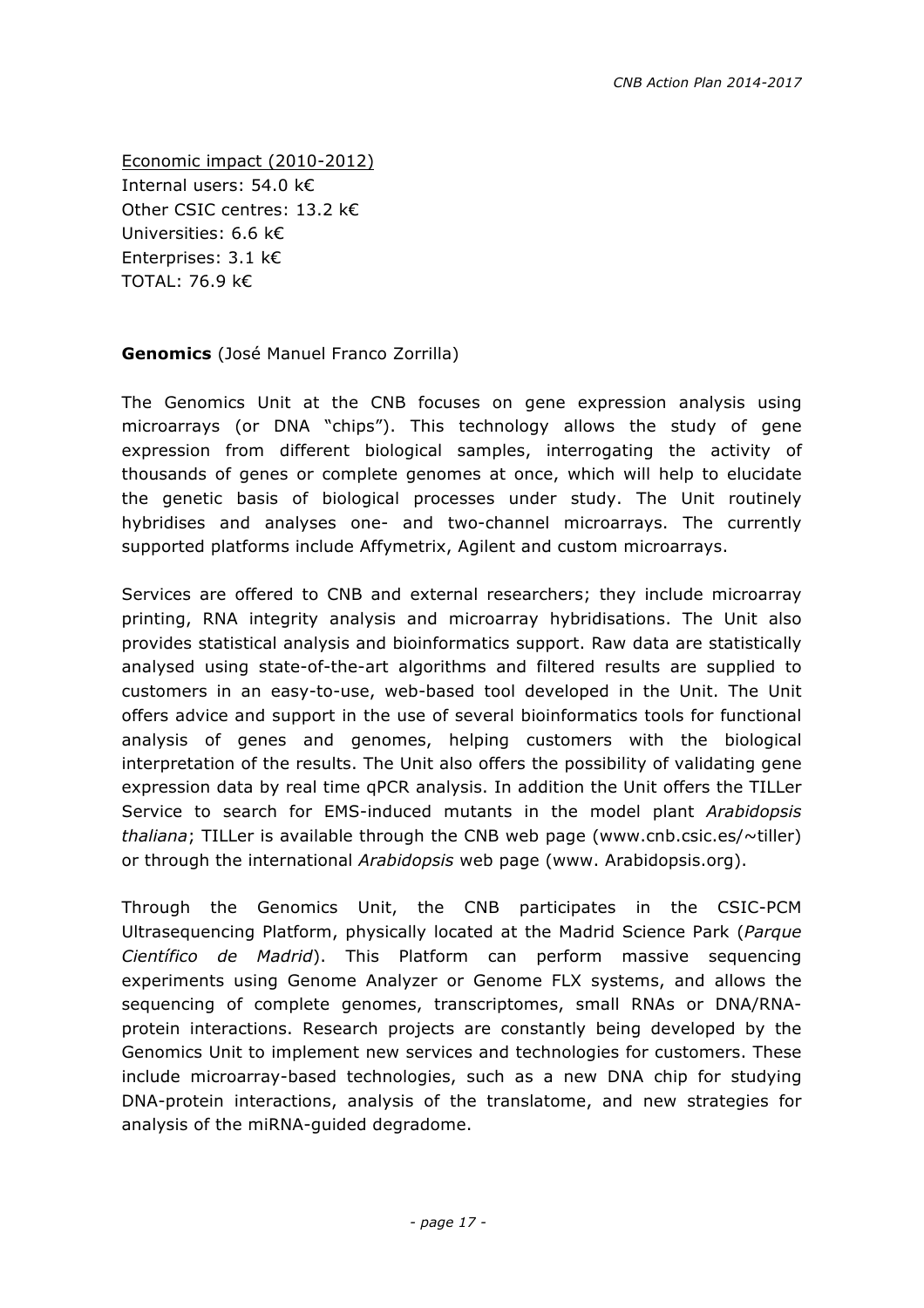Equipment:

- Complete Affymetrix platform, including fluidics station, hybridisation oven and scanner (3000 7G)
- ⁃ High-resolution scanner for 1- and 2-colour microarrays (Agilent Microarray Scanner)
- Hybridisation system for NimbleGen microrarrays
- Microarray spotter MicroGrid II (Genomic Solutions)
- Bioanalyser 2100 (Agilent) for analysis of RNA/DNA sample integrity
- ⁃ Automated liquid-handling workstation (Biomek 2000, Beckman Coulter)
- ⁃ Laser scanner for 2-colour microarrays (Axon 4000B)
- ⁃ 7900HT Fast Real-Time PCR System (Applied Biosystems)

Activity (2010-2012) Service users: 97 Trained users: 8

Economic impact (2010-2012) Internal users: 245.0 k€ Other CSIC centres: 243.2 k€ Universities: 202.0 k€ TOTAL: 690.2 k€

#### **Flow Cytometry** (María del Carmen Moreno-Ortiz Navarro)

The Facility provides scientific and technological support to CNB research groups by offering:

- ⁃ Training in and advice on the principles and applications of analytical flow cytometry, to obtain maximum advantage
- ⁃ Development and optimisation of applications that incorporate new technologies and reagents
- Quantification of secreted cytokines by multiplexed assays
- Results analysis using specialised software
- Cell isolation by cell sorting (sorting of cell populations including cell suspensions derived from any animal organ and from cell lines)

The Facility's equipment includes:

- ⁃ BD FACSCalibur Analyser: 4 colours, 2 laser excitation (488 nm, 633 nm)
- Beckman Coulter EPICS XL-MCL Analyser: 4 colours, 1 laser excitation (488 nm)
- Beckman Coulter CYTOMICS FC 500 Analyser: 5 colours, 2 laser excitation (488 nm, 633 nm)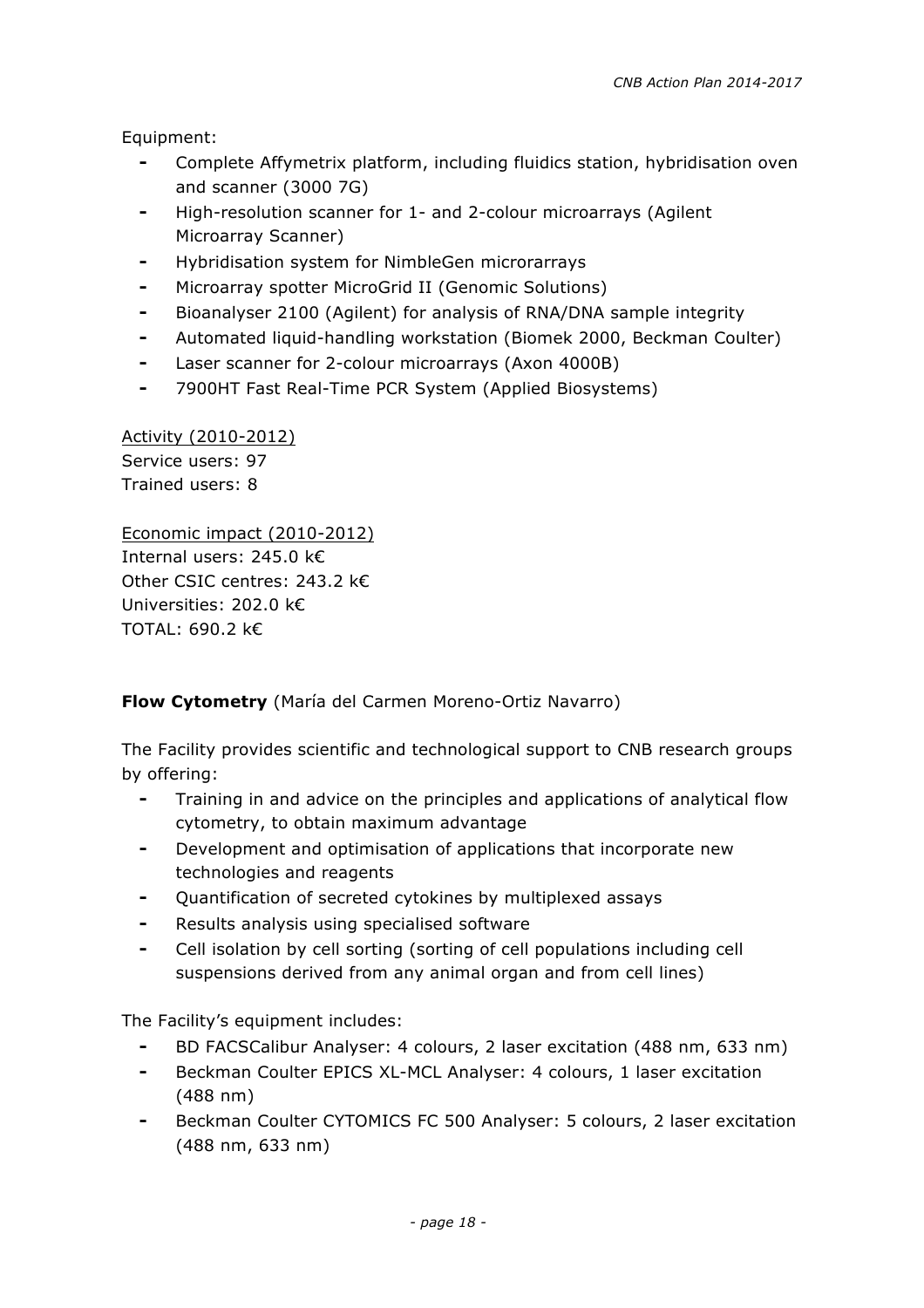- Beckman Coulter CYTOMICS FC 500 Analyser: 5 colours, 1 laser excitation (488 nm)
- BD LSRII Analyser: 8 colours, 3 laser excitation (488 nm, 633 nm, 405 nm)
- Beckman Coulter GALLIOS Analyser: 10 colours, 3 laser excitation (488) nm, 633 nm and 405 nm)
- ⁃ Luminex 100 IS Multiparametric Analyser: A system that can be used to quantify multiple cytokines (up to 100) or any other soluble molecule from a single sample
- Recently, the unit acquired a Cell Sorter Beckman Coulter Moflow XDP: 10 colours, 3 laser excitation (488 nm, 633 nm, 405 nm)
- The facility also provides the computer science system to analyse the results obtained: 2 PC platforms running specialised software packages (WindMDI , CXP, MultiTime, MultiCycle, DIVA, Flowjo, Summit, Kaluza)

Activity (2010-2012) Service users: 68 Trained users: 100

Economic impact (2010-2012) Internal users: 286.0 k€ Other CSIC centres: 20.9 k€ Universities: 6.0 k€ Enterprises: 3.7 k€ TOTAL: 316.6 k€

#### **Greenhouse** (Tomás Heras Gamo)

Infrastructure:

- ⁃ Standard greenhouse with 8 cabinets (total growth surface: 180 square meters)
- P2 safety level greenhouse with 4 cabinets (total growth surface: 83 square meters)
- 18 climate chambers

Services:

- ⁃ Growth and propagation of plants under controlled environmental conditions
- Growth and propagation of mutant and transgenic lines under controlled environmental conditions
- Identification, selection and phenotypic analysis of mutant and transgenic plants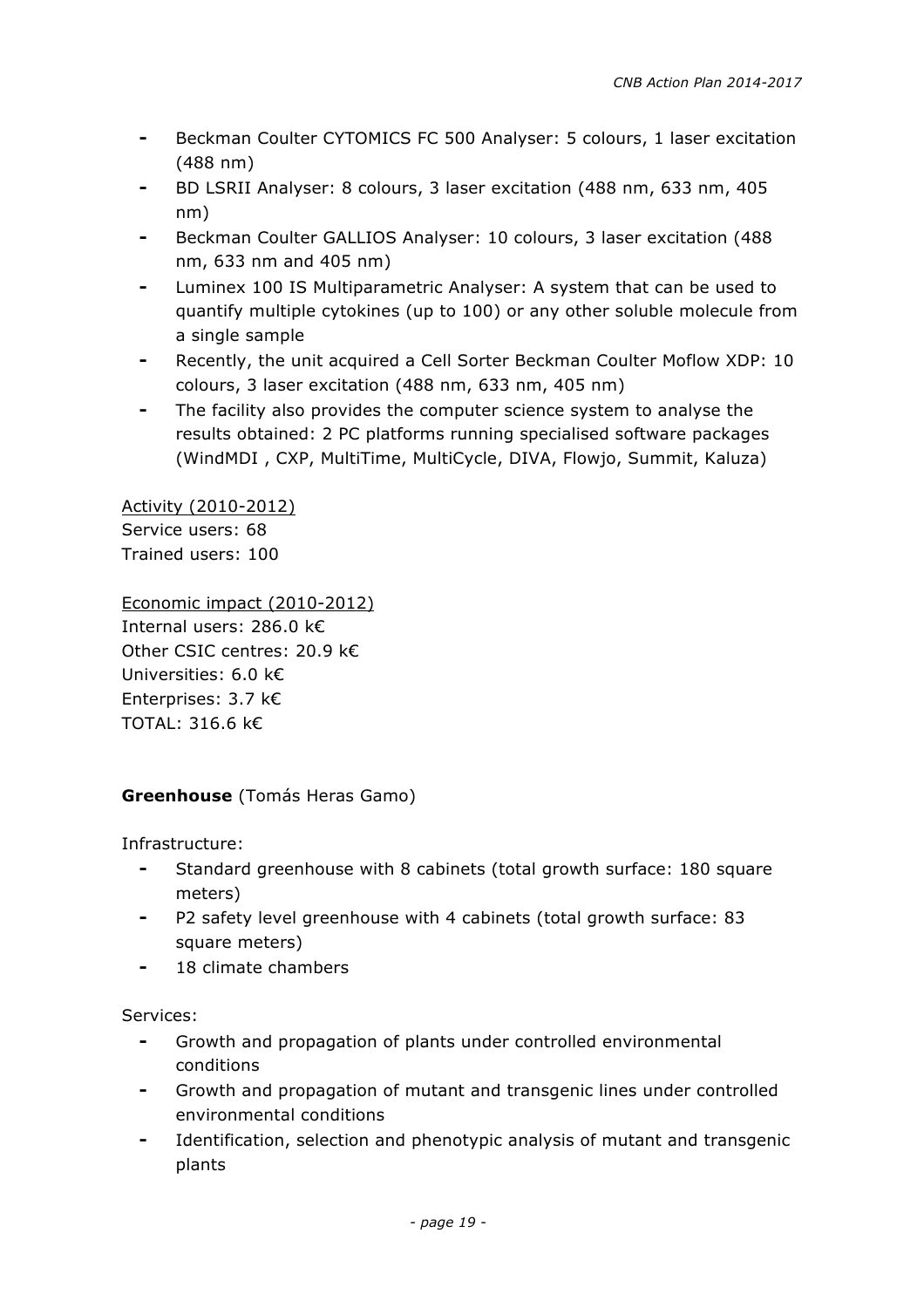Activity (2010-2012) Service users: 13 Trained users: 3

Economic impact (2010-2012) Internal users: 47.4 k€ TOTAL: 47.4 k€

#### *In vitro* **Culture and Transgenic Plants** (Raquel Piqueras Martín)

Services:

- ⁃ Preparation of media
- Sterilisation of seeds and seed sowing in plates
- ⁃ Maintenance of plants, plant cell cultures and plant callus
- ⁃ Explant propagation
- ⁃ Selection of *Arabidopsis* transformants
- ⁃ Transformation of *Nicotiana* spp., *Solanum* spp., *Lycopersicum* spp., *Oryza* spp.
- ⁃ Induction of *Arabidopsis* callus, and induction of plant shoots and plant roots from callus
- Storage of wild seeds of the species most frequently used at the CNB
- Mesophyll protoplast preparation

Activity (2010-2012) Service users: 12

Trained users: 4

Economic impact (2010-2012) Internal users: 84.0 k€ TOTAL: 84.0 k€

**Animal Facility** (Angel Naranjo Pino)

The Animal Facility is an area dedicated to the production and maintenance of experimental animals, supporting research, essential techniques, and legal support for this duty. The Facility provides a controlled environment for the animals, with periodic control of diet, water, temperature, air, housing and husbandry conditions. Most of the experimentation is carried out with genetically modified mice. The Animal Facility is separated into several areas: quarantine, conventional, and specific pathogen-free (SPF), depending on the microbiological status of the animals; special housing conditions for conventional, genetically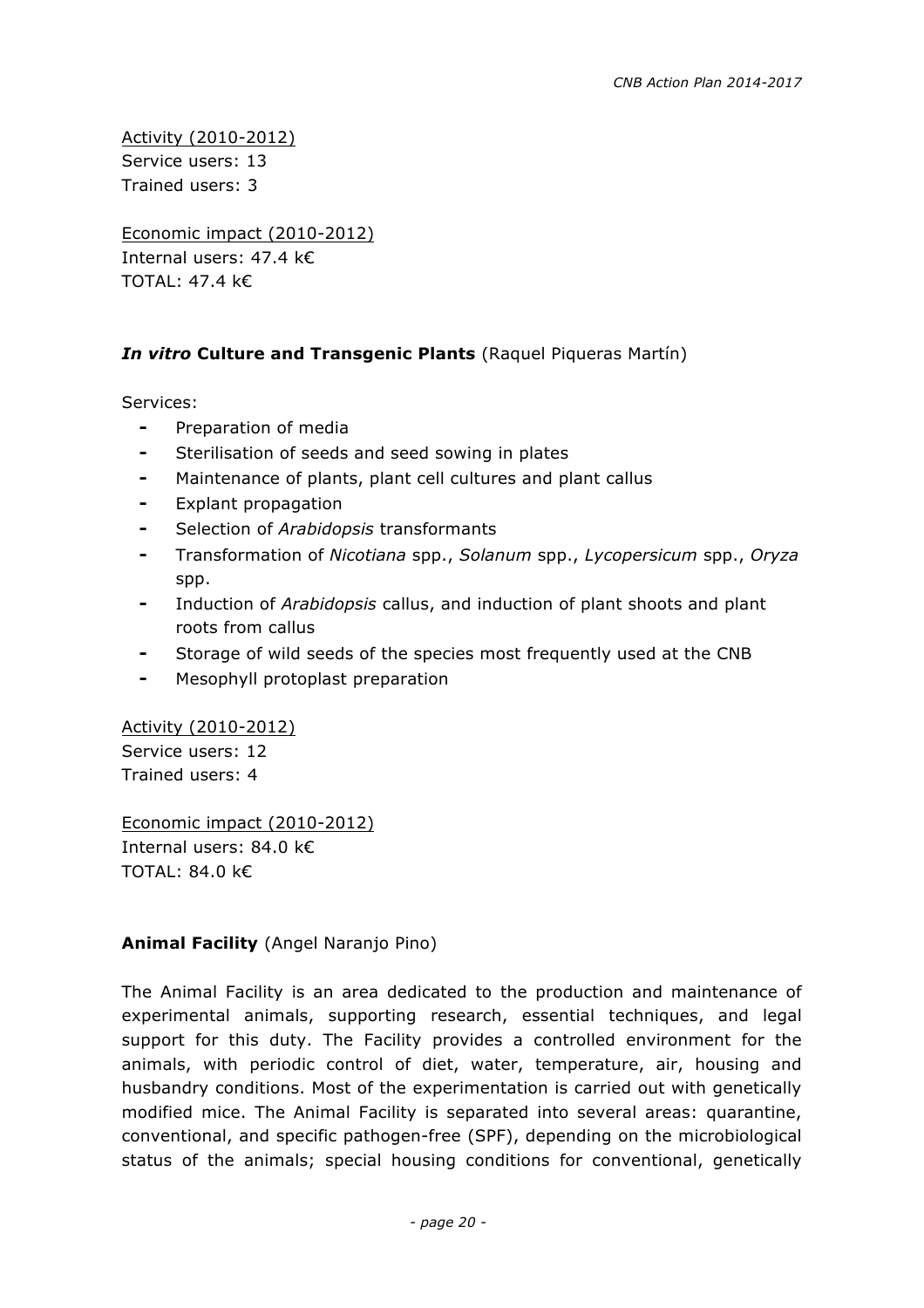modified and immunodeficient animals are provided depending on the experimental objectives. At the same time, a totally isolated biosafety area is dedicated to *in vivo* experiments with biological agents.

The Animal Facility staff provides service to researchers for obtaining commercial lines and strains of animals, shipping animals for collaboration with other institutes, as well as for the maintenance, breeding, and generation of transgenic, knock-out and knock-in animals. These services allow control of the microbiological and genetic quality of the animals used in experimentation. The animal facility staff provides services for various techniques used in mouse research models. Veterinary staff gives research assistance in surgical techniques, selection of animal models, animal health surveillance, laboratory animal care, and animal wellbeing. The goal of the Facility is to achieve research excellence following the 3R principles: reduction, refinement, and replacement of animal experiments.

Activity (2010-2012) Service users: 96 Trained users: 18

Economic impact (2010-2012) Internal users: 1,182 k€ Other CSIC centres: 6.3 k€ Enterprises: 1.7 k€ TOTAL: 1,190 k€

#### **Mouse Embryo Cryopreservation** (Lluís Montoliu José)

The Mouse Embryo Cryopreservation Facility offers the possibility of cryopreserving transgenic and mutant mouse lines as frozen embryos and/or sperm. The Facility also offers thawing of frozen mouse sperm and/or embryos and revitalisation of the cryopreserved mouse line. The cryopreservation of mouse lines is a highly recommended procedure to preserve animal models used in Biology, Biomedicine and Biotechnology laboratories for long periods of time, safely and stably, without the need to maintain lines alive. This saves space and money and optimises the use of experimental animals, complying with current legislation on animal welfare.

The Facility offers a variety of services and the latest methods in the field, including freezing 8‑cell mouse embryos, freezing IVF-derived 2-cell mouse embryos, thawing mouse embryos and associated embryo transfer procedures to suitable pseudopregnant females for the revitalisation of mouse lines, freezing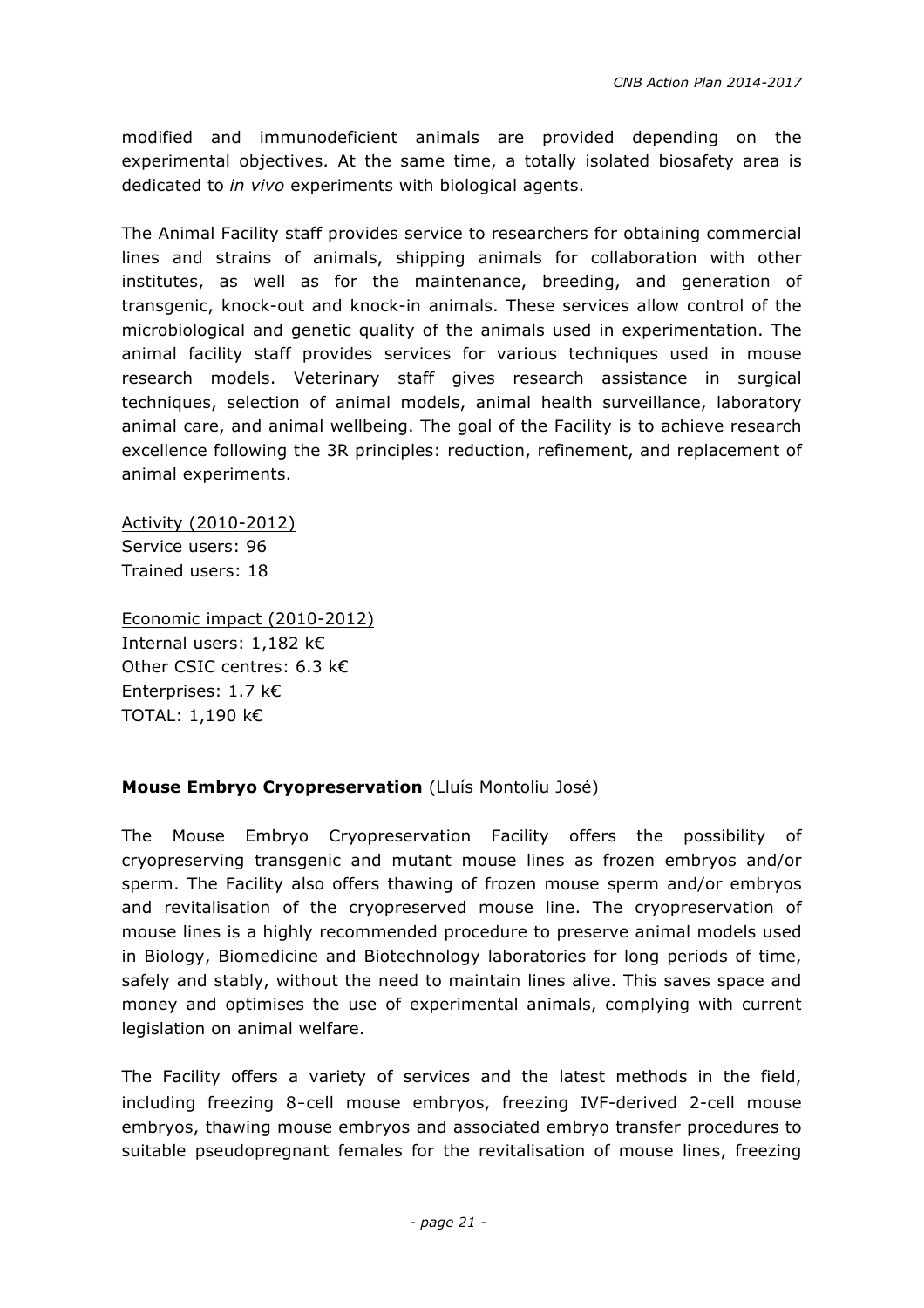mouse sperm, thawing mouse sperm and *in vitro* fertilisation (IVF), storage of cryopreserved mouse embryos or sperm in liquid nitrogen.

The CNB also hosts the Spanish node of the European EMMA project (European Mouse Mutant Archive, www.emmanet.org), coordinated by Lluís Montoliu. The objective is the cryopreservation, organised archiving and coordinated distribution of mouse lines of interest to the biomedical research community. The EMMA project, EMMAservice (2009-2012), funded by the European Commission (FP7), has been extended for four additional years under the new FP7 Project Infrafrontier-I3 (2013-2016), approved by the European Commission in 2012.

In 2012, the CSIC and the Spanish National Cancer Research Centre (CNIO) signed an agreement to archive and distribute mutant mice of interest in biomedical research that have been generated by CNIO investigators through the EMMA project and its Spanish node at the CNB. Also in 2012, the CSIC and the University of Kumamoto signed a cooperation agreement to promote exchange of knowledge, personnel and information on mouse embryo and sperm cryopreservation and archiving activities undertaken by the Spanish EMMA node at the CNB and the CARD archive, coordinated in Japan by Prof. Naomi Nakagata. The CNB Mouse Embryo Cryopreservation Facility is integrated within the INNOTEK Scientific-Technological Platform as part of the UAM+CSIC International Campus of Excellence.

Activity (2010-2012) Service users: 70 Trained users: 9

Economic impact (2010-2012) Internal users: 28.2 k€ Other CSIC centres: 17.2 k€ Universities: 14.0 k€ Enterprises: 37.0 k€ TOTAL: 96.4 k€

#### **Transgenesis** (María Belén Pintado Sanjuanbenito)

The CNB-CBMSO Transgenics Unit is jointly operated by the CNB and the CBMSO as part of the UAM+CSIC International Campus of Excellence and provides support to researchers in the creation, establishment and interchange of genetically modified mouse models. The Unit offers technical and scientific advice on the best strategy to achieve the desired model, either by additive transgenesis or targeted mutagenesis (knock-out and knock-in). The Unit also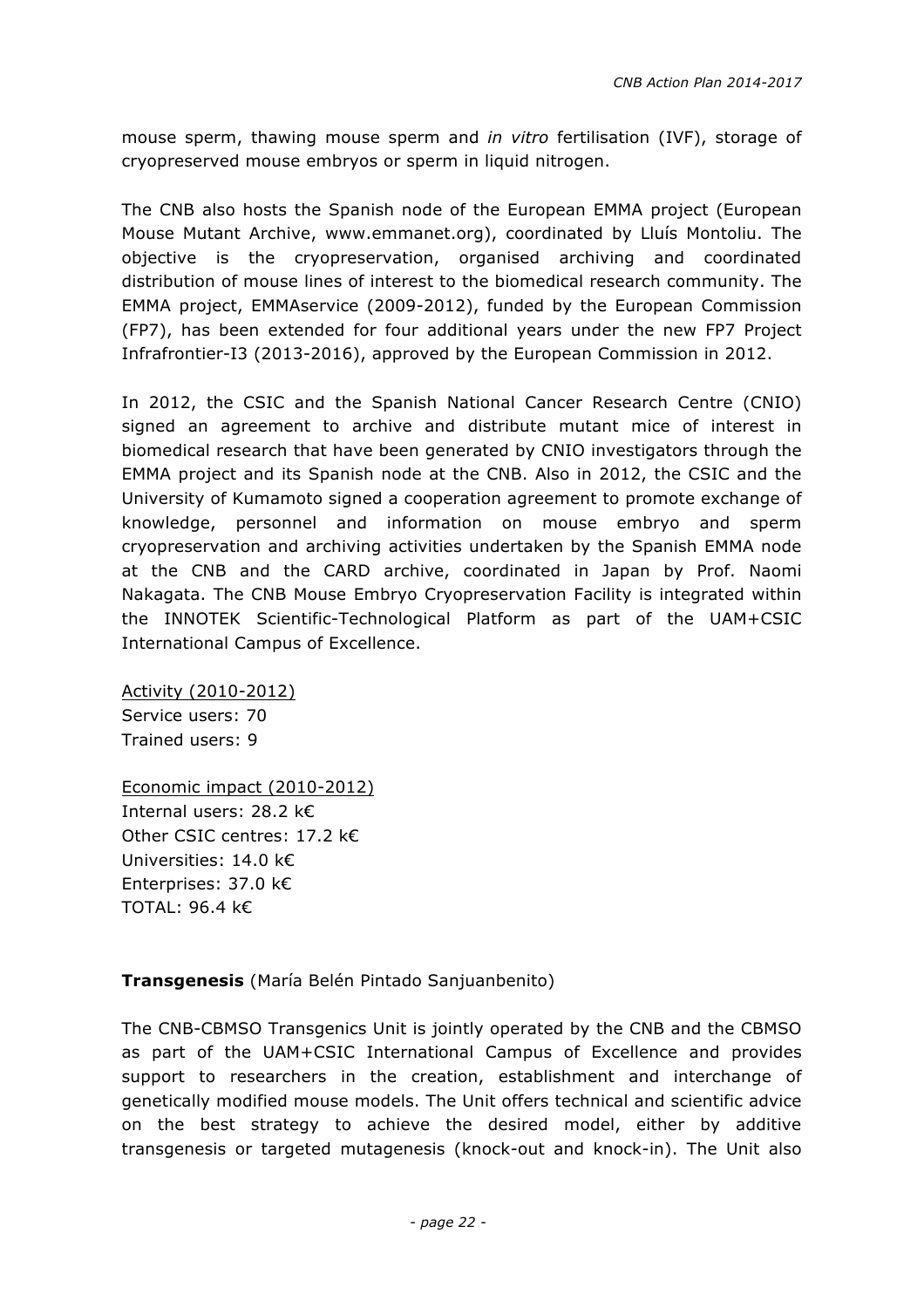facilitates the incorporation of those models already available from international consortia or as a result of scientific interchange when the health status of the original colony does not meet the requirements of the receiving centres. In addition, support is provided for breeding schemes to ensure the most suitable genetic background.

Services:

- ⁃ Advice in the design of target vectors or constructs for microinjection
- Pronuclear microinjection of plasmid, BAC or YAC DNA
- ⁃ Vector electroporation in R1 or G4 ES cell lines
- Zinc finger nuclease injection
- International consortia ES cell handling
- ⁃ ES cell injection or aggregation to generate chimaeras
- ⁃ Embryo rederivation through IVF or embryo transfer
- ⁃ DNA purification and founder identification by PCR on request
- ⁃ Reproductive biotechnology to solve breeding problems of genetically modified mice
- Support in the generation, establishment and management of genetically altered mouse lines
- These activities are combined with training and education on demand, and applied research to develop and refine reproductive technologies to enhance transgenic production efficiency or colony management.

Specialised equipment:

- Two microinjection systems with hydraulic micromanipulation system and Eppendorf femtojet injector
- One electric microinjection system with piezo drill
- ⁃ Dissecting microscopes
- ⁃ Microforge and pipette puller
- ⁃ Thermocycler and electrophoresis equipment
- ⁃ Fully equipped laboratory for ES cell handling

Activity (2010-2012) Service users: 25 Trained users: 0

Economic impact (2010-2012) Internal users: 81.0 k€ Other CSIC centres: 37.0 k€ Universities: 32.4 k€ TOTAL: 150.4 k€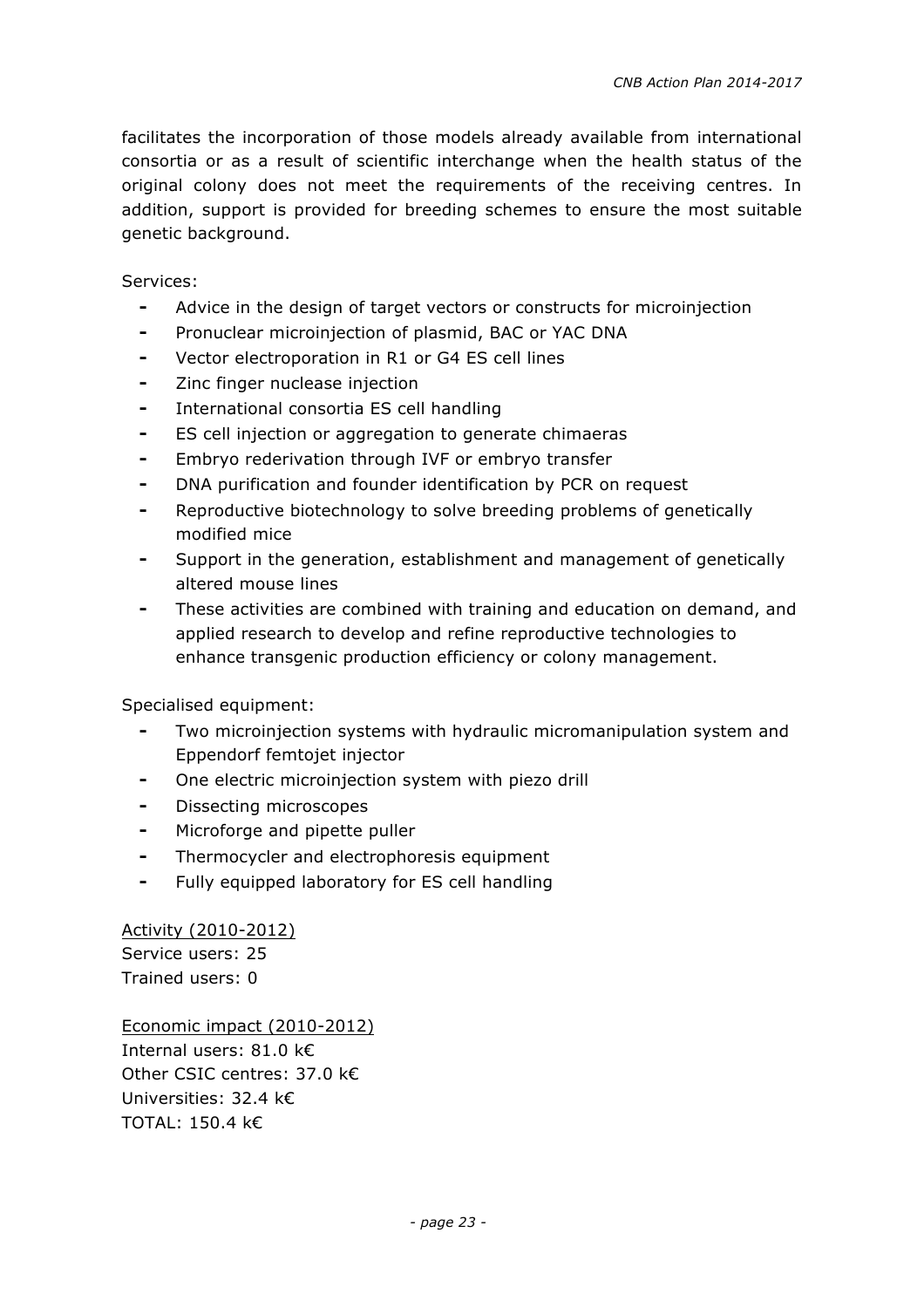**Histology** (Lluís Montoliu José)

The Histology Facility offers methods for the histological analysis of animal and plant biological samples. Available methods include the preparation of paraffin/wax blocks and plastic (Historesin) for obtaining histological sections with the automated microtome, and the preparation of blocks for obtaining sections from frozen tissue with the cryostat. Sections can be counterstained or assigned for later analysis by immunohistochemistry. The Facility is equipped with a cryostat, two automated microtomes, a tissue processor carrousel, a paraffin/wax embedding machine, two water baths, a stereoscope, an oven, and additional small equipment to process all kinds of tissue samples. The Facility's expertise is reflected by the large variety of tissue samples and species processed (www.cnb.csic.es/~histocnb/tabla.html).

Since 2009, the CNB Histology Facility is associated with the IIB-UAM/CSIC Histology Facility (www.iib.uam.es/servicios/patexperimen/intro.es.html). Both centres merged the operations of their Facilities under the coordination of the CNB Histology Facility, offering CNB and IIB researchers increased processing capacity of histological samples. The CNB Histology Facility is integrated within the INNOTEK Scientific-Technological Platform as part of the UAM+CSIC International Campus of Excellence.

Activity (2010-2012) Service users: 120 Trained users: 5

Economic impact (2010-2012) Internal users: 23.6 k€ Other CSIC centres: 11.8 k€ Universities: 26.9 k€ Enterprises: 3.5 k€ TOTAL: 65.8 k€

**Computational Genomics** (Juan Carlos Oliveros Collazos; service operative since September 2012)

Current advances in genomics-related technologies such as DNA microarrays and, more recently, ultrasequencing methods allow Life Science researchers to gather huge amounts of genome-wide data in little time and at a relatively low cost. Transforming these (raw) data into results, and these results into relevant biological conclusions, requires integrating specific biology and informatics skills, and the use of special software and hardware. The CNB's Computational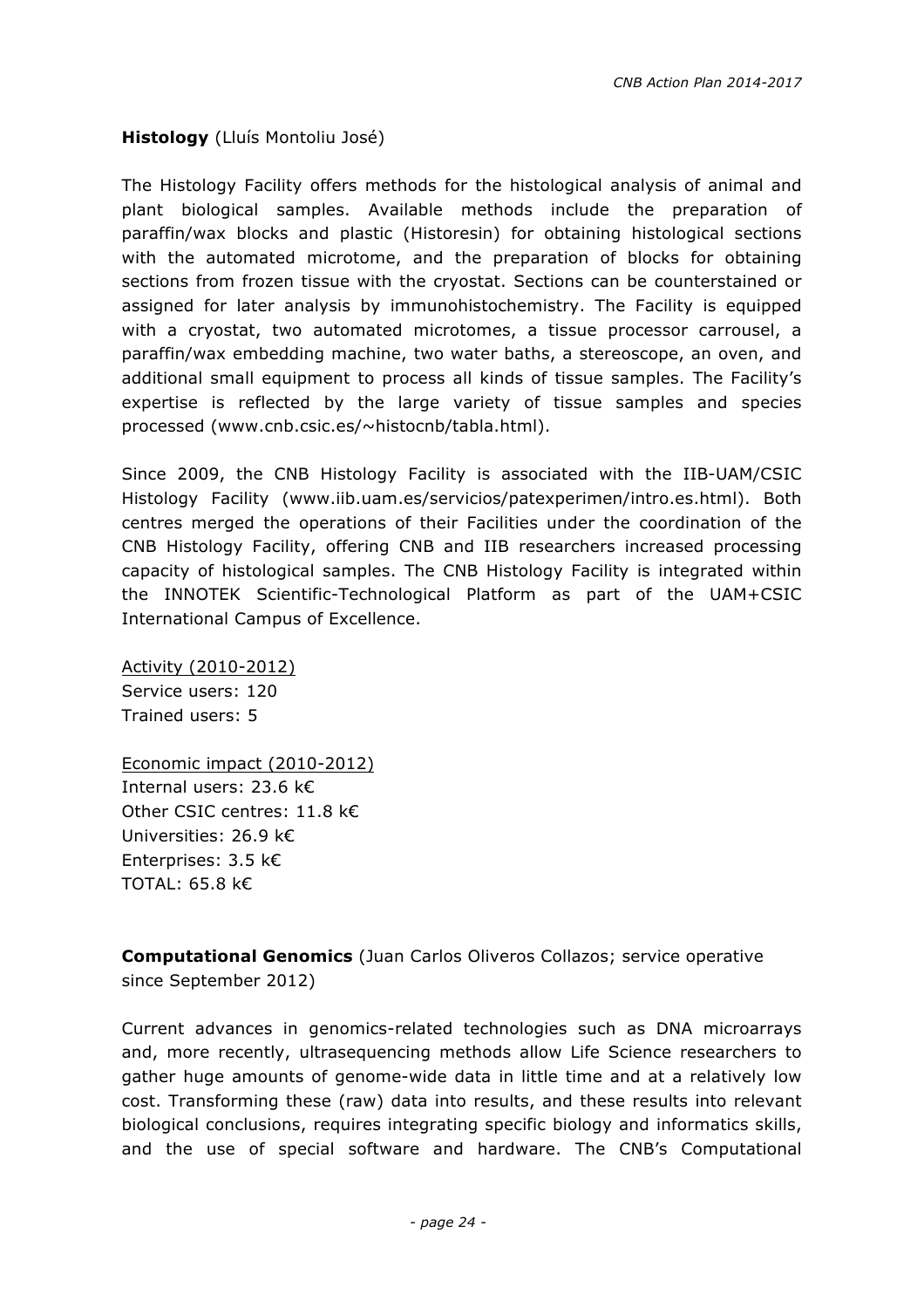Genomics Service provides researchers with global Bioinformatics support for the analysis, visualisation, and interpretation of data obtained in their genomicsrelated projects.

Services include among others:

- Assistance in experimental design for ultrasequencing and DNA microarray projects
- ⁃ Biostatistical support for the correct interpretation of genomics- related results
- Genomic data viewer development and maintenance
- Development of final user interfaces for third-party bioinformatics tools
- ⁃ Organisation of periodic courses and tutorials on bioinformatics and genomics

In short, the Computational Genomics Service aims to fill the gap between the complex outcome of the many powerful biostatistical methods available and the final user's needs that require placing these heterogeneous results in the context of their research projects.

Activity (September – December 2012) Service users: 23 Trained users: 1

Economic impact (September – December 2012) Internal users: 0.6 k€ Other CSIC centres: 0.5 k€ TOTAL: 1.1 k€

#### **Sequence Analysis and Structure Prediction** (Mónica Chagoyen Quiles)

Sequence analysis and protein structure prediction methods can explain, simplify and further guide experimental work. The Service specialises in *ad hoc* analysis of protein sequences to solve specific problems or questions. The most frequent activities of the service are to:

- ⁃ Predict protein structure
- ⁃ Search for homologous proteins
- ⁃ Generate multiple sequence alignments
- Produce structural organisation drafts
- Study relevant residues for protein structure/function
- Extract sequence features from full proteomes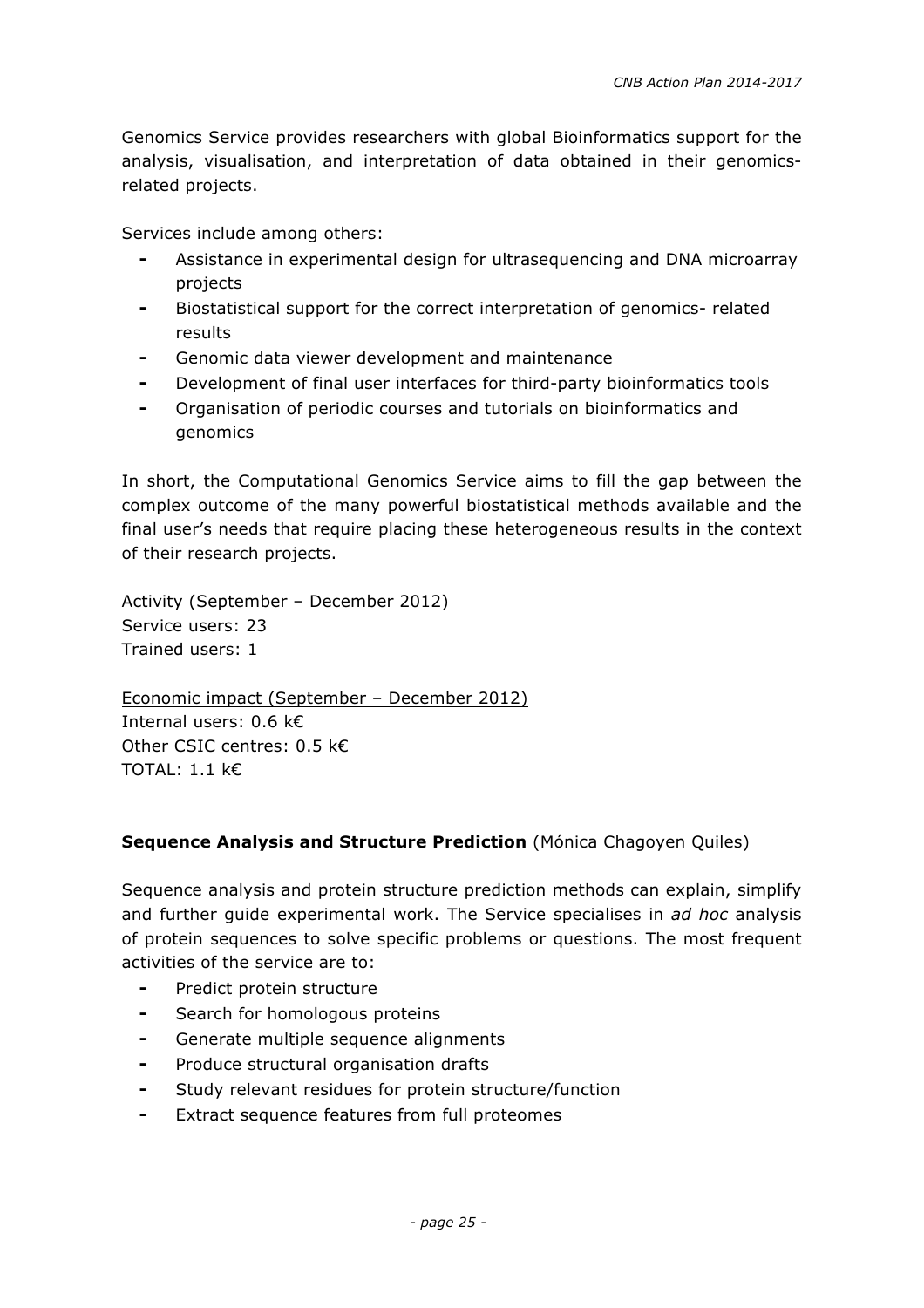Additional services include:

- DNA/RNA motif discovery
- ⁃ Consultancy in the use of sequence-based methods
- ⁃ High-quality protein sequence/structure images for publication

In collaboration with other CNB services, the Service also organises periodic courses on Bioinformatics approaches for sequence analysis and protein structure prediction. The service is offered to the CNB-CSIC as well as to other academic institutions and private organisations.

Activity (2010-2012) Service users: 41 Trained users: 78

Economic impact (2010-2012) TOTAL: 0 k€

#### **Scientific Computing** (José Ramón Valverde Carrillo)

The Scientific Computing Service actively engages in international initiatives, such as EMBnet and SOIBIO (the Iberoamerican Society for Bioinformatics), and research collaborations to address scientific needs. The node delivers advanced Structural Biology services encompassing molecular modelling, drug-receptor interactions and Computational Quantum Chemistry. These tools are being applied in red (Health) Biotechnology to understand the effects of potent mutagens (such as 8-oxo-GTP), the functional impact of point mutations, and to analyse the interaction and effects of novel drugs for agricultural plagues. Simultaneously, the service provides data analysis services for Next Generation Sequencing Metagenomic data, applied in both red Biotechnology (antibiotic resistance and opportunistic organisms) and green Biotechnology (effects of herbicides on the rhizosphere).

Over the years, the Service has built a large expertise on Bioinformatics that is disseminated through a dynamic and continuously adapting program of international courses on topics including Biostatistics, Phylogenetics, Molecular Simulations, Metagenomics and Computer Programming. Concerned with growing analytical costs, FreeBIT, the Iberoamerican Network on Free Software for Life and Health, (CYTED 510RT0391) is being coordinated from the CNB to promote the adoption and development of free software in the region, with estimated savings for participating countries of many hundreds of thousands of Euros. Participation in SEQAHEAD (COST action BM1006) enables the Service to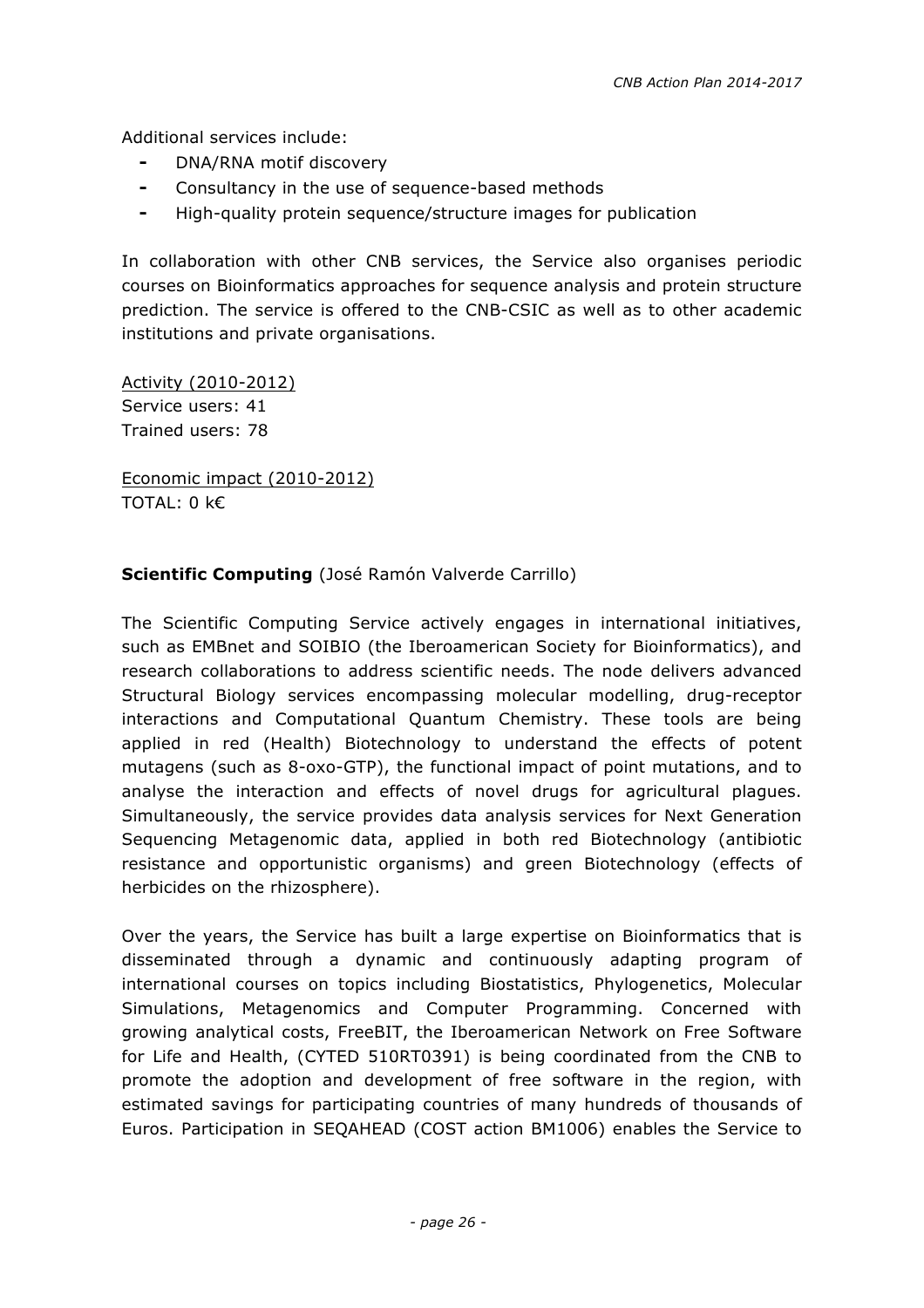convey users' needs to the broader Bioinformatics community and bridge the gap between wet lab and software developers.

Activity (2010-2012) Service users: 50 Trained users: 200

Economic impact (2010-2012) TOTAL: 0 k€

#### **Computational Proteomics** (Alberto Medina Auñón)

The Computational Proteomics Service has as main roles the interpretation, validation and reporting of data derived from proteomics experiments. The Service forms part of the CNB Proteomics Facility.

Services:

- ⁃ Support of dedicated computing infrastructures
- ⁃ Mass spectrometry data (MS) validation: obtain identified proteins/peptides by crossing results from different search engines
- ⁃ Proteins/peptides validation: MS and Mass Spectrometry Informatics (MSI) statistics support for proteomics experiment results
- ⁃ Protein cross-referencing: Extract homologous protein ids among different protein databases
- ⁃ Protein annotations: Extract the biological information regarding a set of identified proteins
- ⁃ Experiment reporting
- ⁃ Generation of MS and MSI standard reports (PRIDE and MIAPE) for public deposition (required by specialized journals)
- ⁃ Generation HUPO-PSI XML files from MIAPE reports for MS, MSI and GE experiments
- ⁃ Data visualization using standard-based third party tools
- ⁃ Proteomics web sites parsing: Extracting regular data from proteomicsbased web sites
- ⁃ Tutorials and training courses regarding the listed items

Activity (2010-2012) Service users: 50 Trained users: 200

Economic impact (2010-2012) TOTAL: 0 k€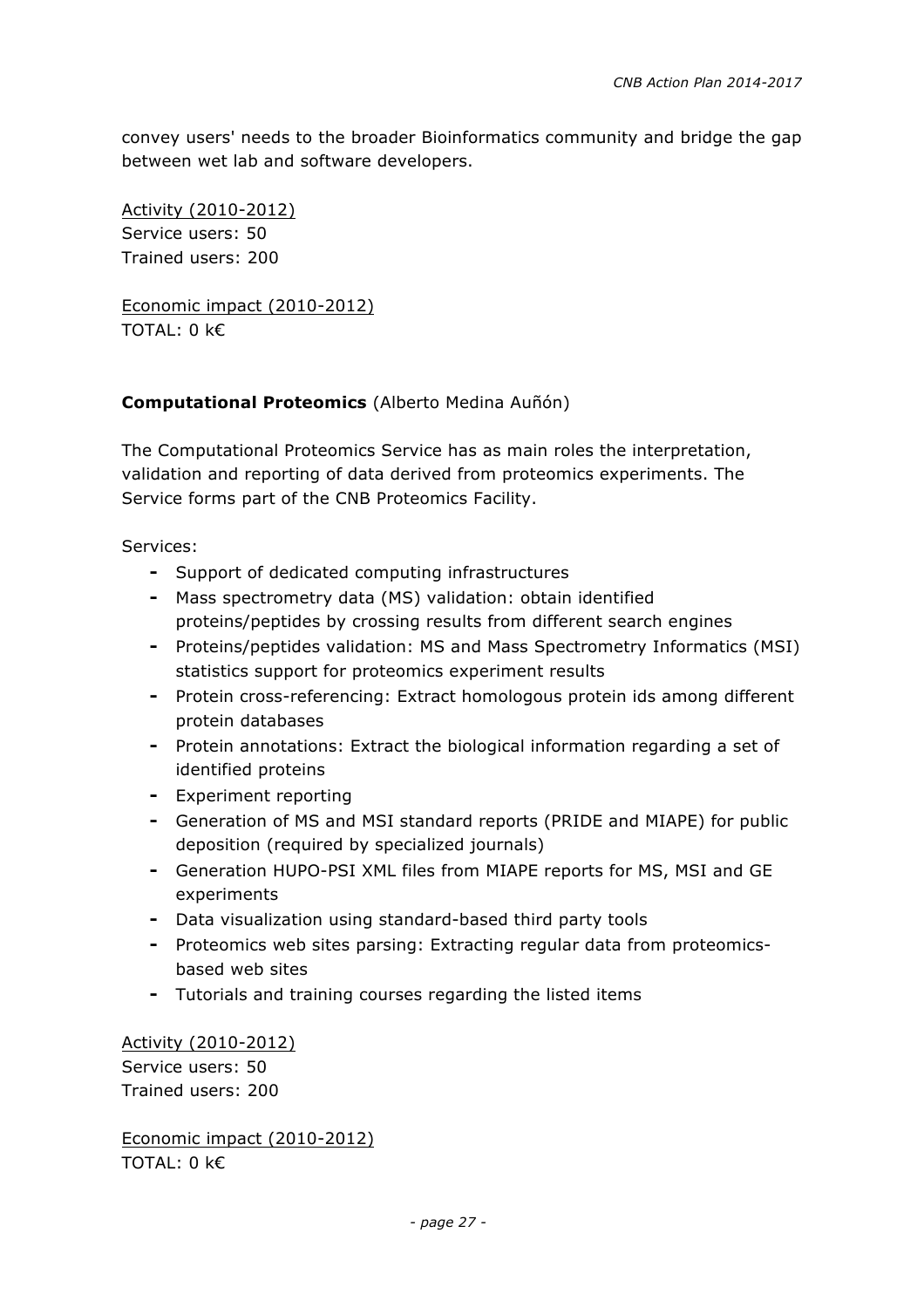#### **Radiation Protection and Biosafety** (Fernando Usera Mena)

Services:

- ⁃ Risk assessment
- ⁃ Acquisition of security materials
- ⁃ Design of laboratories and facilities
- ⁃ Acquisition and management of radioisotopes
- ⁃ Editing health and safety manuals
- ⁃ Processing of legal documentation
- ⁃ Training and information in chemical, biological and radiation for staff
- Classification and signposting in laboratories
- Control of compliance with health and safety norms
- Control and management of staff medical and dosimetry surveillance; records maintenance
- Intervention in accidents and emergencies
- ⁃ Control of production and processing of hazardous waste
- ⁃ Internal transport and storage of waste for transfer to authorised or controlled disposal

The Service supervises hazardous operations in CNB laboratories and directly manages the gamma irradiator and the central radioisotopes laboratory, equipped with:

- ⁃ 2 safety cabinets for radioisotopes
- ⁃ CO2 incubator
- ⁃ Biosafety cabinet
- ⁃ Ultracentrifuge, centrifuges and microcentrifuge
- ⁃ Speed vac
- ⁃ Hybridisation oven

The Service manages a level 3 biological containment (P3) laboratory, consisting of three sub-laboratories for *in vitro* culture with all necessary equipment for safe handling of Risk Group 3 biological agents and contained use of genetically modified organisms

Activity (2010-2012) Service users: 60 Trained users: >500

Economic impact (2010-2012) Internal users: 30.0 k€ TOTAL: 30.0 k€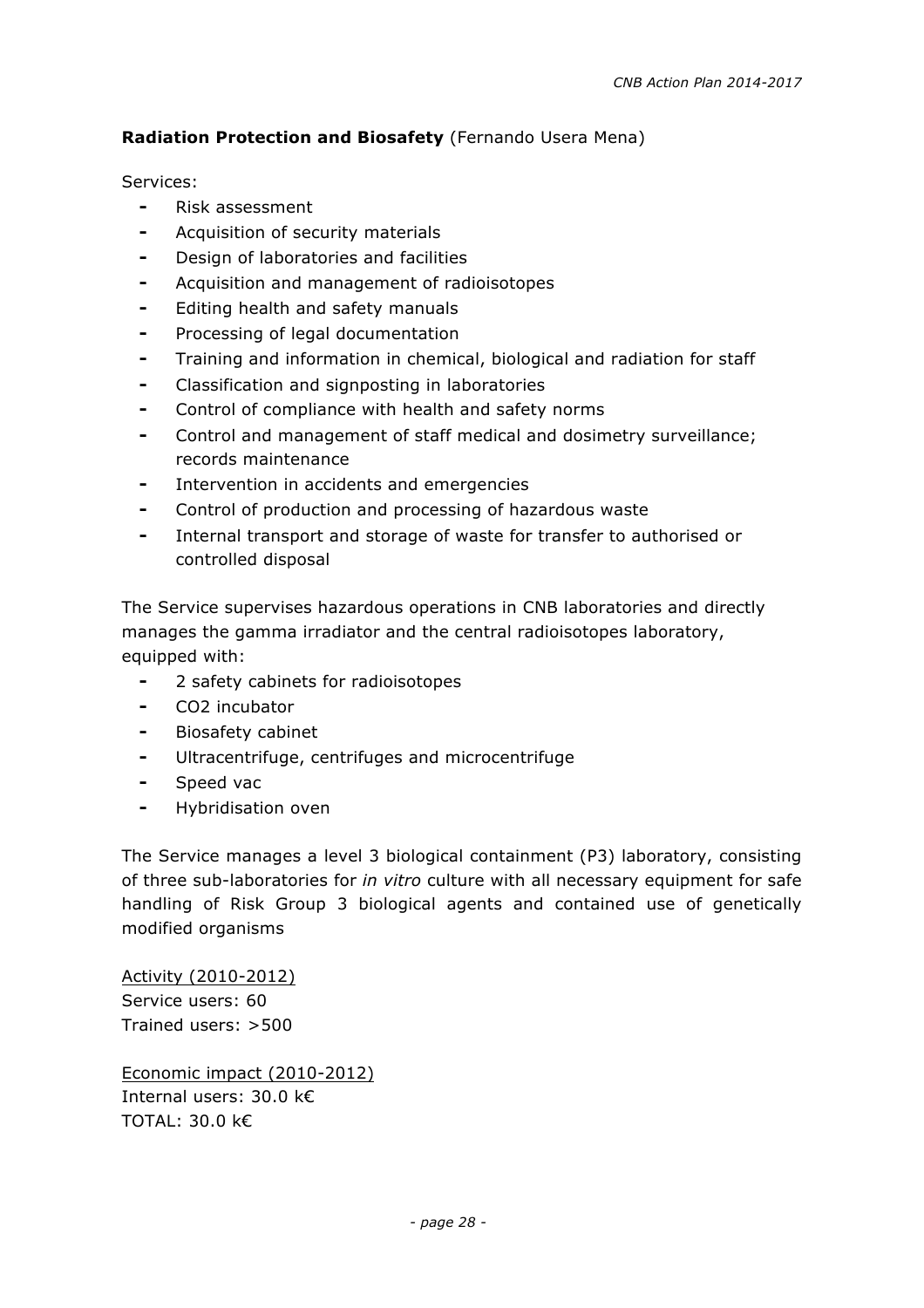# **Scientific Services: General Weaknesses, Threats and Solutions**

## **General Weaknesses & Threats**

A recent survey of the scientific services at the CNB led to the identification of three major weaknesses:

#### **Insufficient budget for the renewal of equipment that has become obsolete or defective**

The continuous maintenance, upgrade and renewal of scientific-technical equipment is crucial for services that cope with a highly dynamic and rapidly changing technological context (e.g. Electron Microscopy, Confocal Microscopy, X-Ray Crystallography, Proteomics) or rely on the use of IT equipment with an extremely short life-cycle (e.g. Bioinformatics Initiative). Lack of economic resources for the renewal of obsolete equipment and, in many cases, even for the maintenance or substitution of basic equipment that has become defective or just simply worn out (e.g. installations in the Animal Facility, cytometers, centrifuges and rotors) have been identified by 9 CNB services as a major weakness that puts at risk the competitiveness of their respective services. This issue is particularly relevant in the case of services that are strategic for the CNB because of their essential role for the Centre's core research activities and their international visibility in the context of large-scale research platforms such as, among others, Electron Microscopy, Confocal Microscopy, X-Ray Crystallography, Proteomics, Flow Cytometry and Bioinformatics services. Furthermore, beyond the urgent need of maintaining existing facilities, investments in the implementation of novel state-of-the art technologies (e.g. modern High-Resolution Electron and Optical Microscopy equipment) will be essential to successfully defend the position of the CNB at the forefront of science.

#### **Insufficient scientific-technical personnel**

Although decreased funding of research projects is accompanied by a diminished demand for scientific services, and despite recent efforts of the CSIC to stabilise technical personnel, 10 services declare that they are understaffed and that lack of highly qualified and stably contracted personnel negatively impacts on the quality and response time of their services. This problem is particularly overt in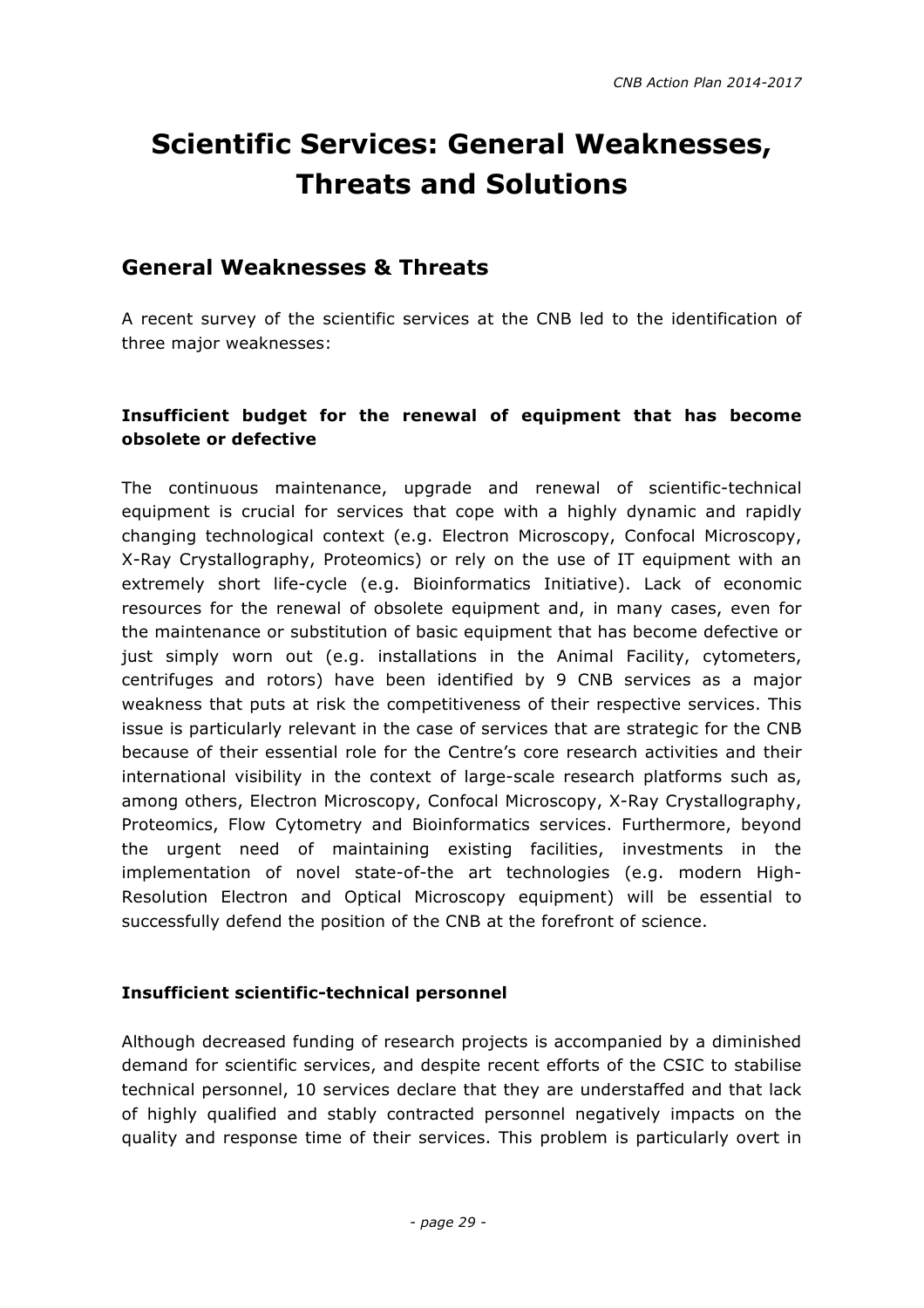the case of Electron Microscopy, Flow Cytometry, Transgenesis, Bioinformatics Initiative, Proteomics and *In Vitro* Plant Culture.

#### **Organisational deficiencies**

Further weaknesses identified by CNB services that form part of the technological platforms on the UAM+CSIC International Excellence Campus, in particular Genomics, Transgenesis, Histology and Mouse Embryo Cryopreservation, point to administrative hurdles (lack of homogenous cost calculation and billing system) and operational inefficiencies (non-competitive response time and costs).

*Conclusion: The current economic constraints have a dramatic negative impact on the quality and competitiveness of scientific services at the CNB, with many of them approaching a complete collapse.* 

## **Possible Solutions**

In order to reduce costs and gain in efficiency, the CNB will continue implementing a strategy of **integration and smart specialisation**, prioritising the development of potent and internationally competitive in-house services that are strategic for the Centre's research and international visibility (advanced imaging technologies, Proteomics, Functional Mouse Genetics, Bioinformatics & Computational Biology), promoting the outsourcing and sharing of non-strategic or excessively costly services (e.g. high-throughput sequencing), and completing the integration of other services, in particular in the areas of Metabolomics, Optical Microscopy, Electron Microscopy and Nuclear Magnetic Resonance, into local (CEI-UAM+CSIC), regional (N+MADBIO), national (e.g. REMOA, National Centre for Electron Microscopy) and international (e.g. ESFRI) large-scale technological platforms. Of note, the seamless and efficient integration of CNB services into technological platforms of the CEI UAM+CSIC will require an institutional agreement on the **administrative and economic models that guarantee the long-term viability, efficiency and competitiveness of the CEI UAM+CSIC technological platforms**.

As emphasised above, there is an urgent need to **finance the maintenance and renewal of equipment** in order to guarantee that a large community of users will keep benefiting from the (still) excellent scientific services provided by the CNB. Attempts to cope with the economic problems that threaten the quality and, in some cases, viability of scientific services at the CNB include increasing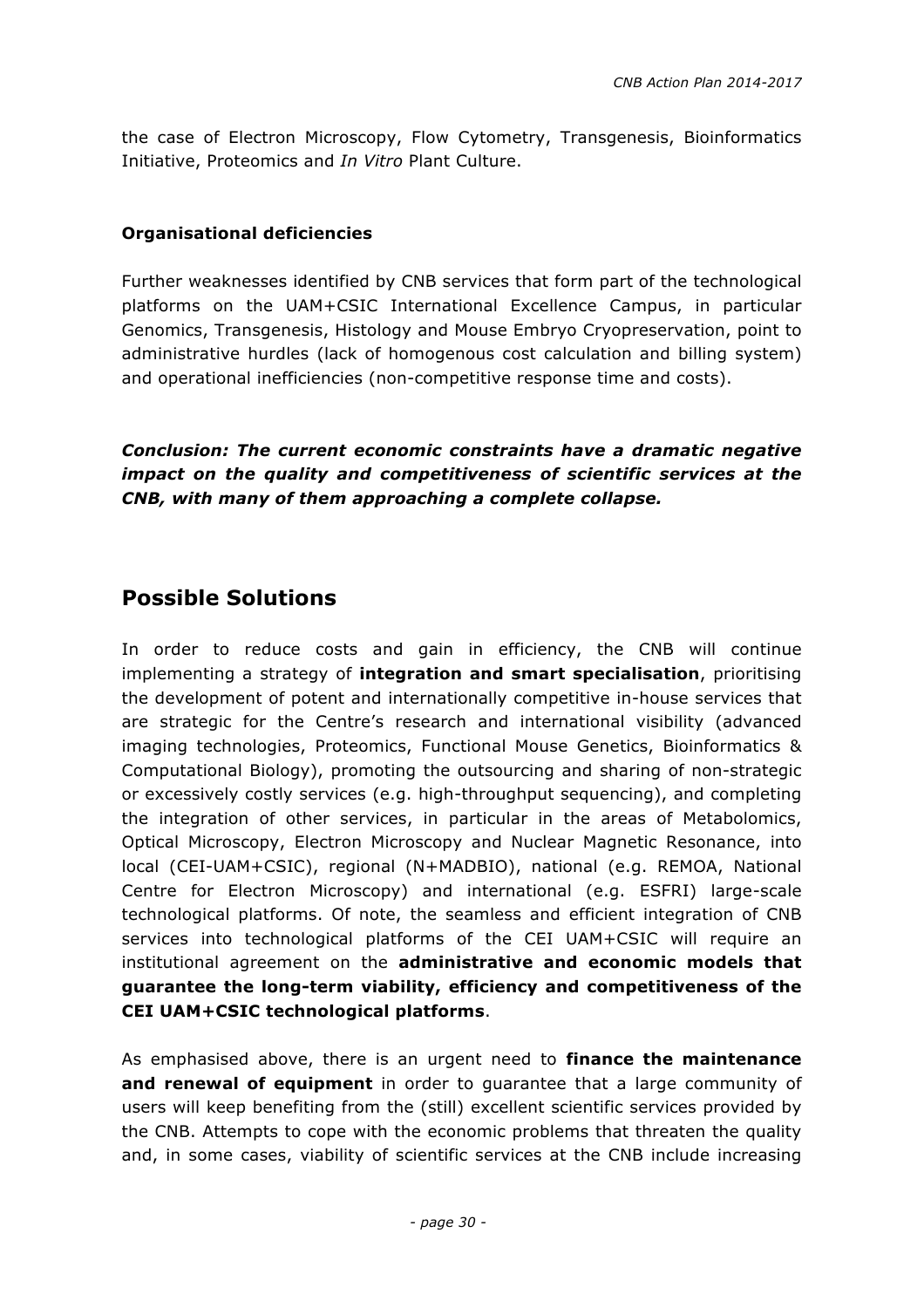efforts to attract external clients and increase the number of installations that are made available to for-profit users (e.g. P3 biosafety laboratories). A better integration of the services into the scientific activities of the Centre is also expected to enable them to apply for research grants (e.g. the Head of the Transgenesis service is PI of a project funded by the National Research Plan). The renewal of large equipment (e.g. electron microscope), however, in general cannot be financed through standard research projects and will largely depend on the availability and/or restoration of CSIC/governmental funding programmes that are specifically launched to fund the maintenance, renewal, upgrade and *de novo* acquisition of scientific-technical equipment.

Recent efforts of the CSIC have enabled the CNB to stabilise personnel ascribed to its scientific services. This successful strategy of progressive **stabilisation of highly qualified personnel** should be continued to eliminate the still existing inefficiencies caused by an excessive rotation of personnel, which does not allow to fully capitalise on their time consuming and costly training.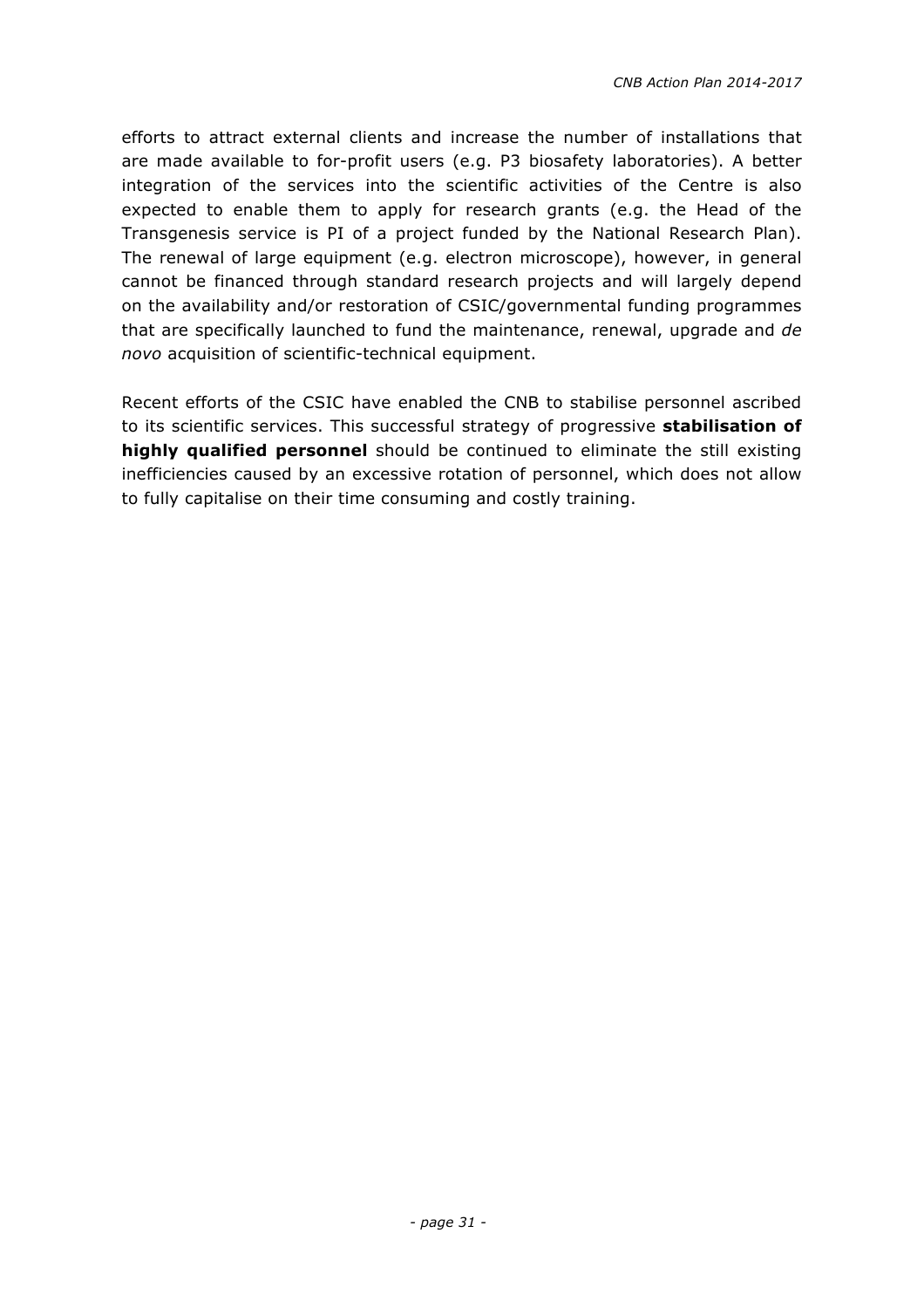# **Critical Analysis (SWOT)**

## **Strengths**

The **scientific excellence** of the CNB is at the basis of its outstanding international reputation and scientific leadership. Between 2008 and 2012, CNB scientists authored 1,153 publications - among them 959 SJR-indexed articles with an assigned impact factor - that summed 5,686 impact points with a mean impact factor of 5.9. According to the *Scopus* database, CNB publications were cited 49,024 times between 2008 and 2012 with an Hirsch (h)-Index of 131 (i.e., of the documents considered for the h-Index by *Scopus*, 131 have been cited at least 131 times). Articles published between 2008 and 2012 by the CNB received to date (September 2013) a total of 17,947 citations with an h-index of 58, which is in the range of leading Spanish research centres in the Life Sciences field, such as for example the CRG (*Centro de Regulación Genómica*, h=58). According to the recently published *SciMago* Institutions Ranking 2013 that analyses the scientific output of 3,315 institutions all over the world in the period 2007-2011, the CNB occupies the 49<sup>th</sup> position in the world and the  $3<sup>d</sup>$  position in Spain - only behind the ICIQ (*Instituto Catalán de Investigación Química*) and the CRG - in terms of quality of its publications, quantified as the percentage of publications in the first quartile (Q1) of top-ranked scientific journals in their respective area of knowledge; the CNB published 85.3% of its scientific articles in Q1. The *SciMago* report corroborates the scientific excellence of the CNB with other bibliometric parameters, such as normalised impact (1.7), excellence rate (25%), international collaboration (51%) and scientific leadership (47%). These values position the CNB within the upper range of Severo Ochoa Centres of Excellence in the Life Sciences field (CRG, CNIO, CNIC, IRB, EBD).

The outstanding scientific performance of the CNB builds on **leading-edge research facilities and services** that have positioned the Centre on the roadmap of international projects aimed at shaping science globally, such as the INSTRUCT Image Processing Centre, the ESFRI reference centre for image processing in Electron and X-Ray Microscopy within the largest European infrastructure for Structural Biology; the European Mouse Mutant Archive and ESFRI Project INFRAFRONTIER, European hubs for large-scale phenotyping and archiving of mouse mutant lines; and the participation of the CNB in the Human Proteome Project, coordinating work on the proteome of chromosome 16. The Protein Tools Unit at the CNB forms part of the EuroMAbNet, the European network of laboratories specialised in the production and use of monoclonal antibodies with the aim to share the most up-to-date technology and create common strategies to increase and standardise monoclonal antibody production.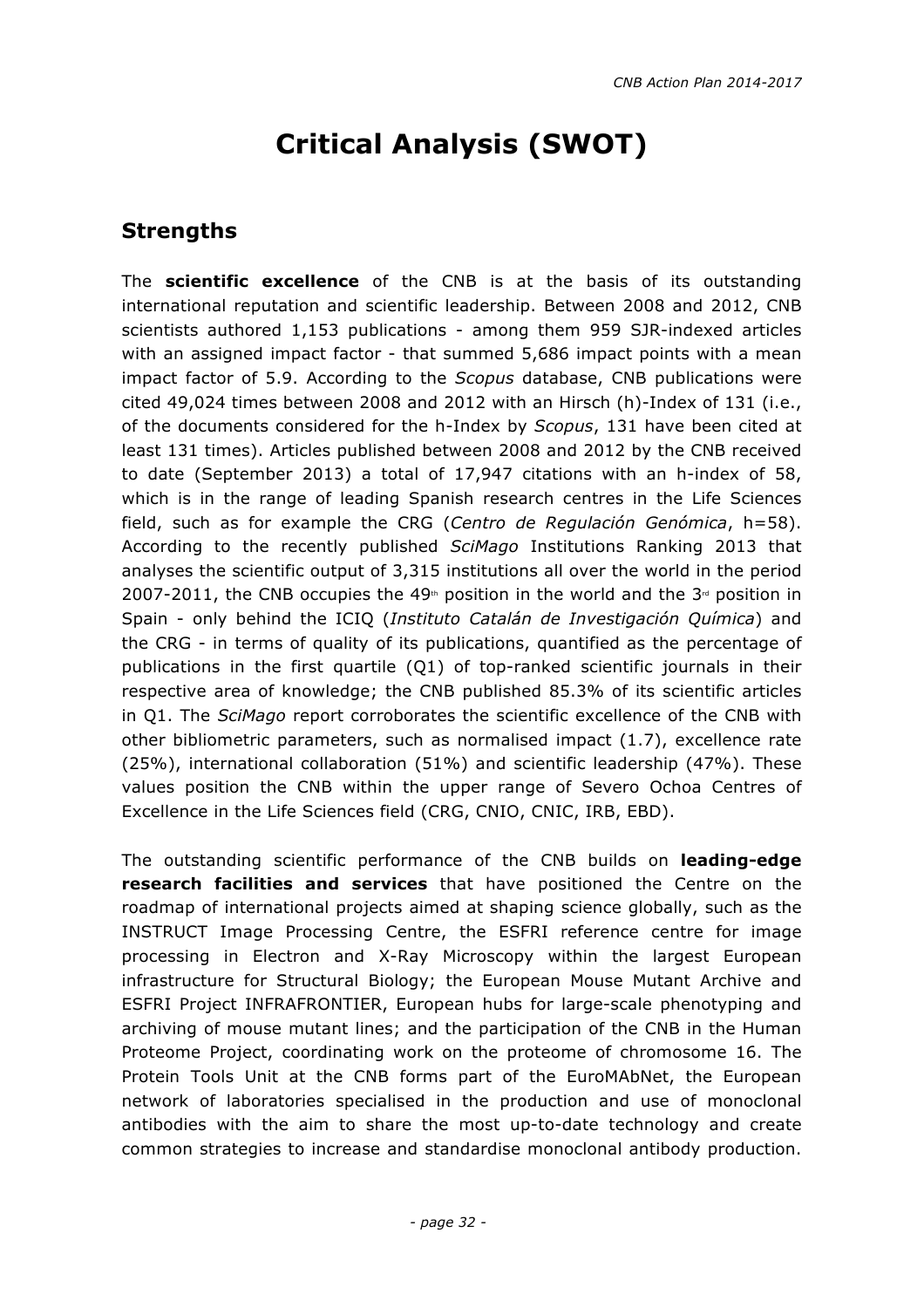Furthermore, the Scientific Computing Service actively engages in international initiatives, such as EMBnet and SOIBIO (the Iberoamerican Society for Bioinformatics). In addition to these international technology platforms, the CNB hosts 20 scientific services that signed between 2008 and 2012 a total of 707 contracts with external clients. Scientific services at the CNB have made important contributions to the integration of dispersed local resources in largescale research platforms in the context of the International Campus of Excellence of the *Autónoma* University and the CSIC (CEI UAM+CSIC).

A major asset of the CNB is its **multidisciplinarity**. The Centre's research covers key areas of contemporary red and green Biotechnology, including Structural Biology, Molecular and Cellular Biology, Virology, Microbiology, Plant Genetics, Oncology and Immunology, in all cases with special emphasis on transferring the basic knowledge generated into biotechnological applications that benefit society. The Centre's broad research scope is also exemplified by the distribution of its publications into 30 different subject areas including, among others, Biochemistry, Genetics & Molecular Biology (35%), Medicine (16%), Immunology & Microbiology (15%), Agricultural & Biological Sciences (12%), Computer Science, Neuroscience, Environmental Science, Materials Science, Engineering etc.

The international visibility of the CNB and its capacity to attract talent are at the basis of its **internationalisation**. A considerable portion of the centre's scientific output in the past five years - 51% of its publications - are the result of international collaborations with 910 researchers in 59 different countries, including the USA (21%), United Kingdom (15%) and Germany (12%). The participation of CNB scientists in 46 FP7 project between 2008 and 2012 generated a network of collaborations with 310 research groups in 35 countries, including partners from third countries, such as the USA, Canada, Chile, South Africa, India, Vietnam, Honk Kong and China. The capacity of the CNB to attract foreign scientists has increased considerably in the past years. While in 2008 the CNB hosted 66 foreign scientists (11% of total staff), in 2012 the number of foreigners reached a new maximum with 138 people, which corresponds to 27% of total staff.

Another major asset of the CNB is its strong focus on **innovation**. The creation of a Technology Transfer Office in 2010 was instrumental to foster the centre's activity in generating and protecting intellectual property and establishing collaborations with industrial partners. Between 2008 and 2012, the CNB filed 38 patent applications to protect new inventions, 32 patent applications for entry into the international phase (PCT), and 21 applications for entry into the national phase (NBT). In this period, 17 license agreements as well as 169 research contracts and agreements have been signed with industrial partners.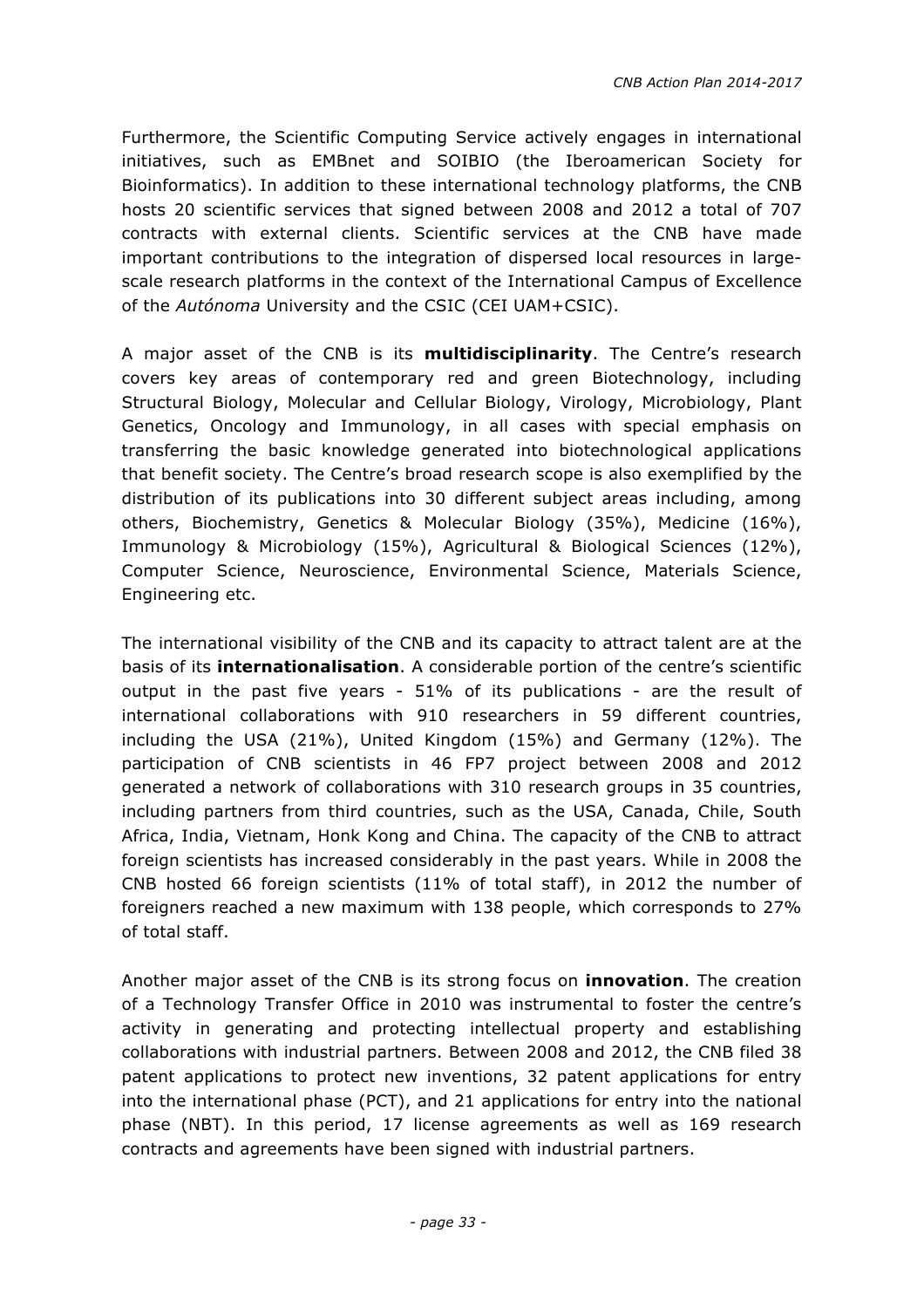The operation of an Outreach Office (since 2009) is at the basis of the Centre's strength in **scientific divulgation and communication**. The Outreach Office creates scientific awareness about modern Biotechnology and educates the public and various stakeholders about their perceived or potential risks and benefits through a website with specific contents directed to both scientists and the general public, including cartoons, videos and other classroom resources for primary and secondary education, as well as through social communication in Facebook and Twitter (approximately 3,600 followers in September 2013) and networking with science journalists. Furthermore, CNB scientists are encouraged to take active part in national science and education fairs, training activities for high school students and their teachers, open-house days for schools and the general public. CNB scientists also author blogs in leading national newspapers, participate in radio and TV broadcasts, and have published several books for the general public and high school students.

The sum of the Centre's strengths outlined above, have been crucial to consolidate the **outstanding fund raising capacity** of the CNB. Between 2008 and 2012, competitive funding of research at the CNB included 271 newly initiated projects, obtaining 36 M€ and 21 M€ from national and international funding bodies, respectively. In addition, 876 contracts for research and scientific-technical services generated a total income of 16 M€. When comparing external funding of CNB (projects, research contracts and services) with governmental funding through the CSIC, including salaries, operating costs and investments in infrastructure (caps. I, II and VI), the CNB achieves a ratio of 1.3. This means that the CNB raises 1.3-times more external funding than the economic contribution made by the CSIC. This ratio of external *versus* governmental funding is considerably higher than that of excellent research centres of comparable size, such as the CNIO that achieves a ratio of only 0.9 in the 2008-2012 period.

#### **Weaknesses**

The **loss of national funding** severely affects the capacity of the CNB to finance its research endeavours. When comparing competitive funding in the 2007-2009 period with the 2010-2012 period - triennial periods were chosen to eliminate interannual fluctuations - the CNB lost 10.2 M€ in terms of income through national R&D funding sources, which is equivalent to a decrease of 24%. This decrease was caused both by a dramatic reduction of national competitive funding (-7.8 M $\varepsilon$ ; -26%) and a considerably diminished income through research contracts and services with mostly national clients (-2.4 M€; -20%). The 7.8 M€ decrease of competitive national funding implicated reduced funding by all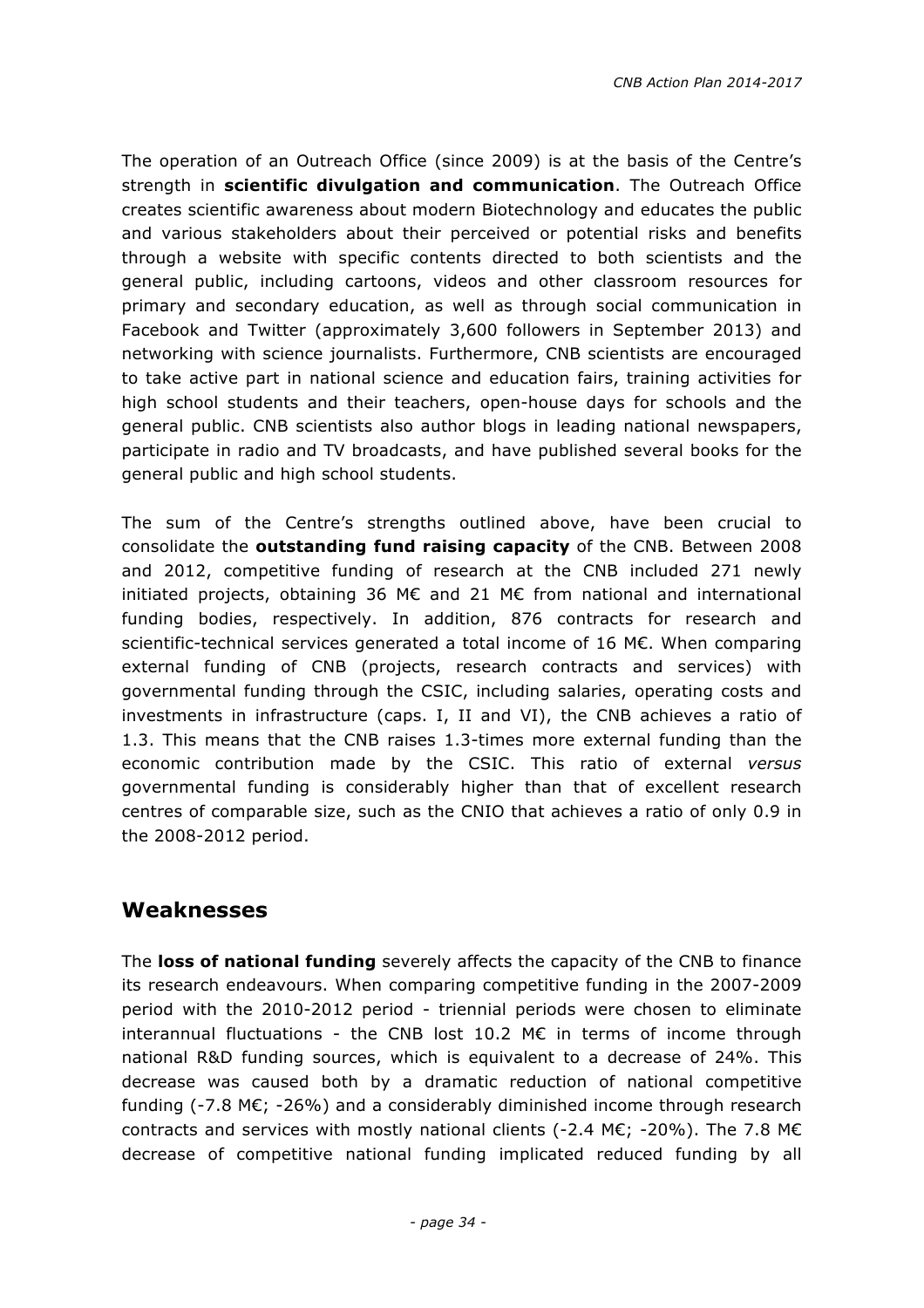national funding bodies, including the Science Ministry (-2.8 M€; -13%), the Health Research Institute Carlos III (-2.2 M€; -58%), the Regional Government of Madrid (-2.4 M€; -65%) and Foundations (-0.4 M€; -38%). The decreased amount of national funding is apparently not due to a loss of the Centre's competitiveness, as indicated by its success in raising competitive funding from international, mainly the European Commission, funding bodies; international funding in the 2010-2012 period increased by 22% (+2.1  $M\epsilon$ ) as compared to the triennium 2007-2009. Nonetheless, the Centre's increased capacity to raise international competitive funding only compensated a small part (21%) of the dramatic loss at the level of national funding, research contracts and scientifictechnical services, which reflects on the insufficient success of the CNB in accessing alternative funding sources.

**Insufficient human resources** are another major weakness of the Centre. The reduction of the overall budget of the CNB by 29% in 2012 (20.4 ME) as compared to 2010 (28.8 M $\epsilon$ ) was accompanied by a 15% reduction of CNB staff. This decrease puts at risk the continuity of various lines of research, in particular of smaller research groups headed by young group leaders (e.g. *Ramón y Cajal*  fellows who have been recruited to start their career as independent researchers). Budgetary constraints impede the dynamic renewal of the Centre's research groups with young scientists. For example, the Centre's successful "Emerging Scientists" programme, designed to attract young and highly talented scientists, most of them through *Ramón y Cajal* contracts, cannot be continued due to lack of funding. Beyond budgetary constraints, another bottleneck for hiring young researchers, in particular when they are foreigners, are the human resources policies imposed by the Government/CSIC. The Centre's lack of autonomy and flexibility regarding the management of its human resources, general hiring restrictions and bureaucratic hurdles regarding the signing of contracts with foreign scientists are a major obstacle for international collaboration and incoming mobility (e.g., the homologation of academic titles is a requisite for signing a contract; the participation in the international *la Caixa* PhD programme requires documented knowledge of the Spanish language and being registered at a Spanish University at the time of application).

The already slightly but constantly **decreasing scientific output** of the CNB during the past triennium - and data available so far for 2013 corroborate this negative trend - is closely correlated with reduced funding and loss of personnel. The number of impact factor points produced per year by a scientific institution reflects both on its total scientific production (number of publications) and the quality of the published articles (impact factors of the journals in which the articles were published). Since 2010, the total number of impact points has already decreased by 8%. Taking into account the close correlation between available resources (budget & personnel) and scientific output (impact factor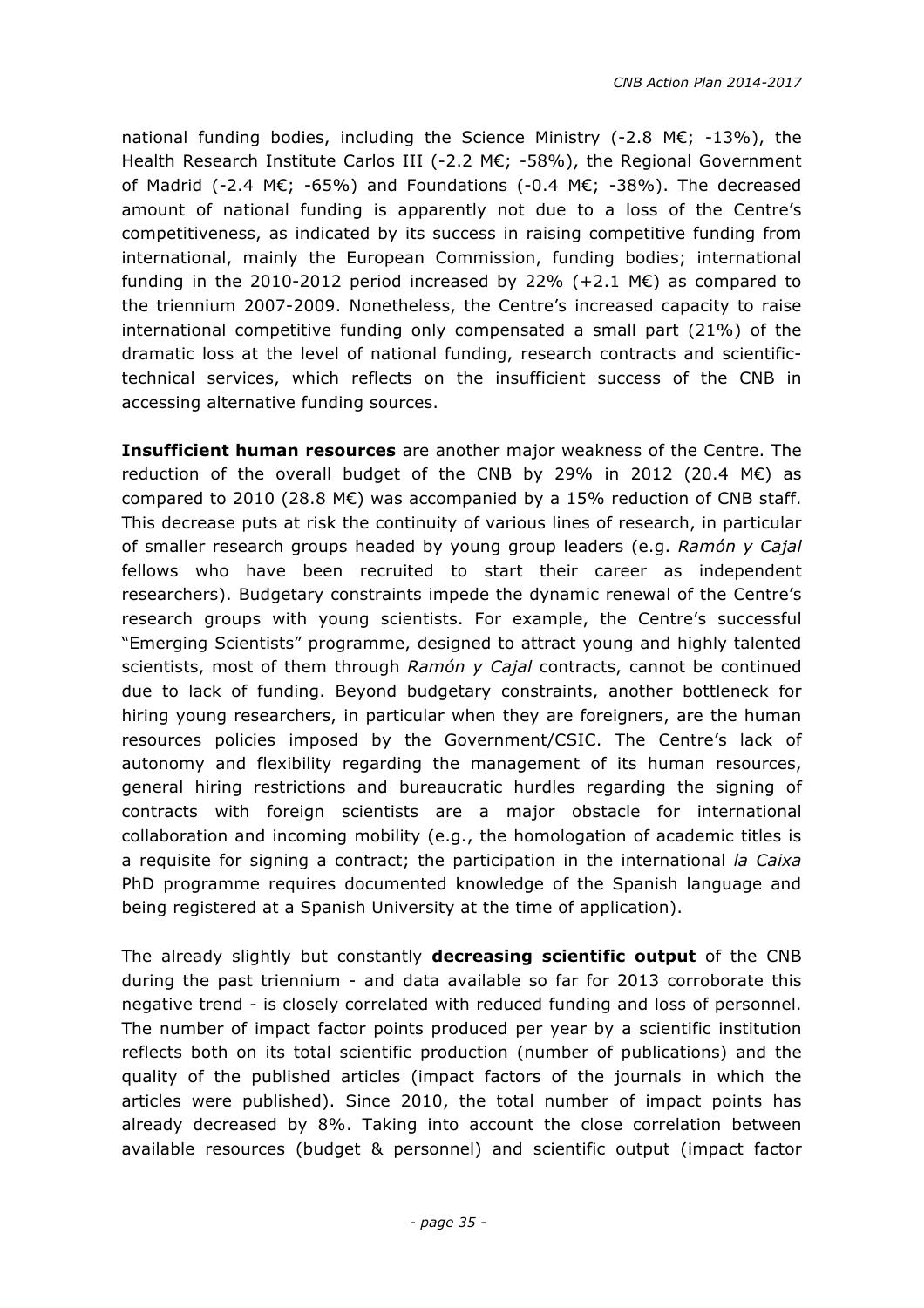points), as well as the obviously delayed impact of reduced funding on the number and quality of publications (see above), one may expect a substantial decrease of the centre's scientific output - in the order of −30% - during the next 2-3 years.

## **Threats**

Since 2010, a reduction of funding through both the CSIC and external sources has diminished the total budget of the CNB in only three years by almost 30% from 28.9 M€ to 20.4 M€. This **budget is insufficient to maintain and renew basic scientific equipment and infrastructure**; and it is also **insufficient to adapt the Centre's research facilities to the current state-of-the-art**. This is particularly critical in the case of international infrastructures in advanced Electron Microscopy, Proteomics and Functional Mouse Genetics that provide the CNB with international visibility and (still) sustain its excellent reputation in Europe as a competitive hub of leading-edge technology and science.

As mentioned above, **budgetary and regulatory constraints obstruct hiring of scientists**, in particular of foreign researchers, which seriously **puts at risk the Centre's capacity to renew its scientific staff**. Of note, and this applies to virtually all research centres of the CSIC, an elevated number of scientific leaders at the CNB are approaching the end of their professional career, which implies an urgent need for the timely incorporation of new groups in order to guarantee the continuity of the Centre's scientific leadership. Incorporation of young and highly talented scientists is also essential to replace research lines that tend to become out-dated by novel and contemporary research approaches at the forefront of science. Furthermore, the continuous reduction of the Centre's scientific personnel is approaching a red line, below which the CNB will not have the critical mass of researchers that is needed to sustain internationally competitive and multidisciplinary research at the forefront of science.

*Conclusion: The combination of two adverse circumstances, both of them due to insufficient funding, namely i) obsolete, defective and suboptimal research infrastructures, and ii) the lack of timely renewal of scientific staff with highly talented and young people, will have an inexorable and dramatic negative impact on the scientific output of the Centre, both in terms of quantity and quality. The anticipated loss of scientific leadership and competitiveness will seriously impair the capacity of the CNB to compete for external funding and, consequently, further exacerbate the Centre's budgetary problems.*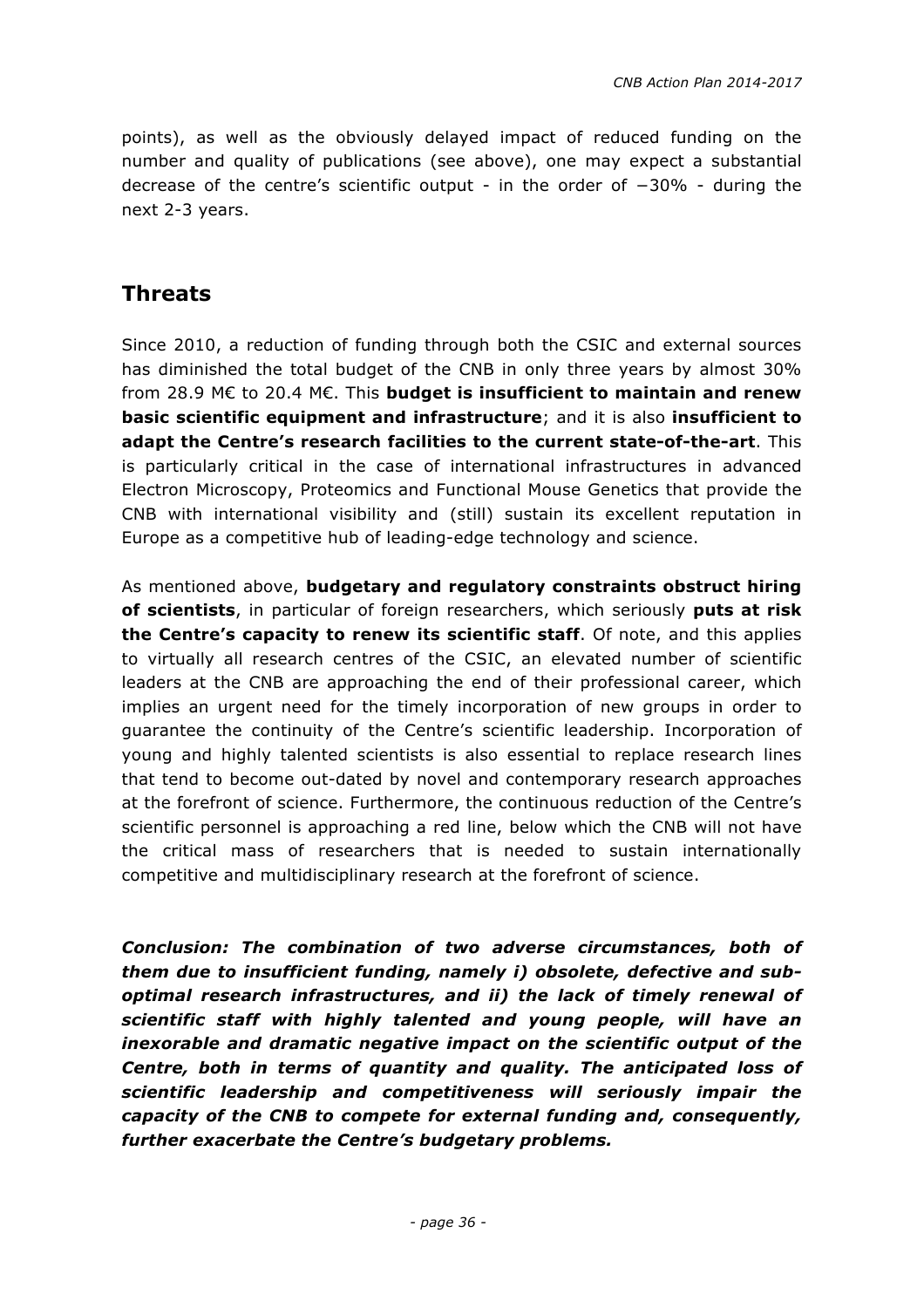# **Opportunities**

The initiation of novel and interdisciplinary lines of research, in particular in the areas of Structural Biology, Synthetic Biotechnology, and Bioinformatics & Computational Biology, that capitalise on the Centre's multidisciplinary research of excellence provide an opportunity to **renew the Centre's research programme and align it with the goals of the 'Horizon 2020' Programme**.

A stronger focus of the Centre's research programme on real-life challenges, together with an improved management of its portfolio of inventions and service offer, is anticipated to open novel opportunities for **technology transfer and funding through research contracts with industry and scientific services**.

A reinforced support for translational research, scientific management, training, and social communication, together with an increase of critical mass through the integration of the Centre's resources in large-scale research platforms and projects, is anticipated to open the **access to alternative funding sources**.

In addition, an **increased autonomy and flexibility**, in particular regarding the Centre's human resources policies will be of pivotal importance to maintain the competiveness of the CNB. Of note, there is broad consensus that the success of direct competitors of the CNB, such as the *Severo Ochoa* Excellence Centres CRG, IRB, CNIC and CNIO, relies on their management system; all of them are public foundations, combining the stability provided by public financing with the autonomy and flexibility associated with the private sector, which has enabled them to attract talent and dynamically adapt their scientific staff to a rapidly changing and extremely competitive context of globalised scientific research.

# **Selective Advantages**

- ⁃ Broad and multidisciplinary research programme based on scientific excellence.
- Scientific services with broad coverage of key technologies in contemporary Life Science research.
- Integration of research facilities in national and international large-scale technological platforms.
- High potential to transfer knowledge and technology to the public and private sectors.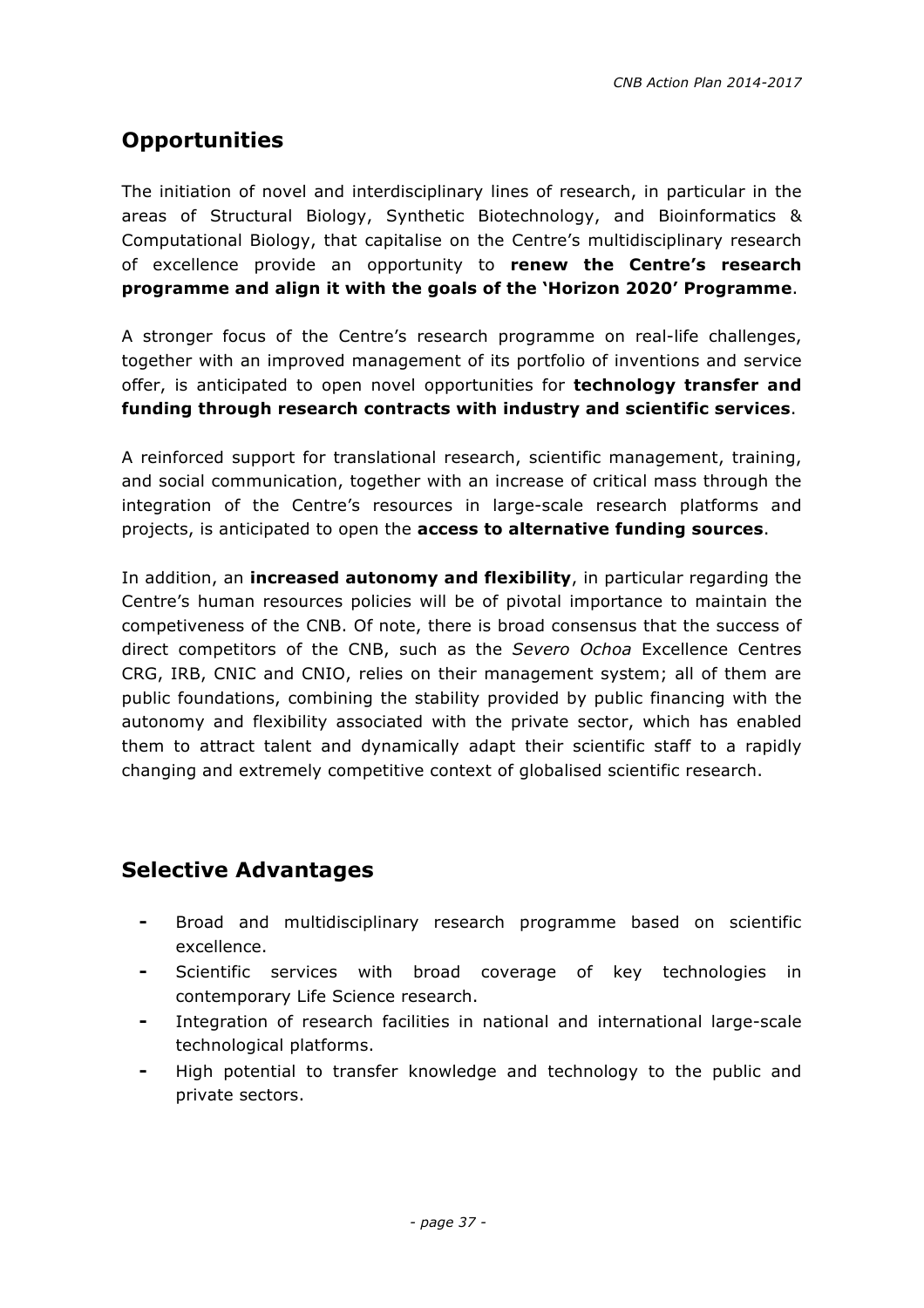# **Objectives & Strategies**

## **General Strategy**

#### **Objectives**

In the scenario of a continuously decreasing budget and loss of scientific personnel (see SWOT analysis), the CNB devises a realistic and defensive strategy for the next four years that will focus on three major objectives:

- i) Preserve the scientific quality and leadership of the CNB.
- ii) Retain a critical mass of young and highly talented scientists.
- iii) Improve the critical financial situation of the Centre.

#### **Proposed Actions**

PRESERVE THE SCIENTIFIC QUALITY AND LEADERSHIP OF THE CNB

Scientific excellence is at the basis of the Centre's capacity to raise funding for its research endeavours and to efficiently transfer the outcomes of its research to the public and private sectors for the benefit of society. Thus, a major focus of the present Action Plan will be on the Centre's research programme and technology transfer capacities.

The CNB will implement five strategic actions:

- i) Create critical mass and synergies in a scenario of a dramatic reduction of scientific personnel and funding by integrating the Centre's research lines into a scientific programme with a common focus on four big global challenges, namely Infectious Diseases, Inflammation & Cancer, Sustainability of Food Production, and Environmental Pollution.
- ii) Defend the Centre's position at the forefront of modern Biotechnology by launching new and ground-breaking research endeavours in the incipient area of Synthetic Biotechnology.
- iii) Preserve the Centre's capacities to engage in bold and long-term exploratory projects by consolidating its internationally recognized research platforms in strategic areas of Structural and Functional Biology.
- iv) Sustain the progressive implementation of quantitative Biology approaches at an internationally competitive level through the creation of a Bioinformatics & Computational Biology Platform.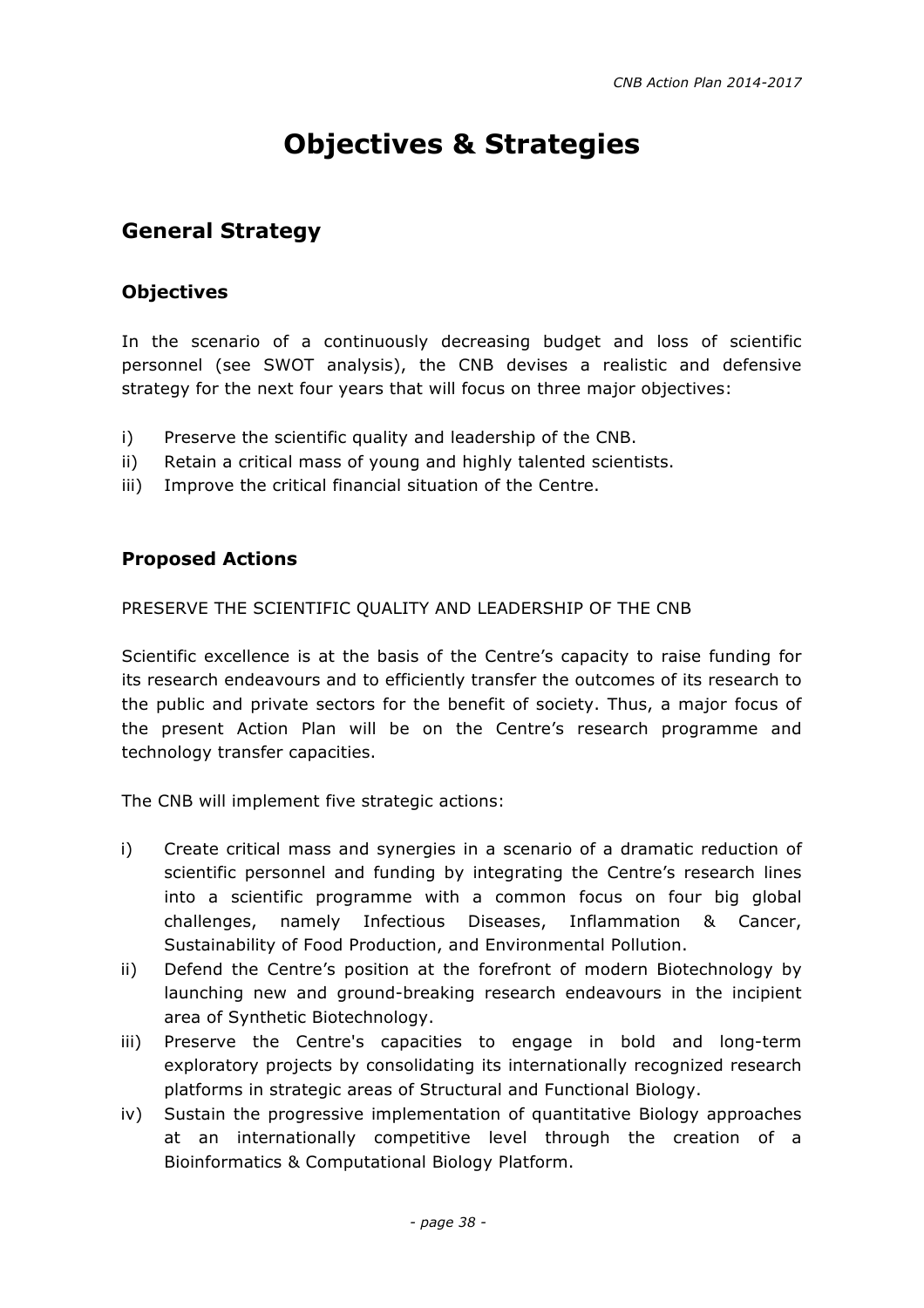#### RETAIN A CRITICAL MASS OF YOUNG AND HIGHLY TALENTED SCIENTISTS

Renewal of the Centre's research lines and the planned implementation of novel research endeavours will critically depend on the Centre's capacity to train and attract young, talented and highly motivated scientists. The CNB, however, has to cope with a progressive loss of PhD students and postdoctoral scientists, scarcity of new tenure track positions, reduced funding, general hiring restrictions, bureaucratic hurdles regarding the hiring of foreign personnel, and a generalised lack of autonomy to hire personnel. To counteract the persistent erosion of the centre's human resources, the following four actions will be implemented:

- i) Exploit the whole spectrum of funding instruments and mechanisms for the recruitment of young group leaders.
- ii) Align the centre's postdoctoral training programme with the objectives of its research programme in terms of favouring interdisciplinary training with a focus on societal challenges and innovation.
- iii) Increase the visibility of the CNB for highly talented and motivated PhD students through outreach and extracurricular training activities.
- iv) Promote training of CNB scientists in innovation and entrepreneurship, as well as facilitate their complementary training in industry.
- v) Promote international mobility through institutional agreements and facilitate the incorporation of foreign staff through dedicated support personnel.

#### IMPROVE THE CRITICAL FINANCIAL SITUATION OF THE CENTRE

Extraordinary efforts are already being made by the CNB to cope with the budgetary constraints that put at risk the scientific excellence and leadership of the Centre. A key element of the centre's strategy to leverage the scientist's desperate efforts to raise funding and to access to alternative funding sources, will be to improve support for the management of research, innovation and communication by implementing the following three actions:

- i) Reinforce dedicated support for Scientific Management in order to expand funding opportunities and improve success rates in competitive fund raising.
- ii) Intensify and professionalise support for Technology Transfer in order to increase income through license agreements and the exploitation of scientific services, research infrastructures and technical consultancy.
- iii) Leverage the Centre's efforts to obtain external funding by increasing the visibility of the CNB through social communication, scientific events, dissemination of its research results and scientific divulgation.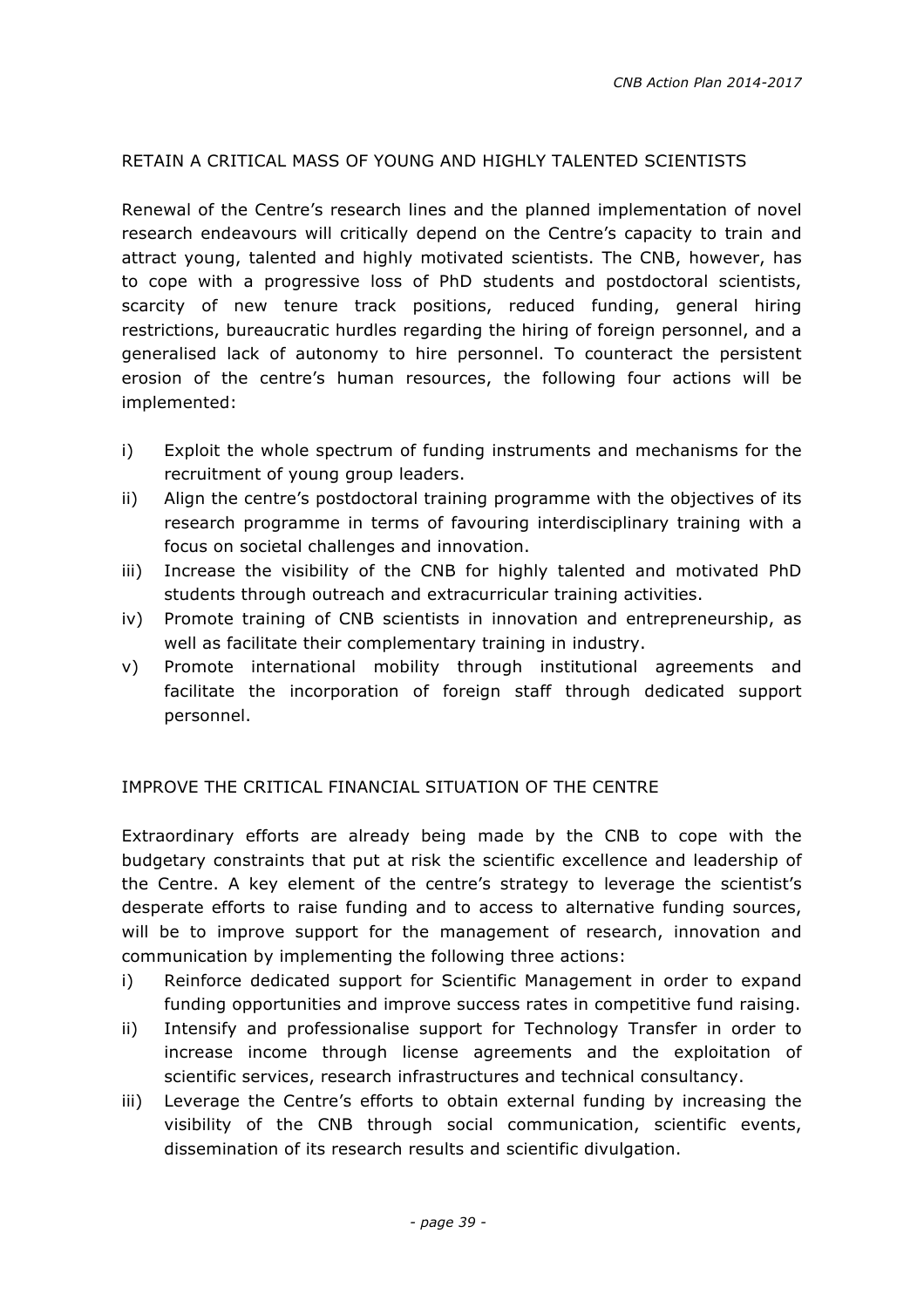# **Scientific Strategy**

#### **Objectives**

#### FOCUS ON GRAND SOCIETAL CHALLENGES

The CNB will achieve critical mass and create synergies by promoting the convergence of its research lines on four well-defined areas that represent grand societal challenges on the research agenda of the forthcoming European framework programme 'Horizon 2020', such as Infectious Diseases, Inflammation & Cancer, Sustainability of Food Production, and Environmental Pollution.

#### IMPLEMENT SYNTHETIC BIOTECHNOLOGY APPROACHES

The CNB aims to realize the huge potential of Synthetic Biotechnology to tackle the four big global challenges mentioned above. This strategy is supported, among others, by the Centre's: i) broad, comprehensive and multidisciplinary research approach; ii) wide range of technological capacities, including the genetic and metabolic engineering of pro- and eukaryotic systems, as well as the analysis of their structural and functional properties at the single molecule level; iii) long-standing expertise in large-scale 'omics' endeavours, such as for example the Human Proteome Project, mapping of the pathogen 'resistome' or exploring the plant cell 'transportome'; iv) accumulating expertise in the design and assembly of complex biological systems with new-to-nature functions for biotechnological applications, such as for example the engineering of bacteria and plants for bio- and phytoremediation purposes; v) European leadership in the development of material and computational standards that enable the forward-design and assembly of prokaryotic systems far beyond the limitations of traditional genetic engineering (ST-FLOW, FP7 project coordinated by the CNB); vi) international recognition of the excellence of flagship projects at the forefront of Synthetic Biology (2 Advanced ERC grants, FP7 and HFSP funding).

#### STRENGTHEN RESEARCH PLATFORMS

Another objective of the Centre's scientific programme will be to increase its visibility on the roadmap of pan-European research platforms by consolidating its participation in international infrastructures in the strategic areas of Imaging, Proteomics and Functional Mouse Genetics. An additional and novel strategic priority will be to substantially expand already existing - but still suboptimal computational resources, bioinformatics support and expertise in computer simulation and modelling of complex biological systems through the creation of a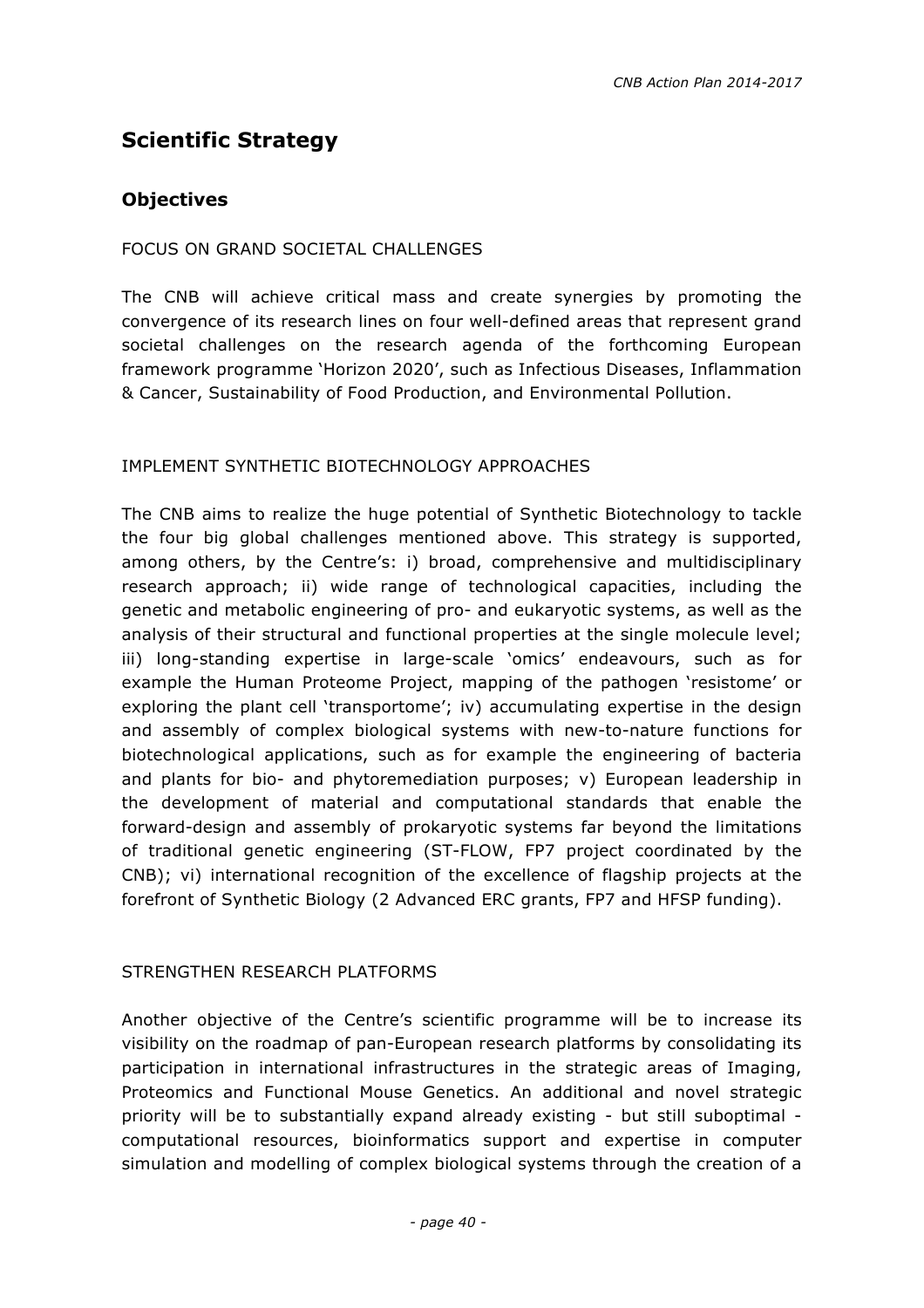powerful and internationally competitive Bioinformatics & Computational Biology Platform.

#### **Proposed Actions**

#### FOCUS ON GRAND SOCIETAL CHALLENGES

#### *Challenge 1: Infectious diseases*

The Cellular & Molecular Biology Department's outstanding expertise in Virology, together with ground-breaking contributions of the Macromolecular Structures Department regarding structure-function relationships that govern viral infections, as well as the Microbial Biotechnology Department's advances in understanding and combating microbial infections, have enabled the CNB to generate a unique portfolio of innovative vaccination strategies against infections with a major impact on Public Health (AIDS, SARS, hepatitis C, influenza, leishmaniasis, malaria) as well as novel therapeutic approaches to combat *Mycobacterium* and *Streptococcus* infections. A priority for the next years will be to push the most promising vaccine candidates forward in the R&D pipeline by initiating GMP production, pre-clinical and early clinical studies. A mid-term goal will be to nucleate these activities around a Vaccine Development Platform (see Proposed Actions in the Technology Transfer section). Furthermore, the Microbial Biotechnology Department's highly interconnected research lines will focus on regulatory circuits, genes and protein networks involved in the response of bacteria to stressful environments, in particular their response to antibiotics, in order to develop innovative strategies to cope with the threat of antibiotics resistance.

#### *Challenge 2: Inflammation & cancer*

Research in the Department & Immunology and Oncology addresses important aspects of inflammation and cancer, with special emphasis on characterising the cellular and molecular mechanisms that underlie tumour immunology, infections and autoimmunity. Based on a detailed analysis of the intracellular signals triggered by specific receptors in activated immune cells that are responsible for cell expansion, differentiation, migration, and/or induction of a specific differentiation process, as well as the molecular changes that trigger cell transformation, the goal is to characterize the basis of the immune response, to propose improved approaches that would limit the immune response in chronic inflammation, and to identify novel targets for the prevention, diagnosis and treatment of cancer. Scientific advances made by this Department in the fields of signalling, cell motility, epigenetic or chromatin stability, are contributing to the development of improved approaches for immune response modulation during infection and inflammatory reactions, as well as to the identification of novel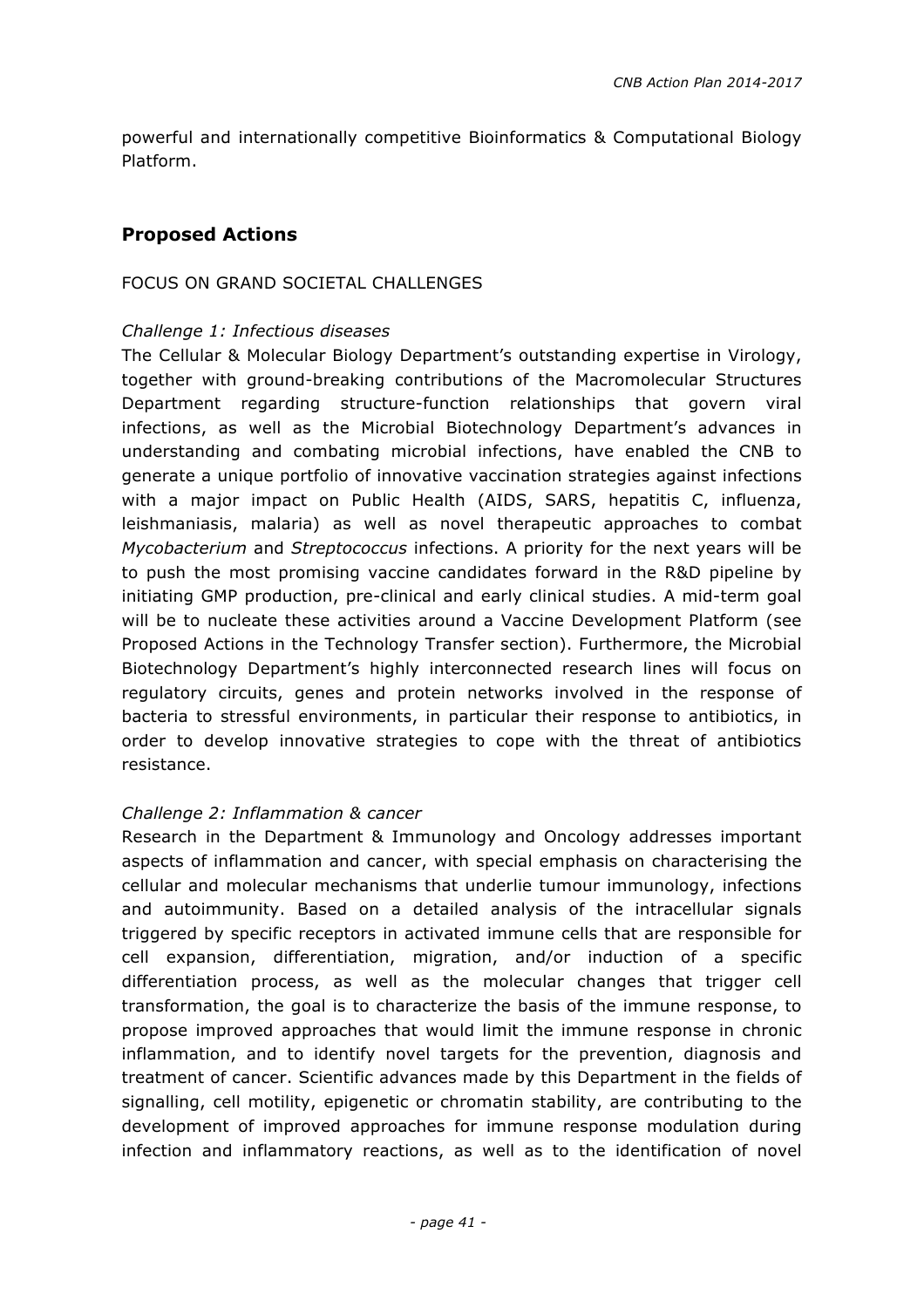targets for cancer diagnostics and therapy. Furthermore, the Centre's research within the Human Proteome Project focuses on chromosome 16, encoding numerous proteins that are relevant to the regulation of immune cell function and inflammation-driven carcinogenesis. Work in the Cellular & Molecular Biology Department on transcriptional responses in immune cells and molecular mechanisms underlying inflammation and metastasis, as well as studies in the Macromolecular Structures Department on receptor-ligand recognition with cell surface proteins engaged in the regulation of the immune system also integrate in the Centre's broad and multidisciplinary approach to tackle the challenge of inflammatory and neoplastic diseases.

#### *Challenge 3: Sustainability of food production*

Research in the Plant Molecular Genetics Department converges on the goal to elucidate mechanisms that govern adaptive responses of plants to different forms of environmental and pathogenic stress, as well as to advance our understanding of how this multi-stress response is linked to concomitant constraints in growth and crop production. Based on the proof-of-concept that the pathways regulating stress and development can be genetically uncoupled and function independently from each other, the ultimate goal is to obtain stressresistant plants that maintain high biomass and crop production under adverse environmental conditions. This work is based on the identification of key transcription factors regulating stress responses and development processes, as well as on the evaluation of their biotechnological potential in crop species, such as brassica, tomato and potato. To further extend this line of research from genetic and genomic studies to proteomic and metabolic profiling of the plant multi-stress response regulatory networks, the recruitment of experts in these fields is planned. Close collaborations with the Centre's Functional Proteomics and Systems Biology platforms will be instrumental to strengthen and fully develop this line of research during the next years.

#### *Challenge 4: Environmental pollution*

Novel knowledge generated in the Plant Molecular Genetics Departments on the masterswitches that link adaptive stress signalling to the regulation of development, transport, storage and metabolic circuits in plant cells (see above) will also drive the implementation of novel strategies for the use of plants for phytoremediation purposes. Similarly, research projects developed by the Microbial Biotechnology and Systems Biology Departments aim at understanding the adaptive response of bacteria to environmental stress and to translate this knowledge into the design of circuits that allow programming of bacteria for their use as bacterial biosensors and bioremediation strategies. These projects will heavily rely on technological support by the Centre's Genomics, Proteomics and Metabolomics facilities, and also require the implementation of novel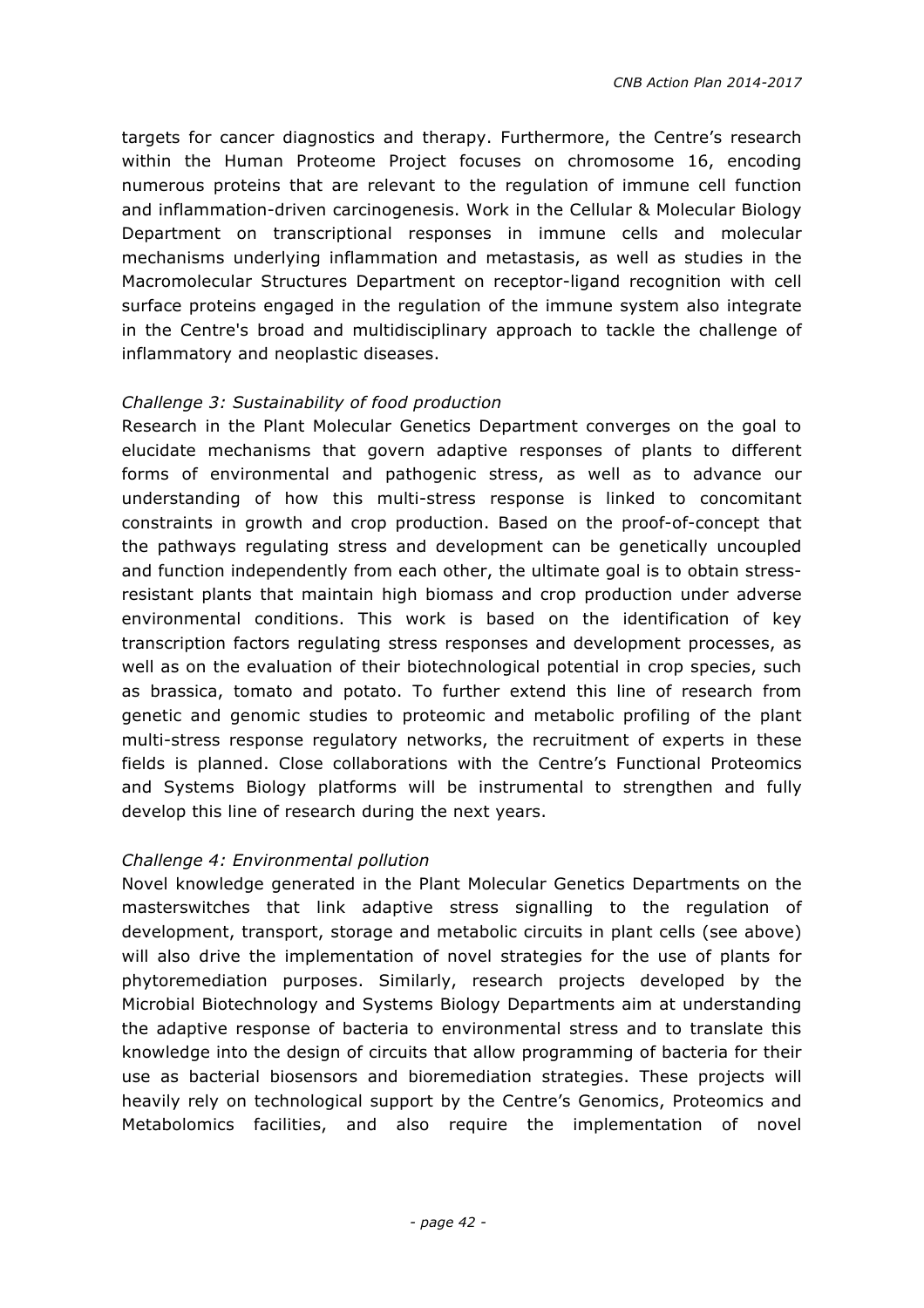computational approaches to model the efficiency and environmental impact of complex biological systems.

#### IMPLEMENT SYNTHETIC BIOTECHNOLOGY APPROACHES

The following section describes three incipient research lines that reflect on the Centre's goal to implement leading-edge Synthetic Biotechnology approaches. These projects focus on the engineering of protein modules, cell division machineries and antibody-producing circuits with new-to nature functions that are anticipated to open a whole realm of ground-breaking biotechnological tools for a wide range of applications.

#### *Synthetic nanodevices*

A senior group leader (Víctor Muñoz) has been attracted very recently to initiate a multidisciplinary research line at the CNB aimed at the identification of novel connections between protein folding and function. Funded by a recently awarded Advanced ERC grant, his research approach will combine single molecule and high-resolution NMR spectroscopy with protein engineering, molecular biophysics and high-performance computer modelling to explore the functional implications of continuous conformational changes of protein modules upon unfolding (downhill folding). The two major objectives of this work are i) to provide the proof-of-concept that such conformational rheostats can be used for building of high-performance, ultrafast, single-molecule sensors, and ii) to explore the roles of conformational rheostats in the regulation of three fundamental processes in molecular biology, namely coordination of protein networks, DNA sliding and homing-to-target of transcription factors, and molecular springs in macromolecular assemblies. The planned implementation of novel highresolution NMR spectroscopy approaches, an essential step in the implementation of this research line, will also greatly benefit other research projects of the CNB at the forefront of Structural Biology.

#### *Synthetic Biology of cell division*

Under the leadership of a senior group leader (Miguel Vicente), and financed by the Human Frontiers Science Program (building on the results of a previous FP7 project coordinated between 2009 and 2013 by this scientist), this line of research deals with an apparent paradox, producing bacterial cell division without cells. Its objective is to reconstruct a functional divisome, the molecular engine required for bacterial division, in the test tube. The initial steps include reconstructing a proto-ring, the first structure in the assembly of the divisome, and reproducing the septum positioning mechanisms. The planned implementation of high-resolution optical microscopy technology will provide the spatial resolution required to clarify the missing details on the architecture of the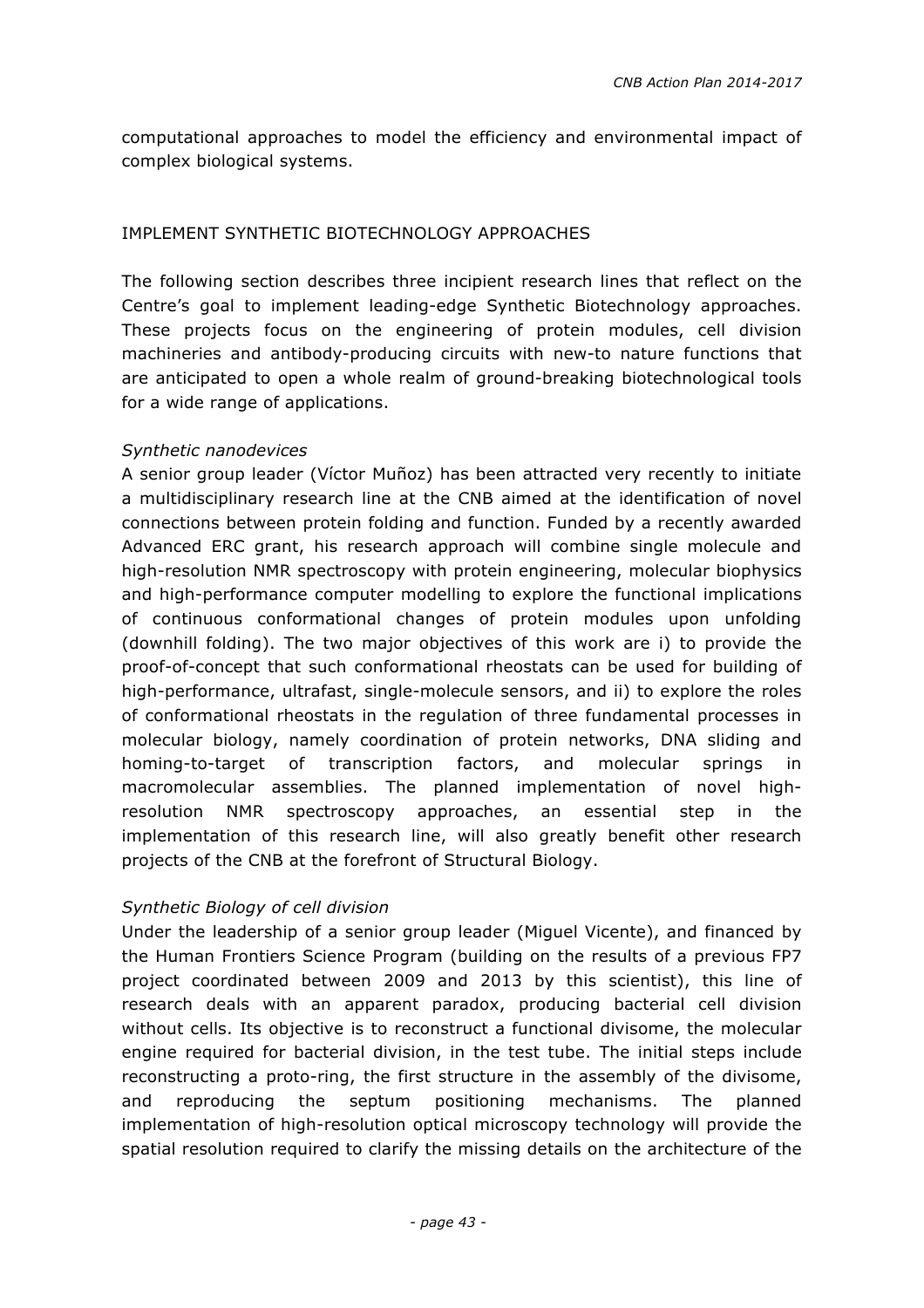bacterial division machinery. The results will help usher in the new field of synthetic biology of cell division and lead to new pharmacological applications, including antimicrobials to attack Gram-negative pathogens.

#### *Synthetic immune system*

One of the centre's most ambitious Synthetic Biotechnology endeavours during the next years will be to assemble and optimize an artificial immune system, constructed exclusively with prokaryotic building blocks. This line of research pursues the all-in-one generation, optimisation and production of antibodies by a bottom-up engineered system with new-to-nature system properties devoid of the limitations that are inherent to the immune system of vertebrates. The initial phase of this long-term project is funded by a recently awarded Advanced ERC grant to Víctor de Lorenzo. It is planned to reinforce this line of research by recruiting a group leader who will develop novel computational approaches for the modelling of networks that govern the interplay between genotype, phenotype and biological efficacy in synthetic systems.

#### STRENGTHEN RESEARCH PLATFORMS

#### *International research platforms*

To capitalise on investments made in the past, a major goal for the next years will be the consolidation of three of the Centre's major international infrastructures that are of strategic importance both for in-house research and international collaborations in the areas of Imaging (INSTRUCT Image Processing Centre), Proteomics (Human Proteome Project) and Functional Mouse Genetics (ESFRI projects EMMA & INFRAFRONTIER). Related to the Centre's role as European hub for Electron and X-Ray Microscopy image processing, the CNB will keep pursuing the long-standing goal to create a regional or national Electron Microscopy Platform.

#### *Creation of a Bioinformatics & Computational Biology Platform*

The Centre's growing portfolio of 'omics' and Systems Biology projects, as well as its role as European Reference Centre for advanced image analysis in Electron and X-ray Microscopy, generate an exponentially increasing amount of data that need to be stored, analysed, modelled, integrated and interpreted to extract meaningful information and knowledge. In this context, an upgrade of the Centre's computational infrastructure and, most importantly, the recruitment of renowned experts in Bioinformatics and Computational Biology are a priority for the next years. Beyond the mission to just simply meet the increasing technical needs of the centre, these efforts will be guided by the vision to induce a qualitative leap in the Centre's research by providing the CNB with a potent and internationally competitive Bioinformatics & Computational Biology Platform. The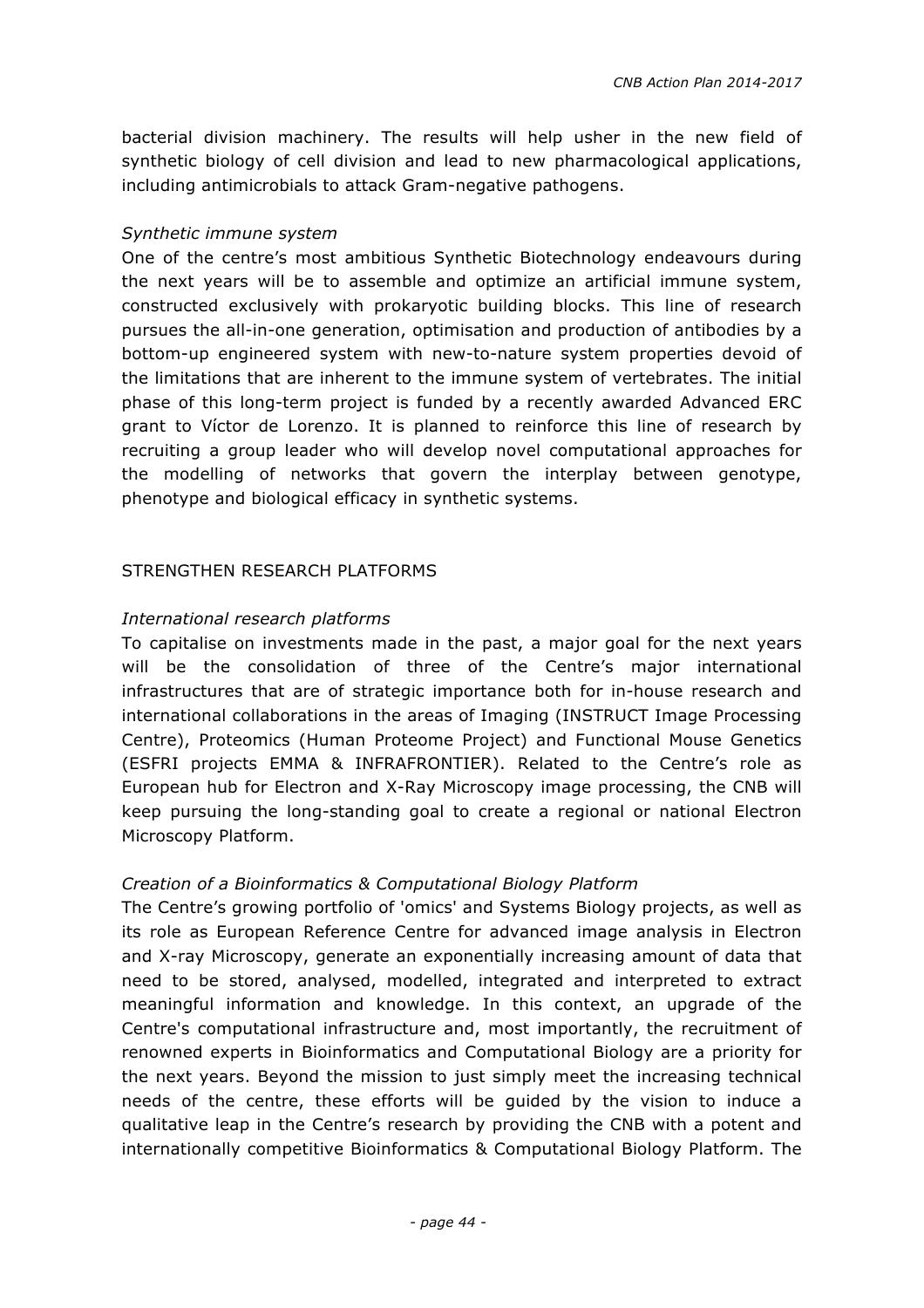creation of this novel platform will capitalise and continue elaborating on recent efforts to improve the visibility and coordination of the existing Bioinformatics services at the CNB through the creation of a Bioinformatics Initiative that integrates six areas:

- ⁃ Computational Genomics: This service is part of the Genomics Unit and provides bioinformatics support for the analysis, visualization and interpretation of genomics-related projects, including microarrays and next generation sequencing. Lead scientist: Juan Carlos Oliveros (http://bioinfogp.cnb.csic.es).
- Sequence Analysis and Structure Prediction: Provides Bioinformatics support for sequence analysis and protein structure prediction. Lead scientist: Mónica Chagoyen Quiles (http://pdg.cnb.csic.es/bioservice\_en.html).
- Scientific Computing: Covers general scientific data analysis needs and maintenance of the national EMBnet node. Lead scientist: José Ramón Valverde (http://sci.cnb.csic.es/).
- Computational Proteomics: This service is part of the Proteomics Facility and provides interpretation, validation and reporting of data derived from Proteomics experiments. Lead scientist: Alberto Medina Auñon (http://proteo.cnb.csic.es).
- ⁃ Functional Analysis: This service is part of the Functional Bioinformatics group and provides functional analysis of high-throughput experiments, such as microarrays and next generation sequencing studies. Lead scientist: Alberto Pascual Montano (http://bioinfo.cnb.csic.es).
- Statistical Analysis: This service provides statistical support and consultancy from experimental design to complex statistical data analysis. Lead scientist: Carlos Oscar Sánchez Sorzano (http://biocomp.cnb.csic.es/~coss).

# **Technology Transfer**

#### **Objectives**

A priority for the CNB during the next years will be to boost the Centre's capacity to transfer its research results to the public and private sectors by professionalising the management of patents and licences, as well as the identification and networking with key players in the Health and Agriculture sectors, and the implementation of joint ventures with industrial partners. Dedicated support will be implemented to enable the Centre's researchers to initiate joint ventures with industrial partners, hospitals and contract research organisations. Furthermore, in order to empower scientists at the CNB to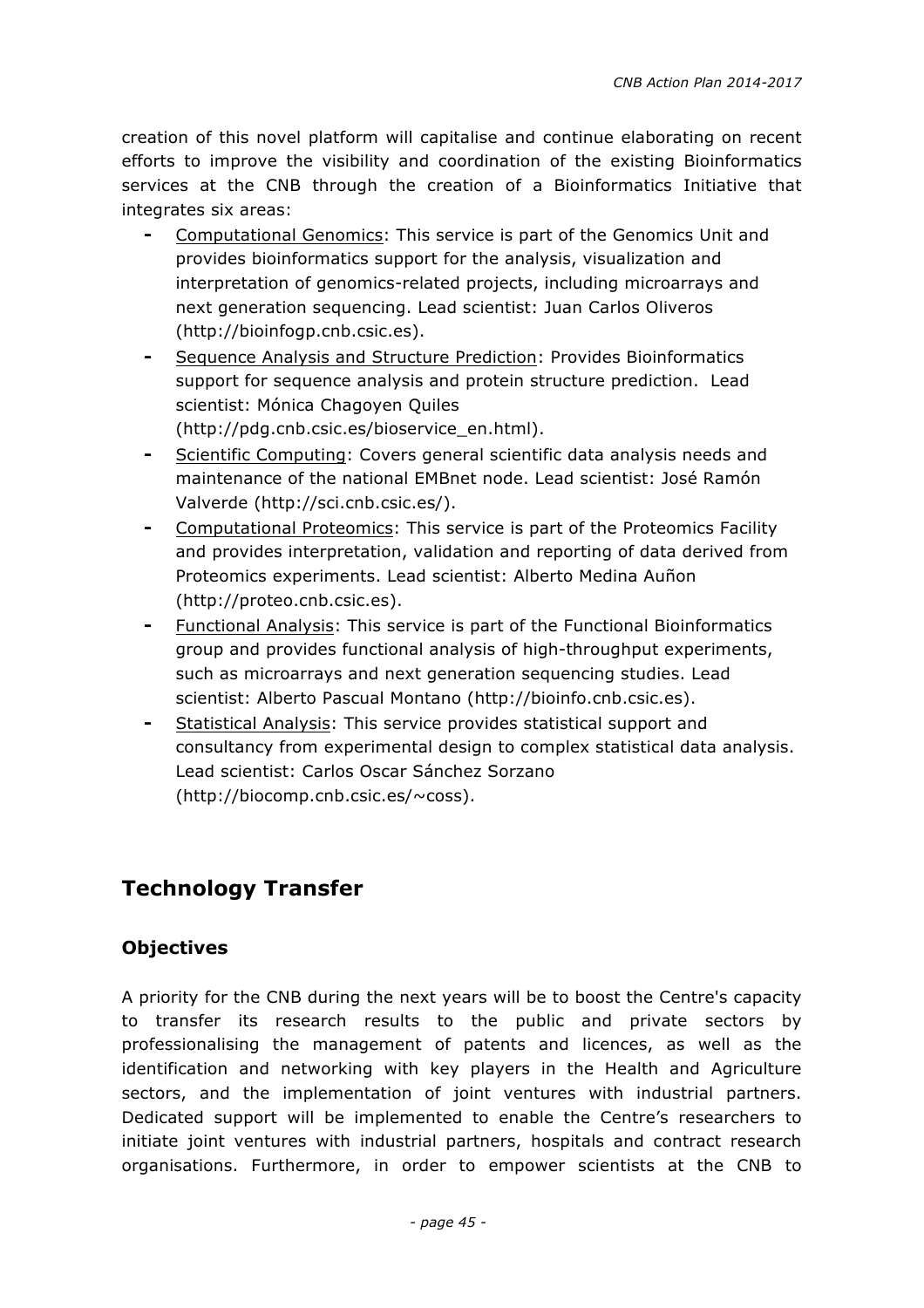translate their research results into viable business ideas and, eventually, the creation of spin-off companies, business training and mobility strategies will be implemented (see Training section).

#### **Proposed Actions**

#### *Technology transfer*

Additional personnel will have to be recruited in order to further intensify and professionalise technology transfer at the CNB. Efforts will be made to proactively offer scientific-technical infrastructures and services at the CNB to academic, public and industrial users in order to pave the way for novel collaborations and joint ventures. Another important goal will be to channel the highly demanded, but rather dispersed, capacities of CNB researchers as scientific-technical consultants by implementing a professional consultancy service for external clients in the private and public sectors. Within the Centre's technology transfer strategy, a major objective will be to initiate GMP production, preclinical research and early stage clinical trials with its most promising HIV and SARS vaccine candidates. A mid-term goal will be to create a Vaccine Development Platform, providing a permanent support structure for the development of novel vaccines against prevalent human diseases. A major aim of this platform will be to articulate the participation of the CNB in the follow-up of the corresponding phase I/II clinical trials by performing immunological analysis of clinical samples.

#### *Intersectoral mobility*

The CNB plans to implement collaboration agreements with research-intensive enterprises that pursue several objectives regarding mobility of the Centre's students and staff, such as to i) provide PhD students the opportunity to realise part of their thesis project in an enterprise, ii) realise joint research projects and organise scientific events in the framework of public-private partnerships, and iii) offer *ad-hoc* training opportunities for CNB scientists and technicians in enterprises and, *vice versa*, offer enterprises training for their personnel at the installations of the CNB. Taken together, these actions are expected to improve multidisciplinary training, foster mobility between the public and private sectors, and facilitate the translation of research results from academia to industry.

#### *Innovation training*

Another key element to accomplish the centre's objective to combine scientific excellence with business innovation is described in the Training section (see below).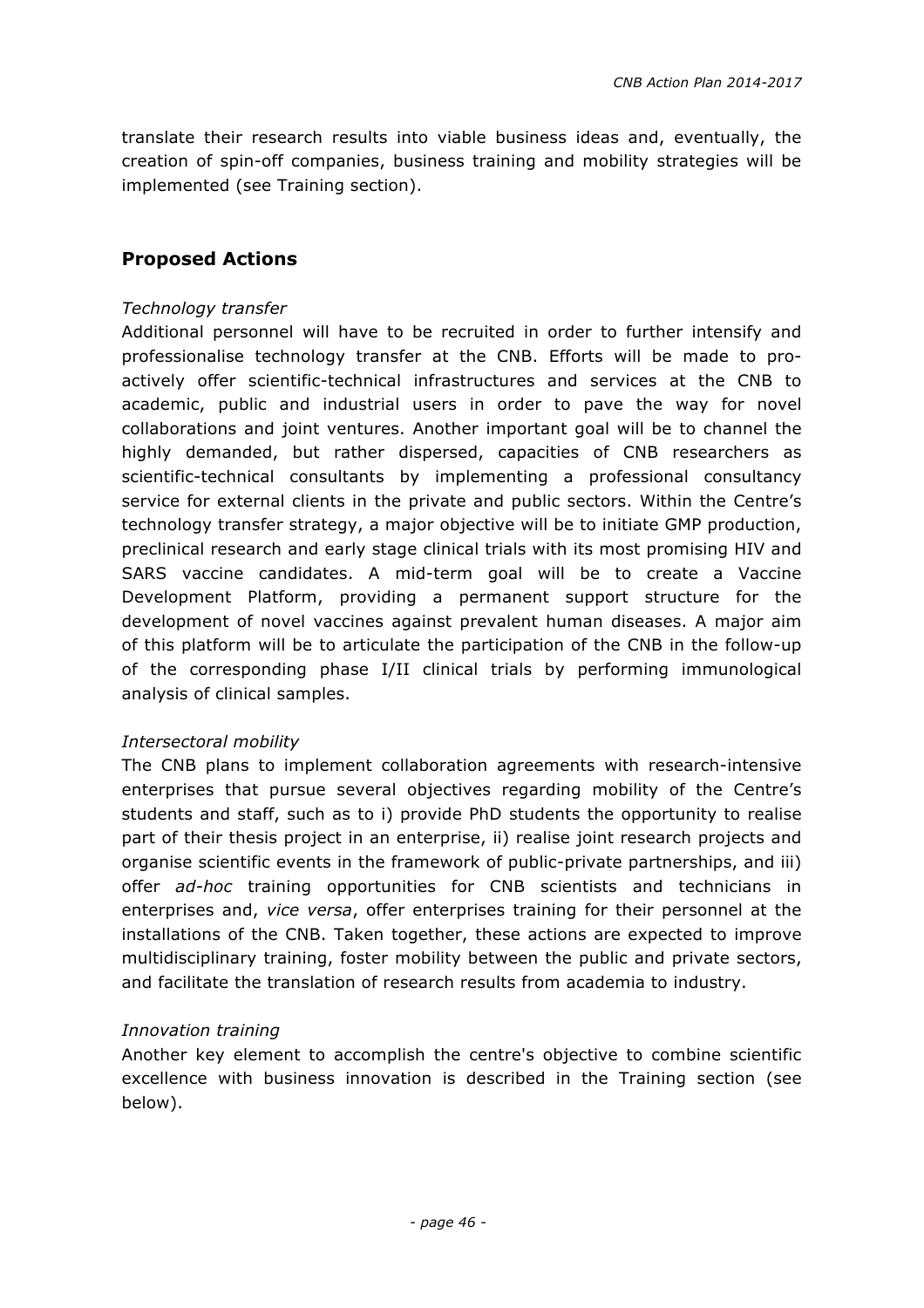# **Training**

#### **Objectives**

During the past four years, the CNB has been facing a progressive reduction of the number of staff scientists, new PhD students and postdoctoral researchers, which is anticipated to produce very soon a negative impact on the Centre's scientific productivity and on the dynamic renewal of its scientific personnel and research lines. Future strategies to attract young group leaders, PhD students and postdoctoral fellows through improved training programmes and dedicated support for foreign students (see internationalisation) aim at reverting this negative trend.

#### **Proposed Actions**

#### *Incorporation of independent group leaders*

Though virtually impossible in the current economic situation, but nonetheless of pivotal importance for the Centre's competitiveness in the future, efforts will be made to obtain funding and establish the mechanisms required to re-open the centre's 'Emerging Scientist Programme' for the recruitment of talented junior researchers – in particular Ramón y Cajal fellows – and provide adequate conditions for their career as independent researchers.

#### *Postdoctoral training*

To reinforce joint scientific endeavours across different research groups and departments, postdoctoral training at the CNB will be enriched through the implementation of 'Synergy Projects'. Synergy Projects will involve at least two research groups, preferably from different departments. Applications will be reviewed and prioritised by external evaluators. Selection of projects will be based on criteria of scientific excellence, relevance of the proposed project in the context of the grand societal challenges tackled by the Centre's research programme, and the potential synergies that can be expected from the proposed interdisciplinary approach. In the case of obtaining external funding (e.g. Ramón y Cajal contracts, COFUND Action, ITN, Severo Ochoa Excellence Award), the participation of CNB researchers in this initiative will be encouraged by allocating funds for personnel and small equipment.

#### *Attraction of PhD students*

A major route to attract PhD students to the CNB is the close collaboration of the centre with Spanish Universities, in particular with the *Autónoma* University of Madrid (UAM) in the context of the International Campus of Excellence (CEI) UAM+CSIC, which includes the exhaustive participation of CNB scientists in international PhD programmes and Master courses in Life Sciences and Medicine.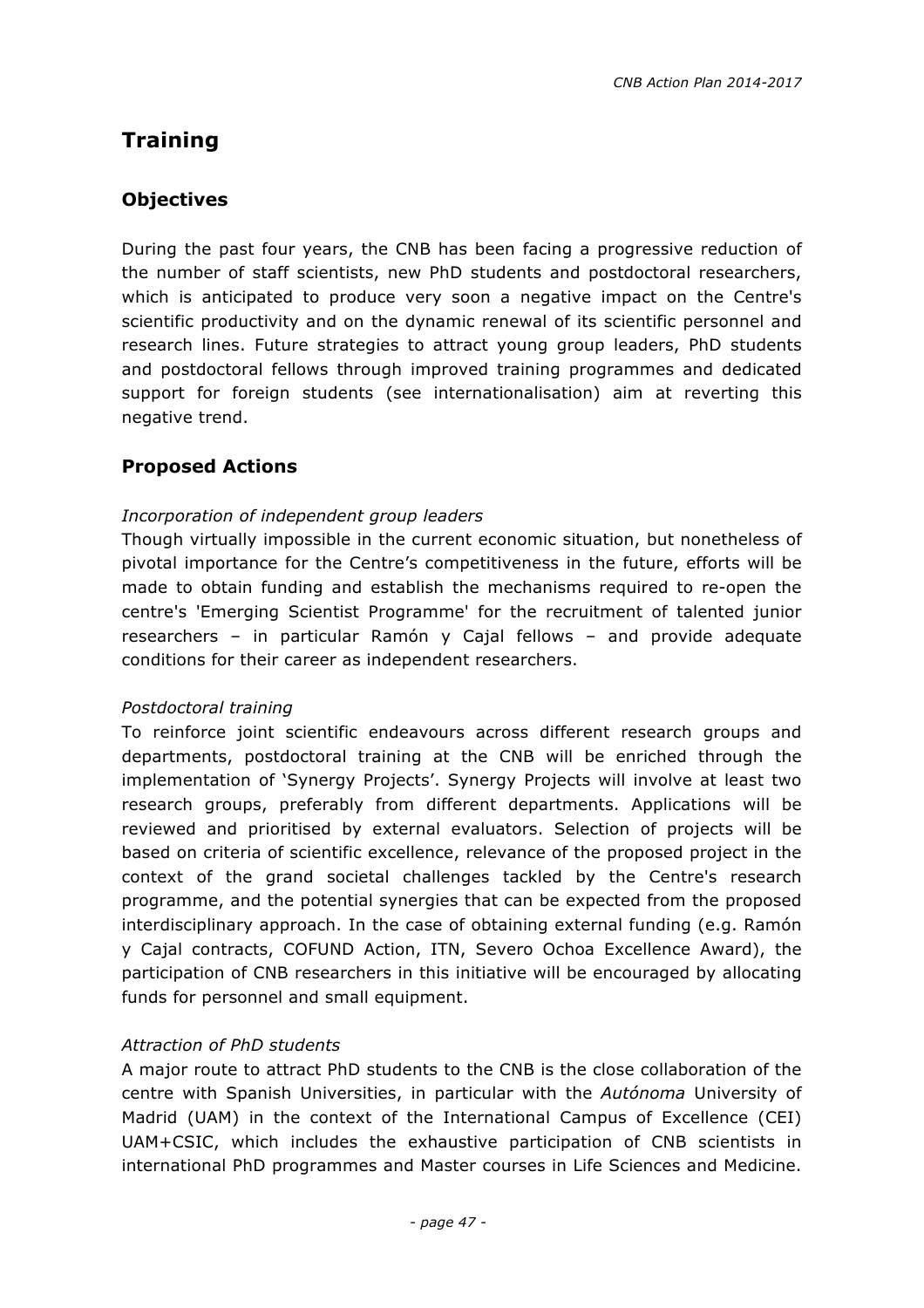To increase the visibility of the CNB for university students, the CNB will further elaborate on the organisation of its international summer course on 'Introduction to Research' for students in the third and fourth years of any university degree in science. The course targets qualified and highly motivated students, selected in a competitive process, who would like to enter into contact with biotechnology research and eventually start their thesis at the CNB.

#### *Innovation training*

Efforts will be made to raise funding (e.g. ITN, COFUND, Severo Ochoa Excellence Award) for the implementation of business training grants that will enable selected CNB scientists to engage in part time business training at the IE Business School in Madrid, one of the world's leading business schools. The IE's international 'Management Fundamentals for Scientists and Researchers' programme, launched with great success in 2012, pursues the objective to provide scientists with complementary skills that enable them to render their research projects implementable and transferrable. Business training of CNB scientists will benefit the Centre in many ways; scientists with managerial skills will have the necessary skills to efficiently manage their scientific, economic and human resources also in the context of an academic research centre, they will know how to protect their research results and render them attractive for further development by industrial partners, they will have the knowledge and vision required to spearhead academia-business partnerships, and they will have the entrepreneurial spirit needed to launch new ventures, such as the creation of a start-up company.

# **Scientific Divulgation**

#### **Objectives**

The CNB operates an Outreach Office with the mission to create scientific awareness about science and educate the public and various stakeholders about perceived or potential risks and benefits of modern biotechnology. The Office maintains a website with specific contents directed to both scientists and the general public, including cartoons, videos and other classroom resources for primary and secondary education. The Office also disseminates research results, issues press releases and elaborates printed and audio-visual material for science journalists. The organisation of meetings, workshops, lectures and practical courses for scientists, professionals in the Biotech sector and students facilitates contact with researchers worldwide. Future efforts will be directed to intensify these activities and further improve the interaction with the general public through the centre's website, Facebook and Twitter accounts.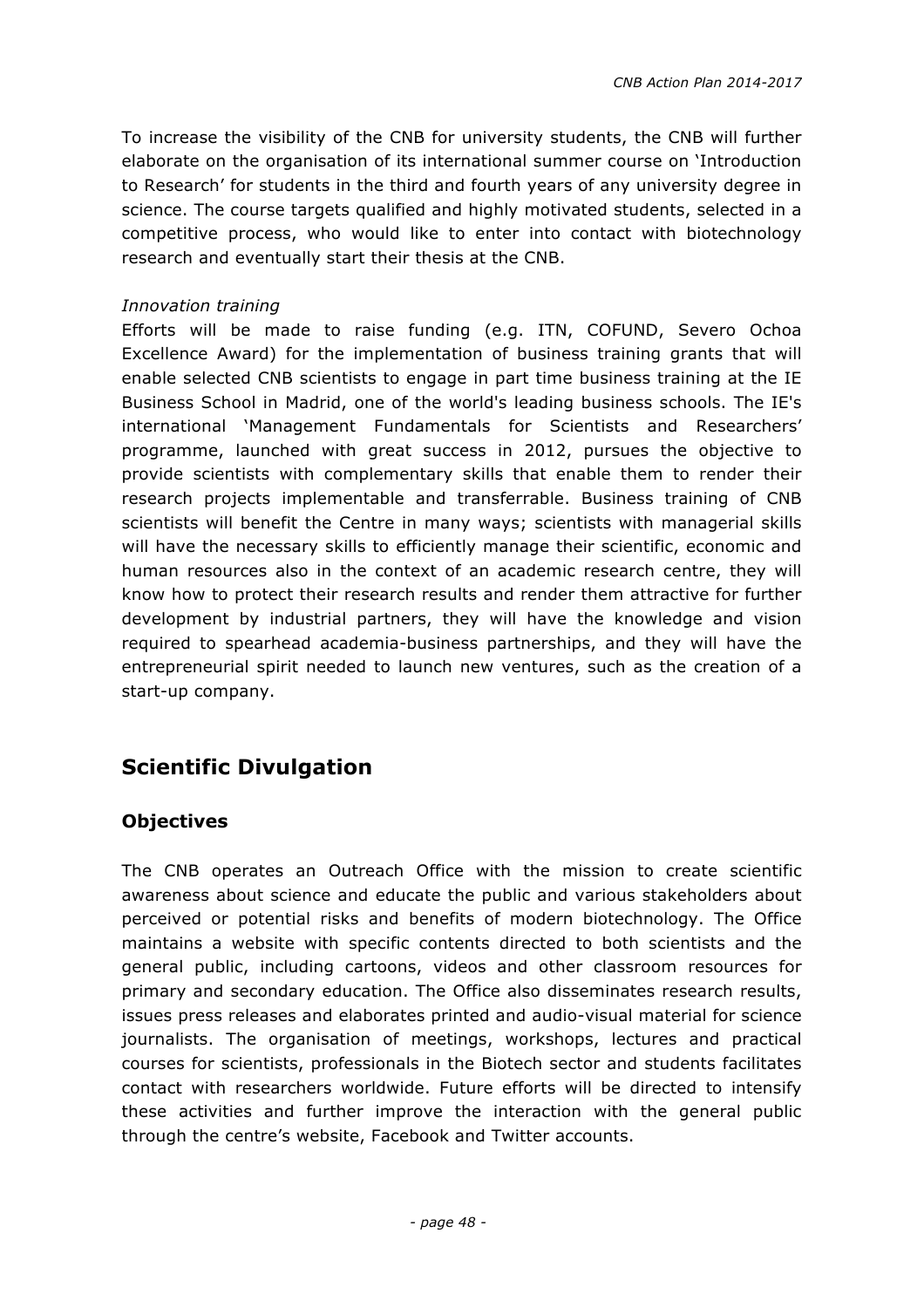#### **Proposed Actions**

#### *Communication*

The CNB will increase its presence in digital and social media by improving its website and increasing its activities in Facebook (www.facebook.com/CNB.csic) and Twitter (twitter.com/CNB\_CSIC). Particular emphasis will be on educating the public about advances, perceived risks and benefits of incipient research areas in modern Biotechnology, such as Synthetic Biotechnology.

#### *Outreach*

The CNB will also increase its participation in national science and education fairs, its offer of training activities for high school students and their teachers, as well as open-house days for schools and the general public. Outreach activities will also include a new initiative aimed at targeting elementary school students. This activity will consist of visits of CNB scientists to elementary schools in order to explain research done at the CNB, as well as to communicate general concepts, challenges and advances of modern Biotechnology, using specifically elaborated audio-visual material and demonstrating easy-to-perform hands-on experiments.

## **Internationalisation**

#### **Objectives**

As outlined in the SWOT analysis, the CNB has already reached an extraordinary level of internationalisation in terms of co-authorships with foreign scientists and the Centre's participation in international research projects and research infrastructures. Nonetheless, there is still much room for improving international mobility and rendering the Centre more attractive and friendly for foreign staff.

#### **Proposed Actions**

#### *Scientific Management support*

The planned reinforcement of dedicated support for Scientific Management will pursue the goal to expand scientific relationships with leading research institutions abroad and other international key stakeholders in order to enable the CNB to engage, effectively contribute and lead internationally relevant scientific initiatives.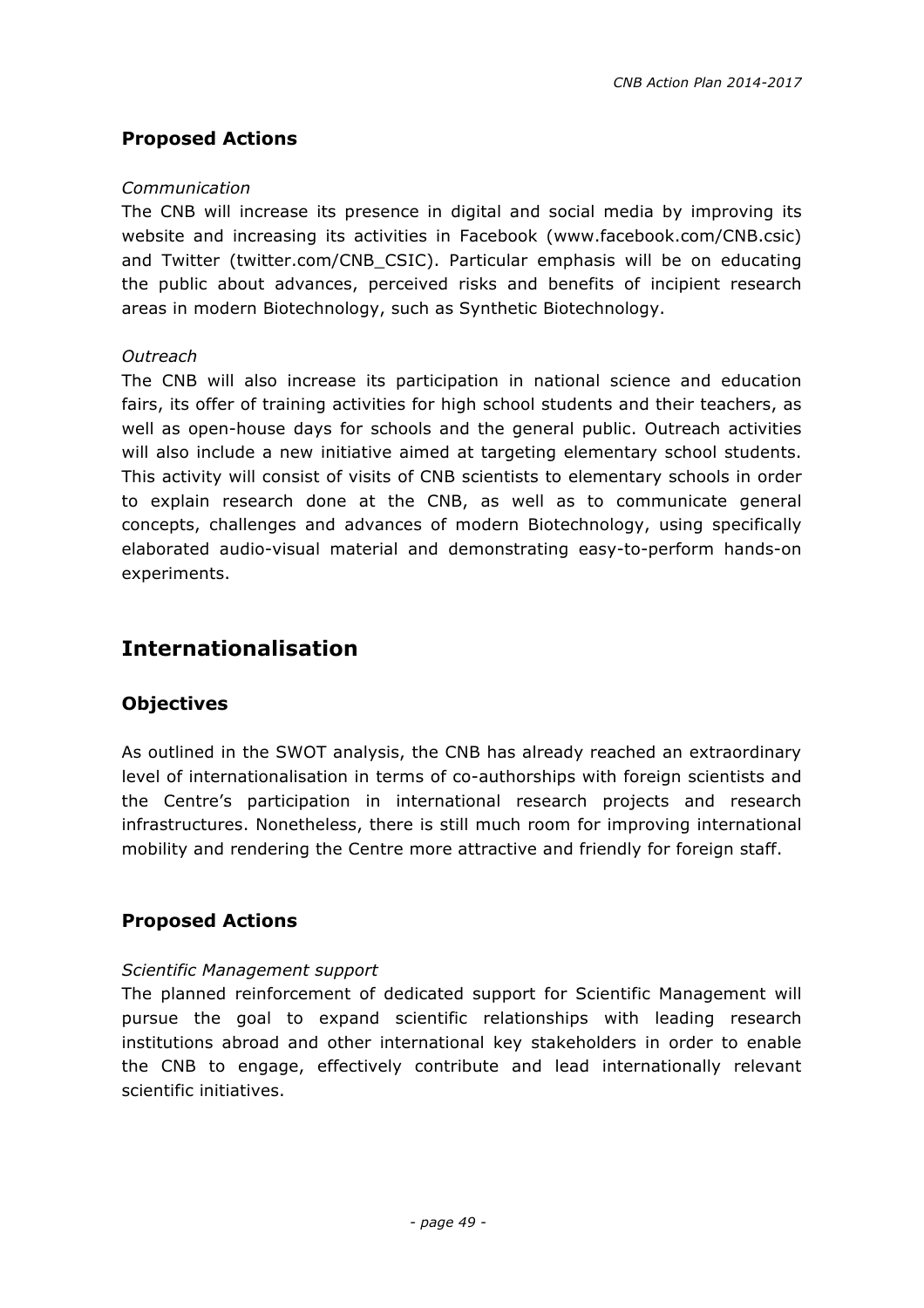#### *International mobility*

The CNB plans to establish agreements with international institutions to foster exchange of scientific and technical personnel. These agreements will capitalise on already existing scientific collaborations of the CNB with world leading research institutions. In line with the Centre's strategy to foster innovation training, institutional agreements that will facilitate the exchange of scientific and technical personnel for training and research purposes will also target enterprises (see above).

#### *Dedicated support for foreign staff*

Bureaucratic and logistic obstacles frequently cumber the initiation of a scientific career in a foreign country. In particular, the requisites to formalise a working contract, such as to obtain a residency permit, open a national bank account or homologate academic titles obtained abroad may be an extraordinarily frustrating experience for students and scientists who lack knowledge of the Spanish language, culture and administrative procedures. To overcome these obstacles, the CNB plans to reinforce the Human Resources Department with a dedicated support officer who will be in charge of providing foreign scientific and technical personnel with the advise and help they need to have a smooth and clear start of their professional career at the CNB. In this context, support in the CSIC headquarter, dedicated to resolving the barriers that render hiring of foreign scientists extremely difficult, if not impossible, would be extremely welcome.

NOTE: *The implementation of the proposed Action Plan 2014-2017 and the viability of the CNB as an internationally competitive research centre will critically depend on the level of direct public funding (salaries, running costs, maintenance of infrastructure) and the availability of competitive funding sources (in particular research projects funded by the central and regional governments) during the next four years.*